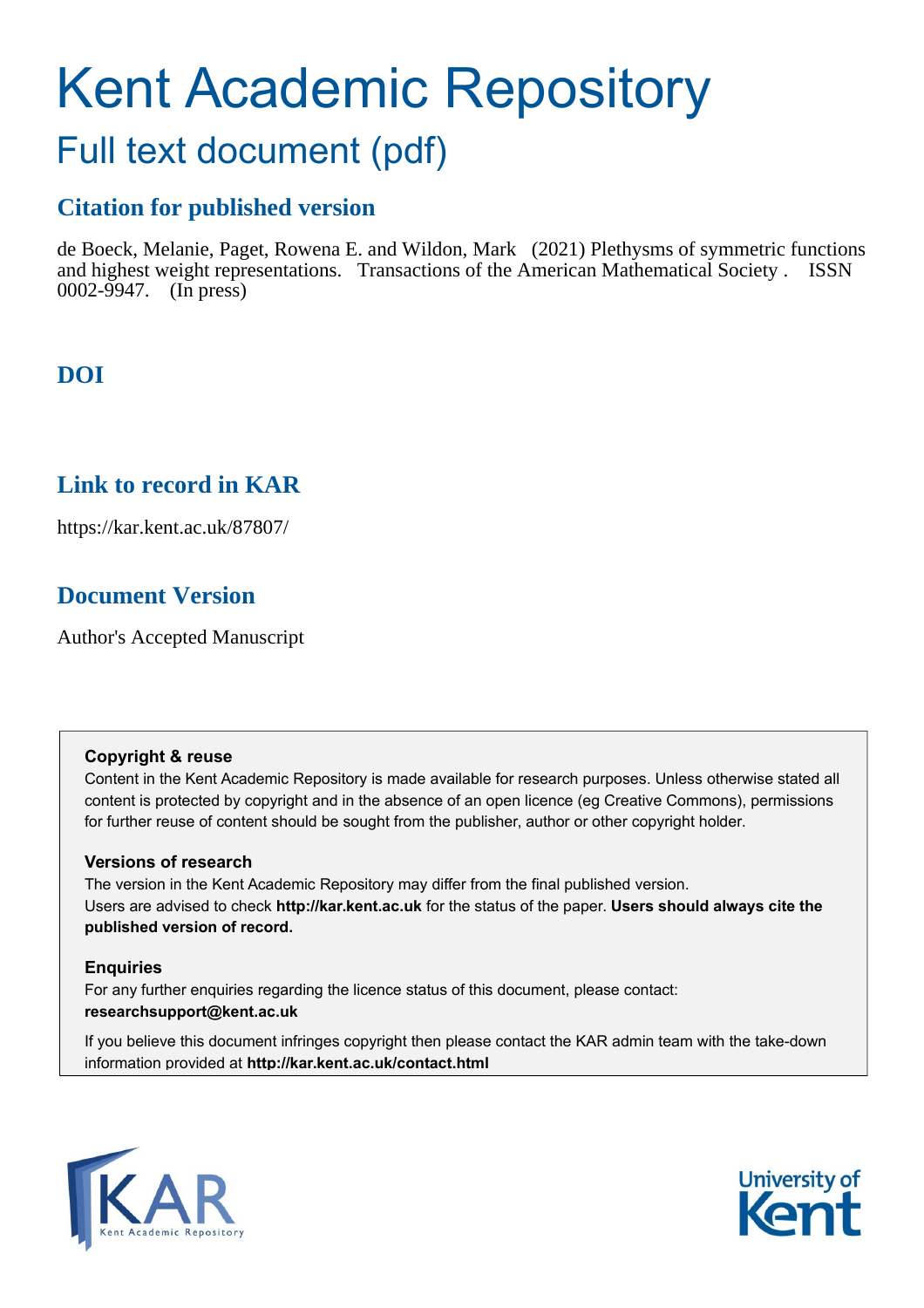#### PLETHYSMS OF SYMMETRIC FUNCTIONS AND HIGHEST WEIGHT REPRESENTATIONS

MELANIE DE BOECK, ROWENA PAGET, AND MARK WILDON

ABSTRACT. Let  $s_{\nu} \circ s_{\mu}$  denote the plethystic product of the Schur functions  $s_{\nu}$  and  $s_{\mu}$ . In this article we define an explicit polynomial representation corresponding to  $s_{\nu} \circ s_{\mu}$  with basis indexed by certain 'plethystic' semistandard tableaux. Using these representations we prove generalizations of four results on plethysms due to Bruns–Conca–Varbaro, Brion, Ikenmeyer and the authors. In particular, we give a sufficient condition for the multiplicity  $\langle s_{\nu} \circ s_{\mu}, s_{\lambda} \rangle$  to be stable under insertion of new parts into  $\mu$  and  $\lambda$ . We also characterize all maximal and minimal partitions  $\lambda$  in the dominance order such that  $s_\lambda$  appears in  $s_{\nu} \circ s_{\mu}$  and determine the corresponding multiplicities using plethystic semistandard tableaux.

#### 1. INTRODUCTION

Let  $s_{\lambda}$  denote the Schur function labelled by the partition  $\lambda$ . Expressing a general plethysm  $s_{\nu} \circ s_{\mu}$  as a non-negative linear combination of Schur functions has been identified by Stanley as a fundamental open problem in algebraic combinatorics [29, Problem 9]. While many partial results are known, often obtained by deep combinatorial, algebraic or geometric arguments, a satisfying general solution remains out of reach.

In this article we generalize four results on plethysms due to Bruns–Conca– Varbaro [5], Brion [4], Ikenmeyer [17], and the authors [8, 26], and give them unified proofs in the setting of polynomial representations of the general linear group. Our proofs are essentially elementary, requiring little more than basic multilinear algebra and the background recalled in §2. The article is intended to be readable by nonexperts: in particular, we define the Schur functions  $s_{\lambda}$  and the plethysm product  $\circ$ in §2.2 and include several examples in this introduction.

To state our main results we need the following notation. Let  $Par(r)$  denote the set of partitions of  $r \in \mathbb{N}_0$  and let  $\ell(\lambda)$  denote the number of parts of the partition  $\lambda$ . Given partitions  $\lambda$  and  $\mu$ , let  $\lambda \sqcup \mu$  be the partition whose multiset of parts is the disjoint union of the multisets of parts of  $\lambda$  and  $\mu$ . Define  $\lambda + \mu$  by  $(\lambda + \mu)_i = \lambda_i + \mu_i$ . (As a standing convention, if  $i > \ell(\lambda)$  then we set  $\lambda_i = 0$ .) For  $N \in \mathbf{N}_0$  define  $N\lambda$  by  $(N\lambda)_i = N\lambda_i$  for each i. Let  $\lambda'$  denote the conjugate of the partition  $\lambda$ .

<sup>2010</sup> Mathematics Subject Classification. Primary 05E05, Secondary: 05E10, 17B10, 20C30, 22E47.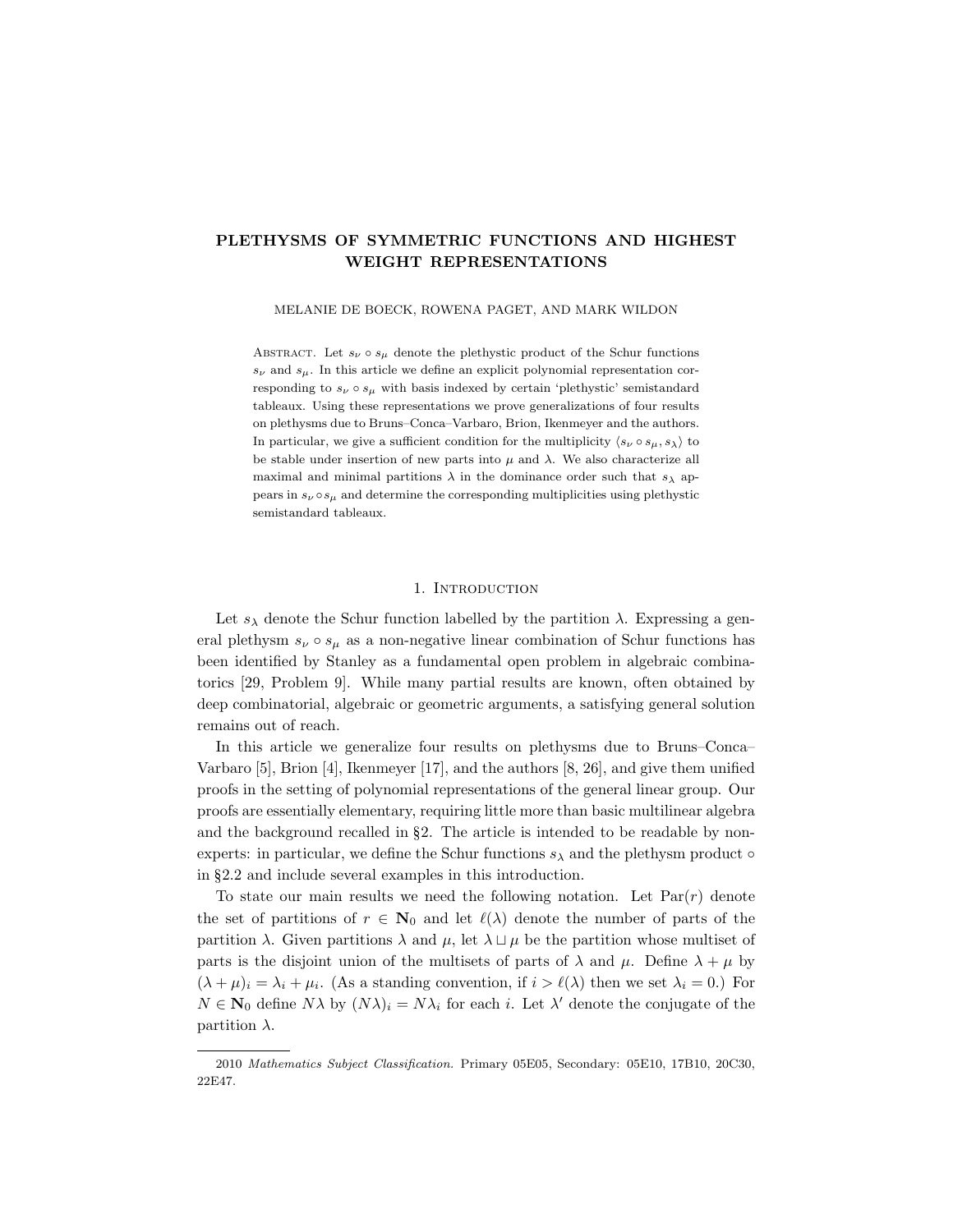Fix  $\mu \in \text{Par}(m)$ ,  $\nu \in \text{Par}(n)$  and  $\lambda \in \text{Par}(mn)$ .

**Theorem 1.1.** If r is at least the greatest part of  $\mu$  then

$$
\langle s_{\nu} \circ s_{(r)\sqcup \mu}, s_{(nr)\sqcup \lambda} \rangle = \langle s_{\nu} \circ s_{\mu}, s_{\lambda} \rangle.
$$

Theorem 1.2. If  $r \in \mathbb{N}$  then

$$
\langle s_{\nu} \circ s_{\mu + (1^r)}, s_{\lambda + (n^r)} \rangle \ge \langle s_{\nu} \circ s_{\mu}, s_{\lambda} \rangle.
$$

Moreover  $\langle s_{\nu} \circ s_{\mu+N(1^r)}, s_{\lambda+N(n^r)} \rangle$  is constant for  $N \in \mathbb{N}_0$  such that

$$
N \ge n(\mu_1 + \dots + \mu_{r-1}) + (n-1)\mu_r + \mu_{r+1} - (\lambda_1 + \dots + \lambda_r).
$$

In particular,  $\langle s_{\nu} \circ s_{\mu+(1^r)}, s_{\lambda+(n^r)} \rangle = \langle s_{\nu} \circ s_{\mu}, s_{\lambda} \rangle$  if  $r \ge \ell(\mu)$  and  $r \ge \ell(\lambda)$ . We give an upper bound for the stable multiplicity at the end of §5.

**Theorem 1.3.** If  $n^* \in \mathbb{N}$ ,  $\lambda^* \in \text{Par}(mn^*)$  and  $\langle s_{(n^*)} \circ s_{\mu}, s_{\lambda^*} \rangle \ge 1$  then

$$
\langle s_{(n+n^*)} \circ s_{\mu}, s_{\lambda+\lambda^*} \rangle \ge \langle s_{(n)} \circ s_{\mu}, s_{\lambda} \rangle.
$$

For our final theorem we need some further combinatorial definitions. The dominance order on partitions is the partial order defined by  $\lambda \geq \mu$  if  $\lambda_1 + \cdots + \lambda_i \geq$  $\mu_1 + \cdots + \mu_i$  for all  $i \in \mathbb{N}$ . Semistandard tableaux, with entries from an arbitrary totally ordered set, are defined in §2.1 below. In particular,  $SST<sub>N</sub>(\mu)$  denotes the set of semistandard  $\mu$ -tableaux with entries from N. We order  $SSYT_N(\mu)$  by the total order defined in Definition 2.1.

#### Definition 1.4.

- (i) A plethystic semistandard tableau of shape  $\mu^{\nu}$  is a semistandard  $\nu$ -tableau whose entries are tableaux in  $SSYT_N(\mu)$ .
- (ii) Let T be a plethystic semistandard tableau and let  $M$  be the greatest entry of the tableau entries of T. The *weight* of T, denoted  $wt(T)$ , is the composition  $(\beta_1, \ldots, \beta_M)$  such that for each b, the total number of occurrences of b in the tableau entries of T is  $\beta_b$ .

These objects are illustrated in Example 1.6.

**Theorem 1.5.** The maximal partitions  $\lambda$  in the dominance order such that  $s_{\lambda}$  is a constituent of  $s_{\nu} \circ s_{\mu}$  are precisely the maximal weights of the plethystic semistandard tableaux of shape  $\mu^{\nu}$ . Moreover if  $\lambda$  is such a maximal partition then  $\langle s_{\nu} \circ s_{\mu}, s_{\lambda} \rangle$ is the number of plethystic semistandard tableaux of shape  $\mu^{\nu}$  and weight  $\lambda$ .

Applying the sign twist in Lemma 2.2 to the main theorems gives equivalent results that are also noteworthy. In particular, Theorem 1.1 implies that if  $r \geq \ell(\mu)$ then

(1.1)  $\langle s_{\kappa} \circ s_{\mu + (1^r)}, s_{\lambda + (1^{nr})} \rangle = \langle s_{\nu} \circ s_{\mu}, s_{\lambda} \rangle,$ 

where  $\kappa = \nu$  if r is even and  $\kappa = \nu'$  if r is odd. The sign-twist of Theorem 1.5 characterizes the minimal partitions  $\lambda$  such that  $s_{\lambda}$  appears in a general plethysm  $s_{\nu} \circ s_{\mu}$ .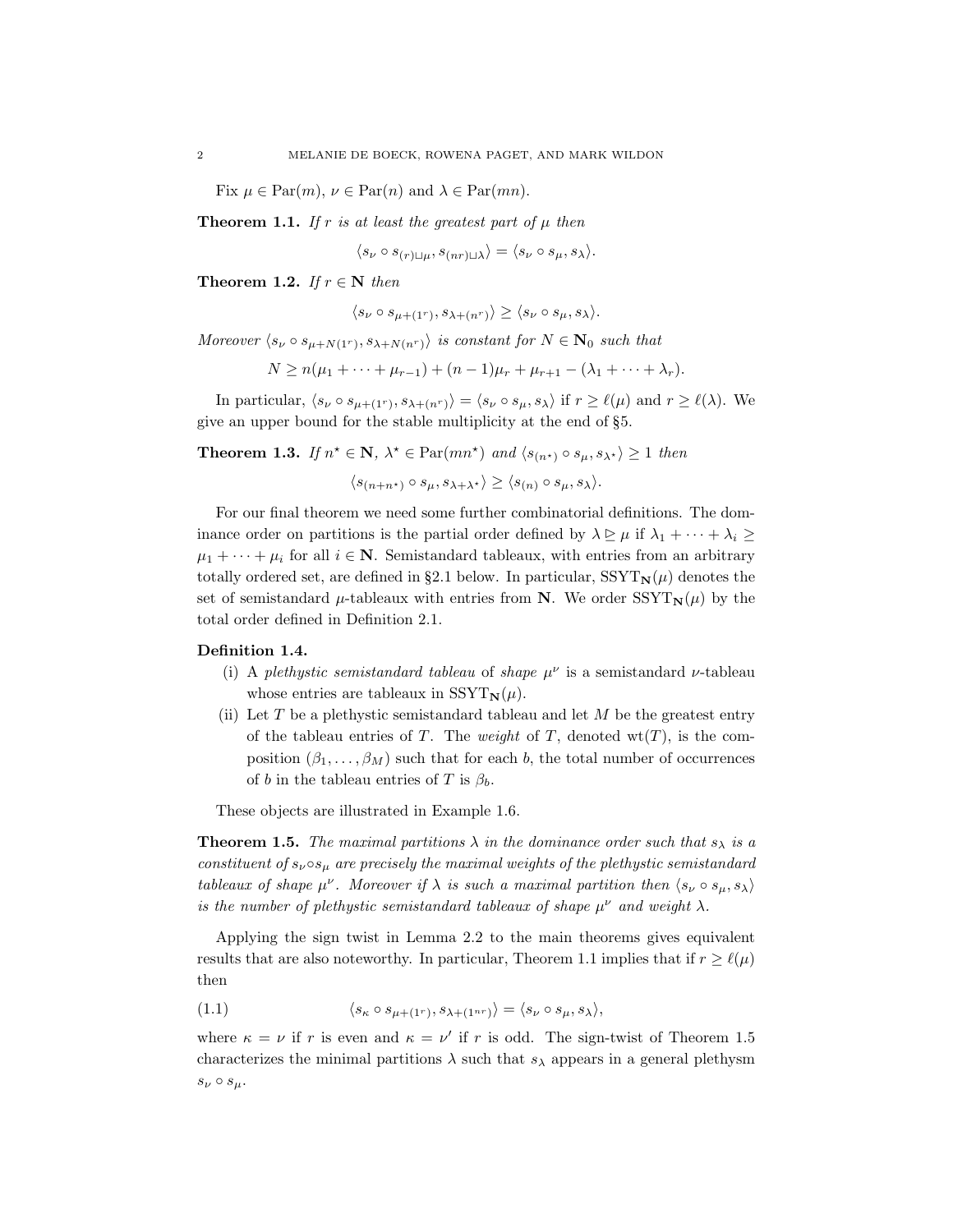In the setting of polynomial representations of general linear groups, the Schur function  $s_{\lambda}$  corresponds to the Schur functor  $\nabla^{\lambda}$ . We develop this background in §2. In §3 we construct an explicit model for the module  $\nabla^{\nu}(\nabla^{\mu}(E))$ , where E is a complex vector space. By Proposition 3.3, the formal character of this module is  $(s_{\nu} \circ s_{\mu})(x_1, \ldots, x_d)$ , where  $d = \dim E$ . Using this model we prove Theorems 1.1, 1.2, 1.3, 1.5 in §4, §5, §6 and §7, respectively.

Example 1.6. As an illustration of our main theorems, we determine the plethysm  $s_{(3)} \circ s_{(3)}$ . By Lemma 2.2, its sign twist is  $s_{(1^3)} \circ s_{(1^3)}$ . Using the closure condition in Definition 1.8 it is easy to show that there are two plethystic semistandard tableaux of shape  $(1^3)^{(1^3)}$  and maximal weight, as shown in margin. The weights are  $(3, 3, 1, 1, 1)$  and  $(3, 2, 2, 2)$  respectively. Hence, by Theorem 1.5 and Lemma 2.2,

$$
\langle s_{(3)} \circ s_{(3)}, s_{(5,2,2)} \rangle = \langle s_{(3)} \circ s_{(3)}, s_{(4,4,1)} \rangle = 1.
$$

Since  $s_{(1^3)} \circ s_{\emptyset} = s_{\emptyset}$ , it follows from (1.1), applied with  $r = 3$ , that  $\langle s_{(1^3)} \circ$  $\langle s_{(1^3)}, s_{(1^9)} \rangle = 1$ , and so  $\langle s_{(3)} \circ s_{(3)}, s_{(9)} \rangle = 1$ . (This also follows from Theorem 1.5, since the unique plethystic semistandard tableau of shape  $(3)^{(3)}$  and maximal weight is

and can, of course, be seen in many other ways.)

By Example 1.10,  $s_{(3)} \circ s_{(2)} = s_{(6)} + s_{(4,2)} + s_{(2,2,2)}$ . By the final part of Theorem 1.2, applied to the second summand,  $\langle s_{(3)} \circ s_{(2+N)}, s_{(4+3N,2)} \rangle$  is constant for  $N \geq 0$ , hence  $\langle s_{(3)} \circ s_{(3)}, s_{(7,2)} \rangle = 1$ . Moreover, by the Cayley–Sylvester formula (see for instance [13, Exercise 6.18, solution]),  $\langle s_{(3)} \circ s_{(3)}, s_{(6,3)} \rangle$  is the number of partitions of 3 contained in the  $3 \times 3$  box, minus the number of partitions of 2 satisfying the same restriction. Therefore  $\langle s_{(3)} \circ s_{(3)}, s_{(6,3)} \rangle = 1$ . Hence

$$
(1.2) \t\t s(3) \circ s(3) = s(9) + s(7,2) + s(6,3) + s(5,2,2) + s(4,4,1) + f
$$

for some symmetric function  $f$  with non-negative coefficients in the Schur basis. Under the characteristic isometry (see §2.2),  $s_{(3)} \circ s_{(3)}$  is the image of the permutation character of  $S_9$  acting on the set partitions of  $\{1, \ldots, 9\}$  into 3 sets, each of size 3. This character has degree  $9!/3^{3}3! = 280$ , which equals the sum of the degrees of the irreducible characters of  $S_9$  labelled by the partitions appearing in (1.2). Hence  $f = 0$ .

We now explain the antecedents of the main theorems, before giving a more detailed outline of the strategy of our proofs. For general background on symmetric functions, including the Young and Pieri rules, we refer the reader to [28, Ch. 7] or [22, Ch. 1]. For more background on plethysms see [21] and the introduction to [27].

| $\frac{1}{2}$   | $\frac{1}{2}$ |
|-----------------|---------------|
| $\frac{1}{2}$   | $\frac{1}{2}$ |
| $\frac{1}{2}$ 5 | $\frac{1}{3}$ |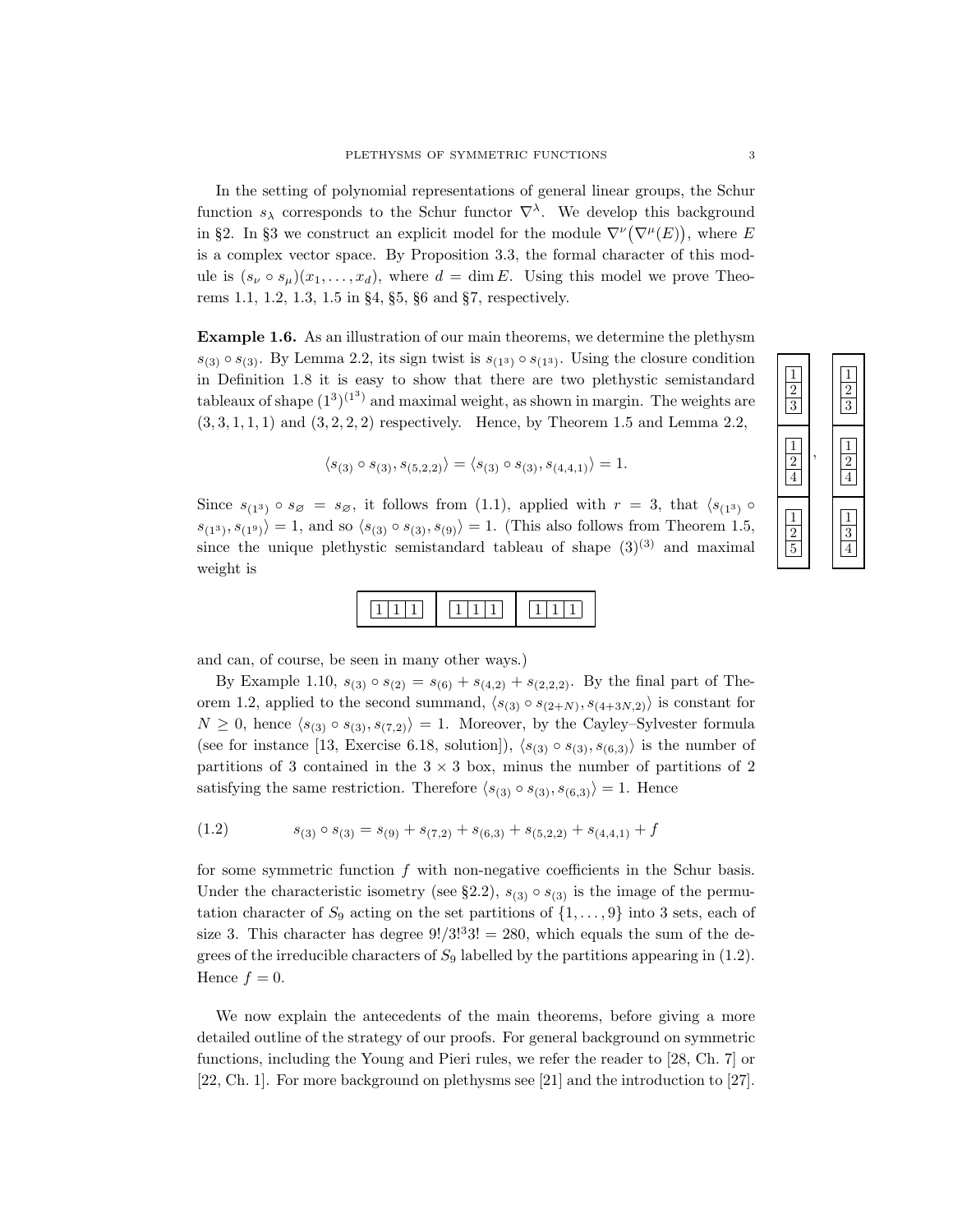#### Antecedents of the main theorems.

Theorem 1.1. Stated in the language of symmetric functions, Proposition 1.16 of [5] becomes

(1.3) 
$$
\langle s_{\nu} \circ s_{(1^{m+1})}, s_{(n)\sqcup \lambda} \rangle = \langle s_{\nu} \circ s_{(1^m)}, s_{\lambda} \rangle,
$$

provided that n is at least the first part of  $\lambda$ . By Remark 4.4, both sides in Theorem 1.1 are zero if  $\lambda_1 > nr$ . Therefore this proposition is equivalent to the case  $\mu = (1^m)$  and  $r = 1$  of Theorem 1.1. (The statement in [5] replaces  $(n) \sqcup \lambda$ with its conjugate partition  $\lambda' + (1^n)$ ; the conjugation arises because the functor  $L_{\lambda}$  in [5] is our  $\nabla^{\lambda'}$ .) The proof in [5] gives a bijection between the invariants in  $\bigotimes^n(\bigwedge^m E)$  and  $\bigotimes^n(\bigwedge^{m+1} E)$  for a Borel subgroup of GL(E). Our proof establishes a corresponding bijection between highest-weight vectors, with  $\bigwedge^m$  replaced with an arbitrary Schur functor. We remark after this proof on the connection with the later proof of (1.3) given in [20, Lemma 3.2].

Specializing (1.3) by taking  $\nu = (n)$  or  $\nu = (1^n)$  gives two results first proved in [24]. Since Newell's paper is not easy to read, we explain the connection. Taking the inner product of both sides of Theorem 1.1 of [24] with  $s_\lambda$ , where  $\lambda \in \text{Par}(mn-\lambda)$  $k$ , gives

$$
(1.4) \qquad \langle (s_{(1^k)} \circ s_{(m-1)})(s_{(n-k)} \circ s_{(m)}), s_{\lambda} \rangle = \langle s_{(n)} \circ s_{(m)}, s_{(1^k)}s_{\lambda} \rangle.
$$

(This corrects a typographical error in [24]: as can be seen from the correctly stated and analogous Theorem 1A,  $g_{(1^k)\xi\nu}\{\nu\}$  should be  $g_{(1^k)\xi\nu}\{\xi\}$ ; note that, by definition,  $g_{(1^k)\xi\nu} = \langle s_{(1^k)}s_{\xi}, s_{\nu} \rangle$ .) Taking  $k = n$  we obtain  $\langle s_{(1^n)} \circ s_{(m-1)}, s_{\lambda} \rangle =$  $\langle s_{(n)} \circ s_{(m)}, s_{(1^n)} s_{\lambda} \rangle$ . By Pieri's rule,  $s_{(1^n)} s_{\lambda}$  is the sum of all the Schur functions labelled by partitions obtained from  $\lambda$  by adding n boxes, no two in the same row. On the other hand, by Young's rule,  $s_{(n)}$  is a summand of  $s_{(1)}^n$ , so the plethysm  $s_{(n)} \circ s_{(m)}$  is contained in  $s_{(1)}^n \circ s_{(m)} = (s_{(1)} \circ s_{(m)})^n = s_{(m)}^n$ . Another application of Young's rule now shows that if  $s_{\lambda}$  is a constituent of  $s_{(n)} \circ s_{(m)}$  then  $\ell(\lambda) \leq n$ . Hence

(1.5) 
$$
\langle s_{(1^n)} \circ s_{(m-1)}, s_{\lambda} \rangle = \langle s_{(n)} \circ s_{(m)}, s_{\lambda + (1^n)} \rangle.
$$

Similarly Theorem 1A in [24] implies that

(1.6) 
$$
\langle s_{(n)} \circ s_{(m-1)}, s_{\lambda} \rangle = \langle s_{(1^n)} \circ s_{(m)}, s_{\lambda + (1^n)} \rangle.
$$

These are the special case of the equivalent form of Theorem 1.1 stated in (1.1) when  $\mu = (1^m)$ ,  $r = 1$  and  $\nu = (n)$  or  $\nu = (1^n)$ .

It follows from our Theorem 1, or by combining (1.5) and (1.6), that  $\langle s_{(n)} \circ$  $s_{(m+2)}, s_{\lambda+(2^n)}\rangle = \langle s_{(n)} \circ s_{(m)}, s_{\lambda} \rangle$  for all  $\lambda \in \text{Par}(mn)$ . This was proved by Dent in [9, Theorem 3.8] using the symmetric group.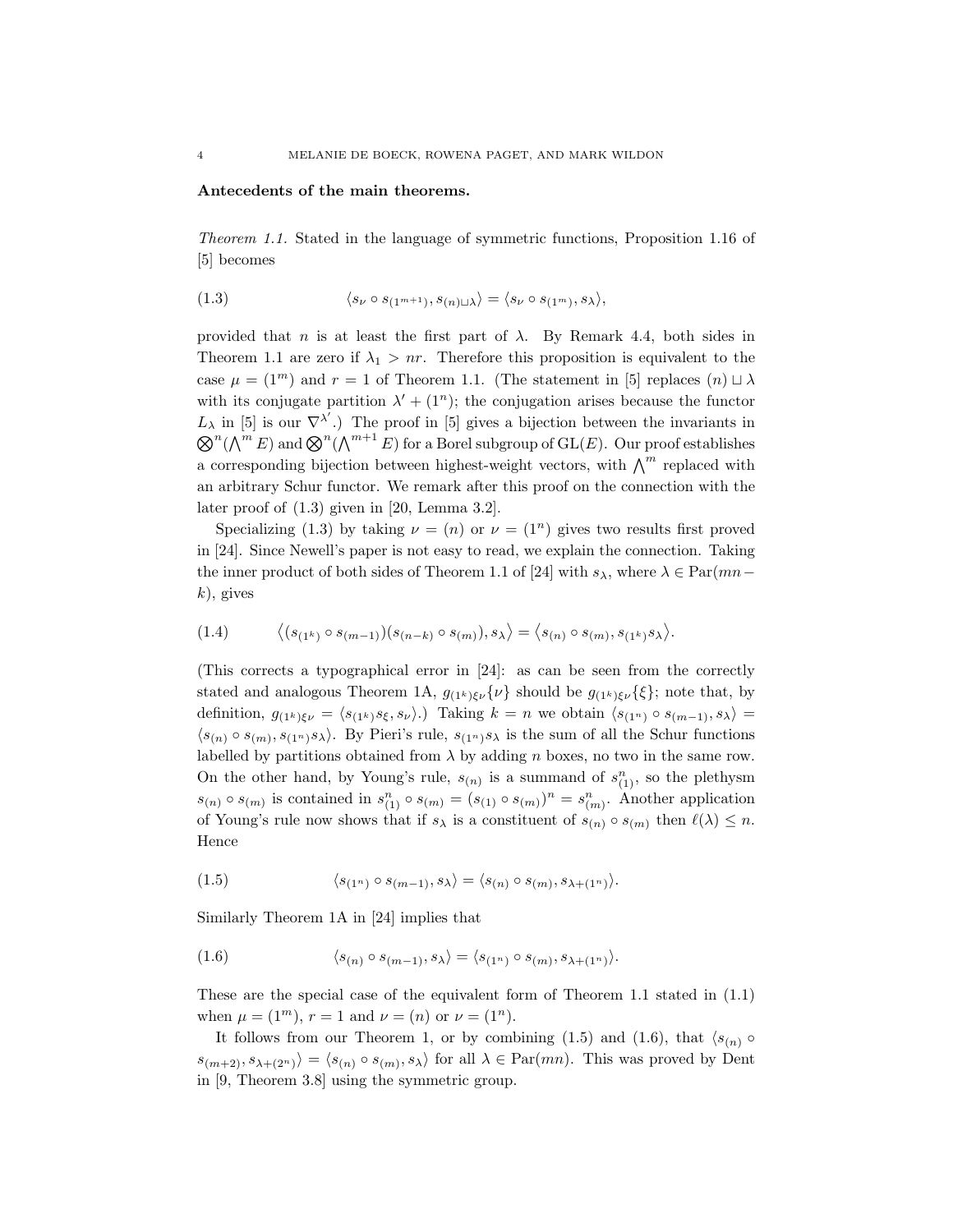*Theorem 1.2.* The special case of part (i) of the theorem on page 354 of  $[4]$  when G is GL(E) asserts that if  $\rho$  is any partition then  $\langle s_{\nu} \circ s_{\mu+N\rho}, s_{\lambda+Nn\rho} \rangle$  is a nondecreasing function of  $N \in \mathbb{N}_0$ . Part (ii) gives a condition in terms of simple roots for the values to stabilise: in the special case of  $GL(E)$ , it becomes

$$
\mu_i - \mu_{i+1} + N(\rho_i - \rho_{i+1}) \ge n(\mu_1 + \dots + \mu_i) - (\lambda_1 + \dots + \lambda_i)
$$

for every i such that  $\rho_i > \rho_{i+1}$ , as stated in [4, page 362, Corollary 1]. Part (iii) gives a technical formula for the stable multiplicity.

Our Theorem 1.2 is Brion's Theorem in the case  $\rho = (1^r)$ . Brion's theorem for a general partition  $\rho$  follows by repeatedly applying our theorem to each column of  $\rho$  in turn. Brion's proof uses  $GL(E)$ -invariant vector bundles on the Grassmannian variety of full flags in  $E$  and the long exact cohomology sequence. The more elementary proof given here, which leads to a combinatorial upper bound on the stable multiplicity (see Proposition 5.10), is therefore of interest.

Taking  $\nu = (n)$ ,  $\mu = (m)$  and  $r = 1$  in Theorem 1.2 we obtain  $\langle s_{(n)} \circ s_{(m)}, s_{\lambda} \rangle \leq$  $\langle s_{(n)} \circ s_{(m+1)}, s_{\lambda+(n)} \rangle$ . This is Foulkes' Second Conjecture, stated as a working hypothesis at the end of §1 of [12], and proved by Brion in [4].

Theorem 1.3. Proposition 4.3.4 of [17] is equivalent to the special case of Theorem 1.3 when  $\mu = (m)$ . The proof in [17] uses polynomial representations of  $GL(E)$ , where  $E$  is a complex vector space. The key idea is to multiply highest-weight vectors in  $\text{Sym}^m(\text{Sym}^m E)$  and  $\text{Sym}^m(\text{Sym}^m E)$  to get a highest-weight vector in  $\text{Sym}^{n+n^*}(\text{Sym}^m E)$ . This generalizes to prove Theorem 1.3. To motivate this proof we digress briefly to illustrate the geometric interpretation of this multiplication, basing our discussion on the examples in [13, §11.3]. (This example is not logically essential.)

**Example 1.7.** Let E have basis  $e_1, \ldots, e_d$ . Then Sym<sup>2</sup>E has basis

 $\{e_i^2 : 1 \le i \le d\} \cup \{2e_ie_j : 1 \le i < j \le d\}.$ 

Let  $X_{ii} = (e_i^2)^*$  and  $X_{ij} = (2e_ie_j)^*$  be the corresponding elements of the dual space  $(\text{Sym}^2 E)^*$ , regarded as a polynomial representation of  $\text{GL}(E)$  by the contravariant duality in [14, §2.7]. (Thus if  $\rho(g)$  is the matrix representing g in its action on a polynomial representation V of  $GL(E)$  then  $\rho(g^{tr})^{tr}$  represents g in its action on  $V^*$ .) Let C be the image of E under the map  $E \to \text{Sym}^2 E$  defined by  $v \mapsto v^2$ , so

$$
\mathcal{C} = \Big\{ \sum_{i=1}^d \alpha_i^2 e_i^2 + \sum_{1 \leq i < j \leq d} 2\alpha_i \alpha_j e_i e_j \, : \, \alpha_1, \dots, \alpha_d \in \mathbf{C} \Big\}.
$$

Thinking of C as an affine variety contained in  $\text{Sym}^2 E$ , we see that the vanishing ideal of C in the coordinate ring  $\mathcal{O}(\text{Sym}^2 E)$  contains  $X_{11}X_{22} - X_{12}^2$  in degree 2. This is a highest-weight vector for  $GL(E)$  of weight  $(2, 2)$ , so by Proposition 2.15(ii) it generates a submodule of  $\mathcal{O}(\text{Sym}^2 E)$  isomorphic to  $\nabla^{(2,2)}(E)$ . This submodule is the kernel of the map  $\mathcal{O}(\text{Sym}^2 E) \to \mathcal{O}(E)$  induced by restricting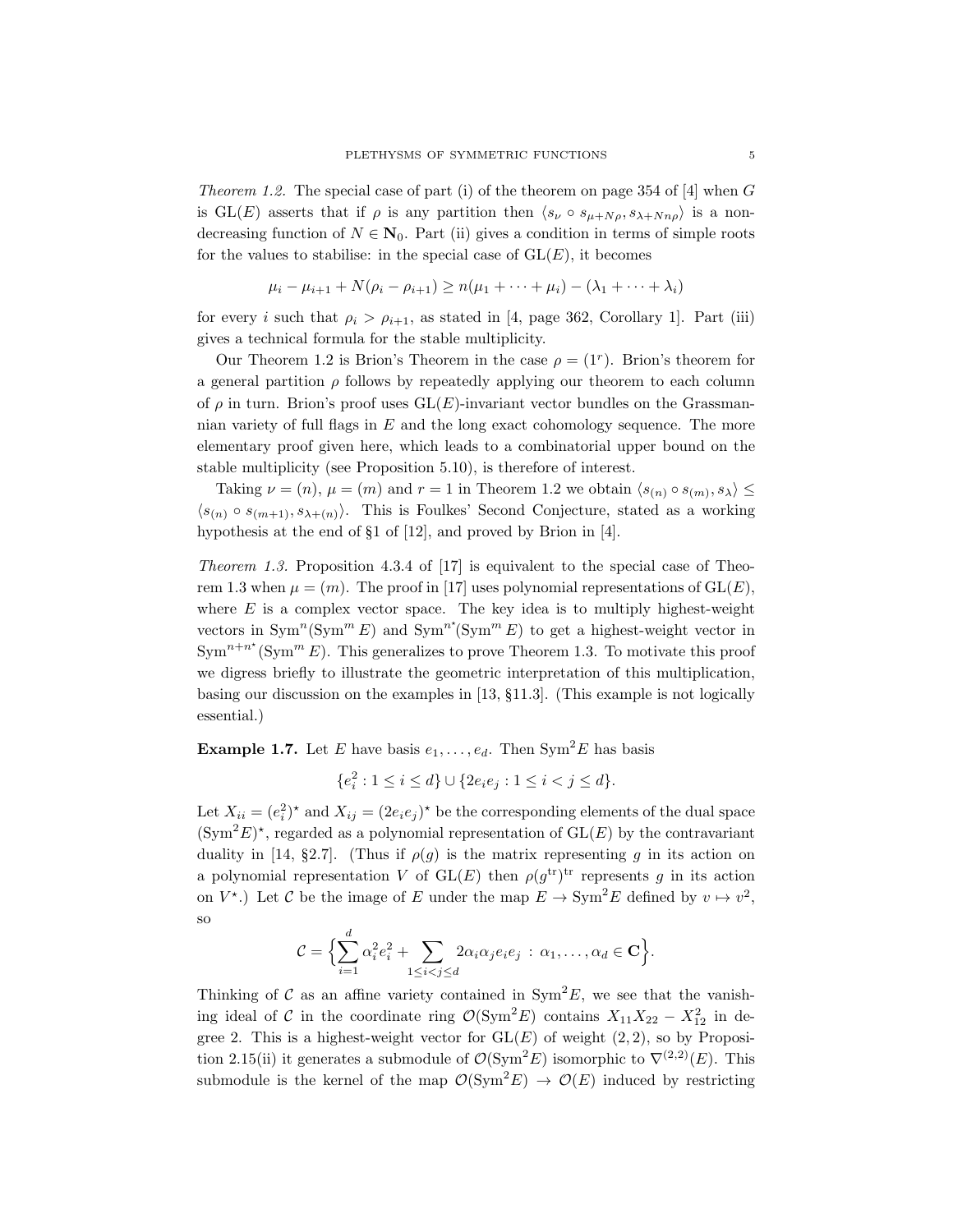a coordinate function on  $\text{Sym}^2 E$  to C and then pulling it back to E using the squaring map  $E \to \mathcal{C}$ . Thus taking generators for the coordinate ring  $\mathcal{O}(E)$  so that  $\mathcal{O}(E) = \mathbf{C}[Y_1, \ldots, Y_d]$ , we have  $X_{ij} \mapsto Y_i Y_j$ . This defines a homomorphism of GL(E)-modules  $\text{Sym}^2((\text{Sym}^2 E)^*) \to \text{Sym}^4(E^*)$  with kernel  $\nabla^{(2,2)}(E)$ . Since  $X_{11}^2 \in \mathcal{O}(\text{Sym}^2 E)_2$  maps to  $Y_1^4 \in \mathcal{O}(E)_4$ , which is highest-weight of weight (4), this  $GL(E)$ -homomorphism is surjective. Since all irreducible  $GL(E)$ -modules are self-dual under contravariant duality, we obtain

$$
Sym2(Sym2E) \cong Sym4E \oplus \nabla(2,2)(E).
$$

Multiplying highest-weight vectors in the coordinate ring  $\mathcal{O}(\text{Sym}^2 E)$ , we see that for  $r, s \in \mathbb{N}_0$ , the product  $(X_{11}X_{22} - X_{12}^2)^r X_{11}^s$  vanishes on  $\mathcal C$  with multiplicity  $r$ and is highest-weight of weight  $(2s + 2r, 2r)$ . It follows that

$$
\operatorname{Sym}^n(\operatorname{Sym}^2 E) \cong \nabla^{2n}(E) \oplus \nabla^{(2n-2,2)}(E) \oplus \nabla^{(2n-4,4)}(E) \oplus \cdots \oplus W
$$

where if  $\nabla^{\lambda}(E)$  appears in W then  $\ell(\lambda) \geq 3$ . In particular, if  $d = 2$  then  $W = 0$ , and every summand in the decomposition of  $\text{Sym}^n(\text{Sym}^2 E)$  has a simple geometric interpretation. The decomposition for general  $d$  is obtained in Example 1.10 below.

In [8], the first author constructed explicit homomorphisms between modules for the symmetric group that prove the special cases of Theorem 1.3 when  $\mu = (1^m)$ and  $n^* = 1$  (and necessarily  $\lambda^* = (1^m)$ ) and, subject to the conditions that m is even and  $\lambda$  has at most 2m parts, when  $\mu = (1^m)$  and  $\lambda^* = (1^{mn^*})$ .

Theorem 1.5. This theorem strengthens the main result of [27]. The proof in [27] is entirely within the symmetric group, and constructs an explicit homomorphism corresponding to each maximal partition  $\lambda$  such that  $s_{\lambda}$  appears in  $s_{\nu} \circ s_{\mu}$ . This requires a lengthy and quite intricate argument, so again we believe that the shorter proof presented here, which also gives a precise result on the multiplicity, is of interest. As a corollary (see Corollary 7.3) we show that if  $T$  is a plethystic semistandard tableau of maximal weight for its shape, under the dominance order, then  $wt(T)$  is a partition. This fact was mentioned in [27], where we noted that it has a non-trivial combinatorial proof using a variation on the Bender–Knuth involution (see [2, page 47]).

Although it is not logically essential to the proof of Theorem 1.5, it is often useful in calculations (as seen already in Example 1.6) that the  $\mu$ -tableau entries of a plethystic semistandard tableau of shape  $\mu^{(1^n)}$  and maximal weight satisfy the following closure condition. Recall that  $\geq$  denotes the dominance order on partitions, defined before Theorem 1.5.

**Definition 1.8.** Let  $\mathcal{T}$  be a set of semistandard  $\mu$ -tableaux. We say that  $\mathcal{T}$  is closed if whenever  $t \in \mathcal{T}$  and s is a semistandard  $\mu$ -tableau obtained from t by changing a single entry c to  $c - 1$ , then  $s \in \mathcal{T}$ .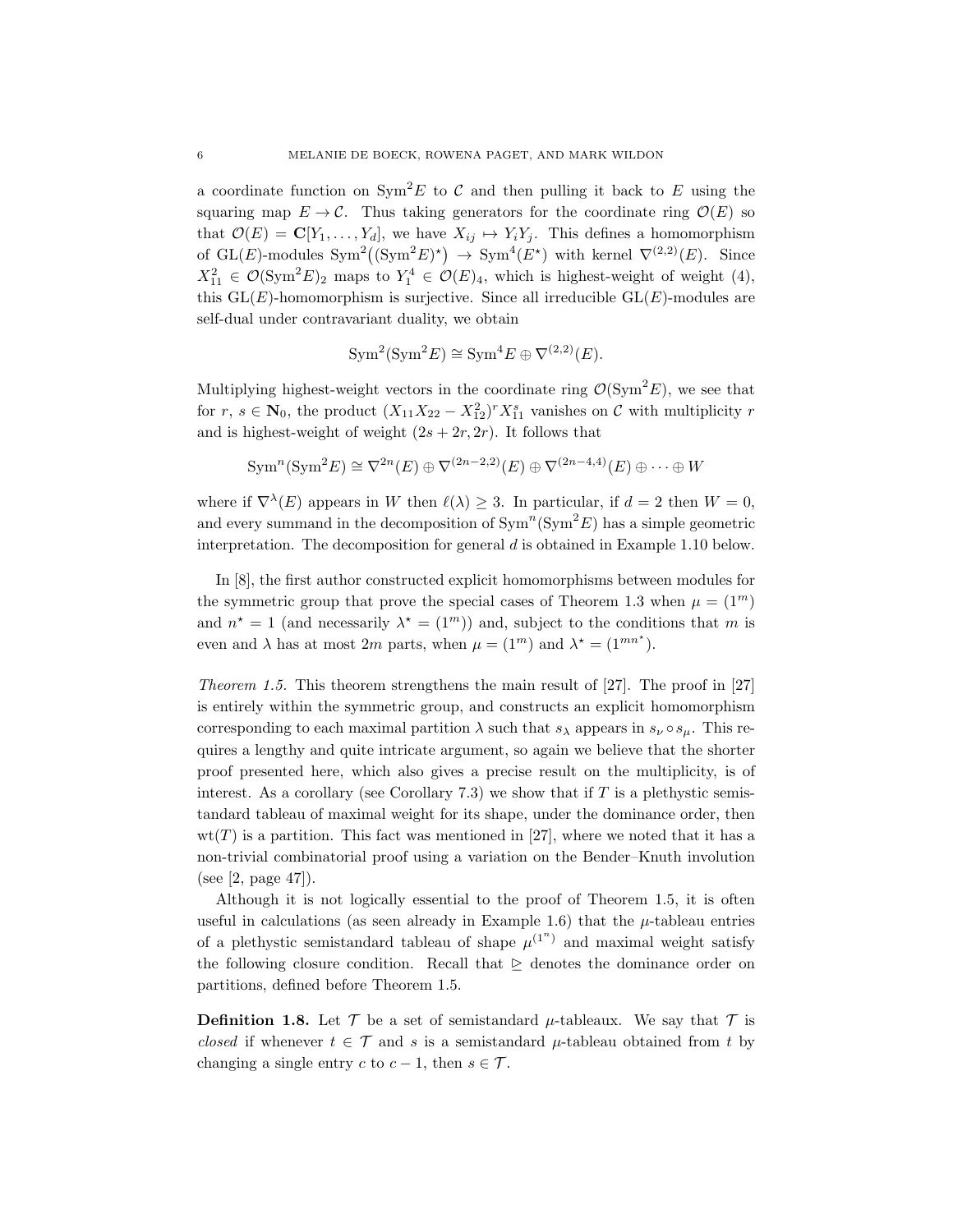**Proposition 1.9.** Let T be a plethystic semistandard tableau of shape  $\mu^{(1^n)}$ . If the weight of  $T$  is maximal in the dominance order for its shape then the set of  $\mu$ -tableau entries of T is closed.

*Proof.* Let  $\mathcal T$  be the set of  $\mu$ -tableau entries of T. Suppose that  $\mathcal T$  is not closed, and let  $t \in \mathcal{T}$ ,  $s \notin \mathcal{T}$  and c be as in Definition 1.8. Let S be the plethystic semistandard tableau of shape  $\mu^{(1^n)}$  obtained from T by deleting t and inserting s, and then reordering (if necessary) the  $\mu$ -tableau entries within the single column of S so that S is column-standard in the total order  $\lt$  on semistandard  $\mu$ -tableaux in Definition 2.1. Then S is a plethystic semistandard tableau of shape  $\mu^{(1^n)}$  and

$$
\text{wt}(S)_b = \begin{cases} \text{wt}(T)_b + 1 & \text{if } b = c - 1 \\ \text{wt}(T)_b - 1 & \text{if } b = c \\ \text{wt}(T)_b & \text{otherwise.} \end{cases}
$$

Therefore  $\text{wt}(S) \triangleright \text{wt}(T)$ .

Polynomial functors and highest-weight vectors. Let  $d \in \mathbb{N}$  and let E be a d-dimensional complex vector space. Let  $V$  be an  $D$ -dimensional representation of  $GL(E)$  corresponding, under some choice of bases of E and V, to the homomorphism  $\rho : GL_d(\mathbf{C}) \to GL_D(\mathbf{C})$ . Recall that V is a polynomial representation of degree r if for all  $a, b \in \{1, ..., D\}$  the matrix coefficient  $\rho(g)_{ab}$  is a polynomial of degree r in the matrix coefficients of  $g \in GL_d(\mathbb{C})$ . Let  $GL(E)$ -mod be the additive category of finitely generated polynomial representations of  $GL(E)$  and let  $GL(E)$ -mod<sub>r</sub> be its full subcategory of representations of polynomial degree r. For each  $\lambda \in \text{Par}(r)$  let  $\nabla^{\lambda} : \text{GL}(E) \text{-mod}_p \to \text{GL}(E) \text{-mod}_{pr}$  be the Schur functor, as defined in §2.3. (Our construction and proofs have some novel features, but this section will be background for most readers.)

By Proposition 2.15 every polynomial representation  $V \in GL(E)$ -mod decomposes as a direct sum of submodules each isomorphic to some  $\nabla^{\lambda}(E)$ . Let  $[W:$  $\nabla^{\lambda}(E)$  denote the number of irreducible summands of the polynomial representation W that are isomorphic to  $\nabla^{\lambda}(E)$ . By Proposition 3.3, composition of Schur functors corresponds to plethysm of Schur functions. Hence, by Proposition 2.15(iv),

(1.7) 
$$
\langle s_{\nu} \circ s_{\mu}, s_{\lambda} \rangle = [\nabla^{\nu} (\nabla^{\mu} E) : \nabla^{\lambda} E]
$$

for all partitions  $\lambda$ ,  $\mu$  and  $\nu$  with at most d parts. Thus each of the main theorems has an equivalent restatement as a result on polynomial representations of  $GL(E)$ . To prove these restatements, we use the model for  $\nabla^{\nu}(\nabla^{\mu}(E))$  constructed in §3 and the following key fact about highest-weight vectors, as characterized in Lemma 2.13 using the Lie algebra action of  $g(E)$ , and proved in Proposition 2.15: if V is a polynomial  $GL(E)$ -module then V contains a highest-weight vector v; moreover, if the weight of v is  $\lambda$  then the submodule of V generated by v is isomorphic to  $\nabla^{\lambda}(E)$ .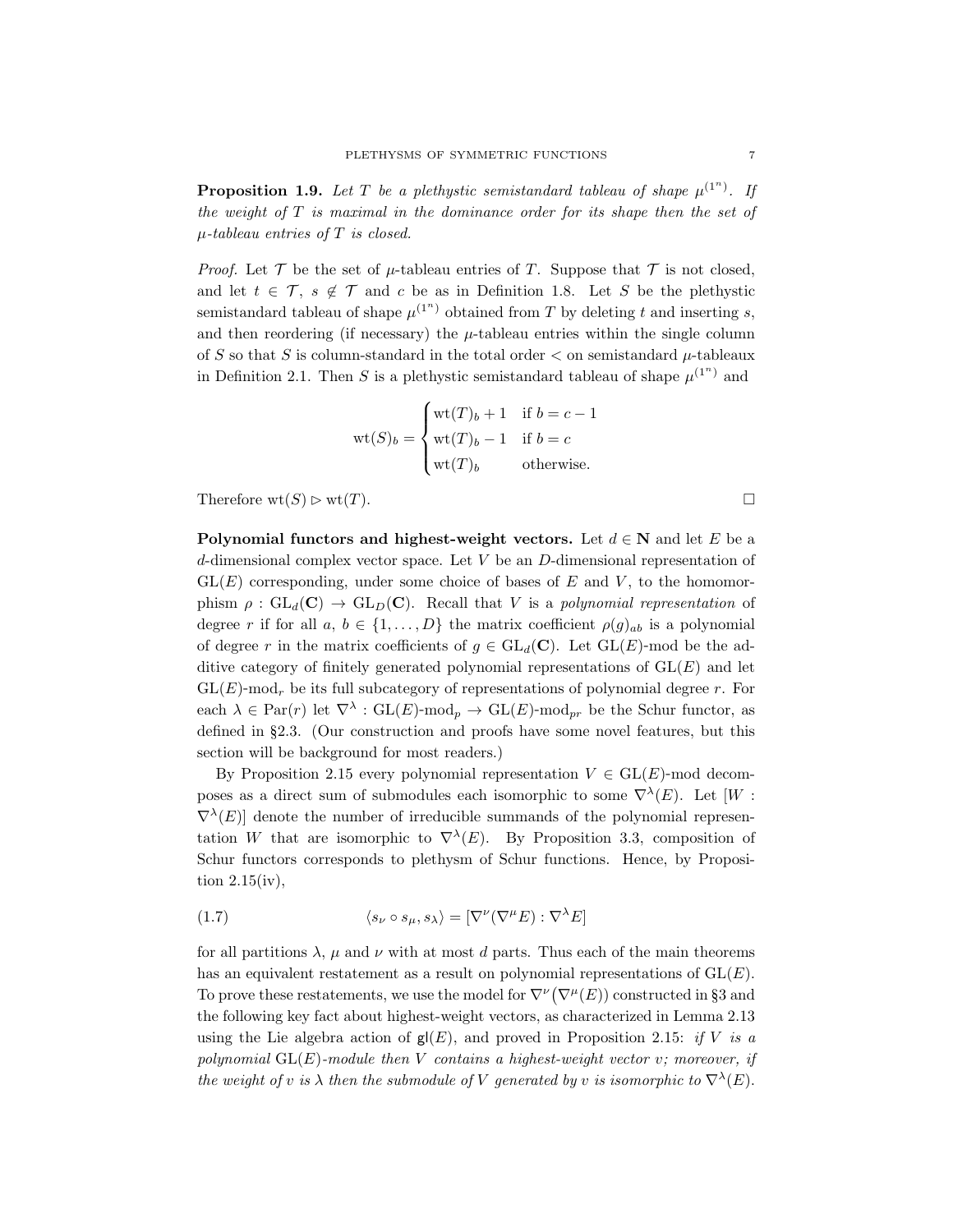To illustrate the power of this property we end this introduction by giving a very short proof that if dim  $E \geq n$  then

(1.8) 
$$
\mathrm{Sym}^n(\mathrm{Sym}^2 E) \cong \bigoplus_{\lambda \in \mathrm{Par}(n)} \nabla^{2\lambda}(E).
$$

By much more lengthy arguments, Boffi shows in [3] that, over an arbitrary field, Sym<sup>n</sup>Sym<sup>2</sup> has a filtration by the functors  $\nabla^{\lambda}$ ; he reports that this result had previously been obtained in [1]. The analogous result for the symmetric group was proved independently by the second author in [25]. Boffi's result was generalized to arbitrary commutative rings in [7].

**Example 1.10.** Let E have basis  $e_1, \ldots, e_n$ . For each  $\ell \in \{1, \ldots, n\}$  and each function  $\sigma : \{1, \ldots, \ell\} \to \{1, \ldots, \ell\}$ , define

$$
w(\sigma) = (e_1 e_{1\sigma}) \dots (e_{\ell} e_{\ell \sigma}) \in \operatorname{Sym}^{\ell}(\operatorname{Sym}^2 E)
$$

where  $i\sigma$  is the image of i under the function  $\sigma$ . Let  $S_{\ell}$  denote the symmetric group of all permutations of  $\{1, \ldots, \ell\}$ . Define

$$
W(\ell) = \sum_{\sigma \in S_{\ell}} w(\sigma) \operatorname{sgn}(\sigma)
$$

for each  $\ell \in \mathbf{N}_0$ . Since  $\prod_{i=1}^{\ell} e_i e_{i\sigma} = \prod_{j=1}^{\ell} e_{j\sigma^{-1}} e_j$  for  $\sigma \in S_{\ell}$  we have  $w(\sigma) = w(\pi)$  if  $\pi = \sigma^{-1}$ , and it is easily seen that the converse also holds. In particular, the unique permutation  $\sigma$  such that  $w(\sigma) = e_1^2 \dots e_\ell^2$  is the identity. Hence the coefficient of  $e_1^2 \dots e_\ell^2$  in  $W(\ell)$  is 1, and  $W(\ell) \neq 0$ . For  $c \in \{2, \dots, \ell\}$ , let  $X^{(c)} \in \mathsf{gl}(E)$  be the Lie algebra element defined, as immediately before Lemma 2.13, by  $X^{(c)} \cdot e_c = e_{c-1}$ and  $X^{(c)} \cdot e_b = 0$  if  $b \neq c$ .

Fix  $c \in \{2, \ldots, \ell\}$  and define  $\delta : \{1, \ldots, \ell\} \to \{1, \ldots, \ell\}$  by  $\delta(c) = c - 1$  and  $\delta(b) = b$  if  $b \neq c$ . Thus  $\delta(b) = c - 1$  if and only if  $b \in \{c - 1, c\}$ . The action of  $\mathsf{g}(\mathsf{E})$ on symmetric powers is recalled immediately before the proof of Proposition 2.14. Using this action and  $w(\sigma) = w(\sigma^{-1})$ , we find that

$$
X^{(c)} \cdot w(\sigma) = (e_{c-1}e_{c\sigma}) \prod_{i \neq c} (e_i e_{i\sigma}) + (e_{c\sigma^{-1}}e_{c-1}) \prod_{j \neq c} (e_{j\sigma^{-1}}e_j).
$$

The summands are the products of all  $e_{b\sigma}$ −1<sub>δ</sub> $e_b$  and  $e_be_{b\sigma}$ <sub>6</sub>, respectively. Hence  $X^{(c)} \cdot w(\sigma) = w(\sigma^{-1}\delta) + w(\sigma\delta)$  and so

(1.9) 
$$
X^{(c)} \cdot W(\ell) = \sum_{\sigma \in S_{\ell}} w(\sigma^{-1}\delta) \operatorname{sgn}(\sigma) + \sum_{\sigma \in S_{\ell}} w(\sigma\delta) \operatorname{sgn}(\sigma).
$$

Let  $\tau$  be the transposition  $(c - 1, c)$ . Using that  $b\tau\delta = b\delta$  for each  $b \in \{1, ..., \ell\}$ and so  $\tau \delta = \delta$  we get

$$
\sum_{\sigma \in S_{\ell}} w(\sigma \delta) \operatorname{sgn}(\sigma) = \sum_{\sigma' \in S_{\ell}} w(\sigma' \tau \delta) \operatorname{sgn}(\sigma' \tau) = -\sum_{\sigma' \in S_{\ell}} w(\sigma' \delta) \operatorname{sgn}(\sigma').
$$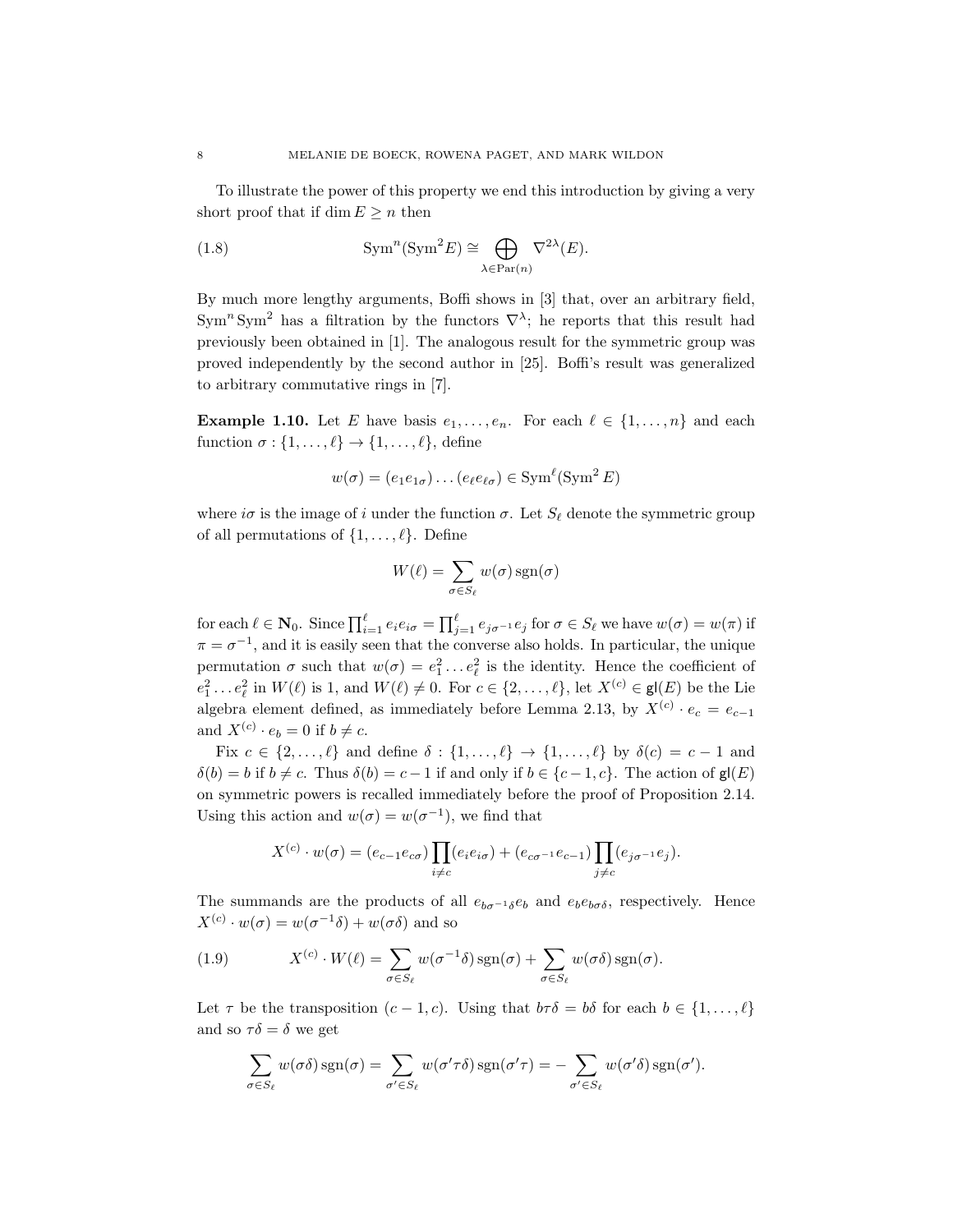

FIGURE 1. Example 1.10 for  $\ell = 3$ . Writing permutations  $\sigma \in S_3$ in one-line form, the six summands in  $w_3$  are  $w(123)$ ,  $w(213)$ ,  $w(231)$ ,  $w(321), w(312), w(132),$  clockwise from the top. Identifying 1 and 2 in the image of  $\sigma$  (shown as the bottom row in the permutation diagrams) the contributions from  $\sigma$  and  $\sigma$ (12) cancel. Cancelling pairs are connected by edges marked (12). Thus  $\sum_{\sigma \in S_3} w(\sigma \delta)$  sgn $(\sigma) = 0$ .

Hence  $\sum_{\sigma \in S_{\ell}} w(\sigma \delta) \operatorname{sgn}(\sigma) = 0$ . Similarly  $\sum_{\sigma \in S_{\ell}} w(\sigma^{-1} \delta) \operatorname{sgn}(\sigma) = 0$ . It now follows from (1.9) that  $X^{(c)} \cdot W(\ell) = 0$ . (This cancellation has an attractive combinatorial interpretation, shown in Figure 1 above.) By Lemma 2.13,  $W(\ell) \in$  $\text{Sym}^{\ell}(\text{Sym}^2 E)$  is a highest-weight vector of weight  $(2^{\ell}).$ 

Now take  $\lambda \in \text{Par}(n)$ . Multiplying highest-weight vectors as in the proof of Theorem 1.3 shows that if a is the first part of  $\lambda$  then

$$
W(\lambda'_1)\dots W(\lambda'_a) \in \text{Sym}^n(\text{Sym}^2 E)
$$

is a highest-weight vector of weight  $2\lambda$ . By the key fact stated before this example,  $Sym<sup>n</sup>(Sym<sup>2</sup>E)$  has  $\nabla^{2\lambda}(E)$  as a summand.

We use the Frobenius–Schur count of involutions to show that there are no further summands. For  $\lambda \in \text{Par}(r)$ , let  $\chi^{\lambda}$  be the irreducible character of the symmetric group  $S_r$  corresponding to  $\nabla^{\lambda}(E)$  (and, by the characteristic isometry, to the Schur function  $s_{\lambda}$ ). By the count of involutions,  $\sum_{\lambda \in \text{Par}(r)} \chi^{\lambda}(1) = T_r$ , where  $T_r$  is the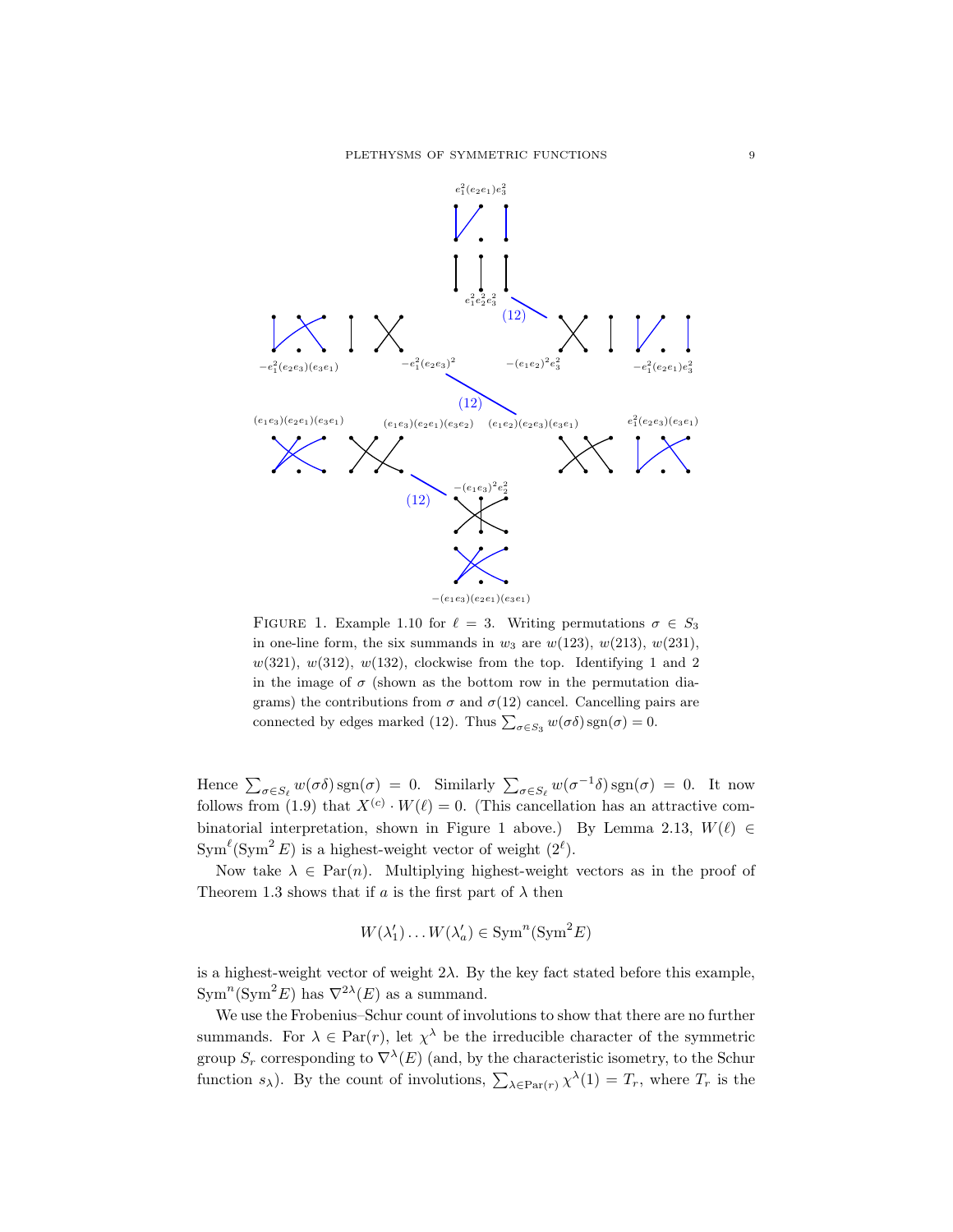number of permutations of order at most two in  $S_r$ . On the other hand, setting

$$
M_k = \left(\operatorname{Sym}^n(\operatorname{Sym}^2 E)\right) \otimes \bigwedge^k E,
$$

it follows from Pieri's rule and the result already proved that  $M_k$  contains  $\bigoplus_{\lambda} \nabla^{\lambda}(E)$ , where the sum is over all partitions  $\lambda \in \text{Par}(r)$  having exactly k odd parts. By  $(2.2)$  in §2.2 below, the character of the symmetric group  $S_r$  corresponding to  $\bigoplus_{2n+k=r} M_k$  is  $\sum_{2n+k=r} (1_{C_2 \wr S_n} \times \text{sgn}_{S_k}) \uparrow_{C_2 \wr S_n \times S_k}^{S_r}$ . For  $n \geq 1$ , the degree of  $(1_{C_2 \wr S_n} \times \text{sgn}_{S_k}) \uparrow_{C_2 \wr S_n \times S_k}^{S_r}$  is the number of involutions in  $S_{2n}$  having precisely k fixed points. Therefore this character has degree  $T_r$  and so  $\bigoplus_{2n+k=r} M_k \cong$  $\bigoplus_{\lambda \in \text{Par}(r)} \nabla^{\lambda}(E)$  and  $M_0 = \text{Sym}^n(\text{Sym}^2 E)$  has no summands other than those already found.

#### 2. Background

2.1. **Partitions and tableaux.** Let  $\lambda$  be a partition of  $r \in \mathbb{N}$ . Recall that  $\ell(\lambda)$ denotes the number of parts of  $\lambda$ . The Young diagram of  $\lambda$  is the set  $[\lambda] = \{(i, j) :$  $1 \leq i \leq \ell(\lambda), 1 \leq j \leq \lambda_i$ . Let B be a set. A  $\lambda$ -tableau with entries from B is a function  $t : [\lambda] \to \mathcal{B}$ . We write the image of  $(i, j)$  under t as  $t_{(i,j)}$ . If  $t_{(i,j)} = b \in \mathcal{B}$ then we say that b is the entry of t in row i and column j. When  $\beta$  is a set of natural numbers, this corresponds to the usual diagrammatic representation of tableaux (see §2.3 for a small example).

Now suppose that  $\beta$  is totally ordered by an order denoted  $\leq$ . We say that a tableau t with entries from  $\beta$  is row-semistandard if its rows are weakly increasing from left to right, column-standard if its columns are strictly increasing from top to bottom, both under the order  $\lt$ . We say that t is semistandard if it is both row-semistandard and column-standard. The terms row-standard and standard are defined analogously, requiring in addition that the rows are strictly increasing. Let  $SSYT_{\mathcal{B}}(\lambda)$  denote the set of semistandard  $\lambda$ -tableaux with entries from  $\beta$ . When  $\mathcal{B} \subseteq \mathbb{N}$ , we refer to elements of  $SSYT_B(\lambda)$  simply as semistandard  $\lambda$ -tableaux. If  $\mathcal{B} = \{1, \ldots, d\}$  and t has exactly  $\beta_b$  entries equal to b for each  $b \in \{1, \ldots, d\}$ , then we say that t has content  $\beta$ . Let  $SSYT(\lambda, \beta)$  denote the set of semistandard  $\lambda$ tableaux of content  $\beta$ . Let  $t^{\lambda}$  be the unique element of SSYT( $\lambda$ ,  $\lambda$ ), as defined by  $t^{\lambda}_{(i,j)} = i$  for each  $(i, j) \in [\lambda]$ . In the total order on column-standard  $\lambda$ -tableaux in the following definition,  $t^{\lambda}$  is the least element.

**Definition 2.1.** Given column-standard  $\lambda$ -tableaux t and u with entries in a totally ordered set, set  $t < u$  if and only if in the rightmost column that differs between  $t$ and  $u$ , the greatest entry not appearing in both columns lies in  $u$ .

In particular, if  $\mu$  and  $\nu$  are partitions then the semistandard  $\mu$ -tableaux are totally ordered by  $\langle \cdot \rangle$ . A plethystic semistandard tableau of shape  $\mu^{\nu}$ , as defined in Definition 1.4, is a semistandard *ν*-tableau with entries from  $SSYT_N(\mu)$ .

The symmetric group on  $[\lambda]$  acts on  $\lambda$ -tableaux on the right by place permutation: thus if  $\sigma \in S_{[\lambda]}$  and t is a  $\lambda$ -tableau then  $(t\sigma)_{(i,j)} = t_{(i,j)\sigma^{-1}}$ . Thus the entry in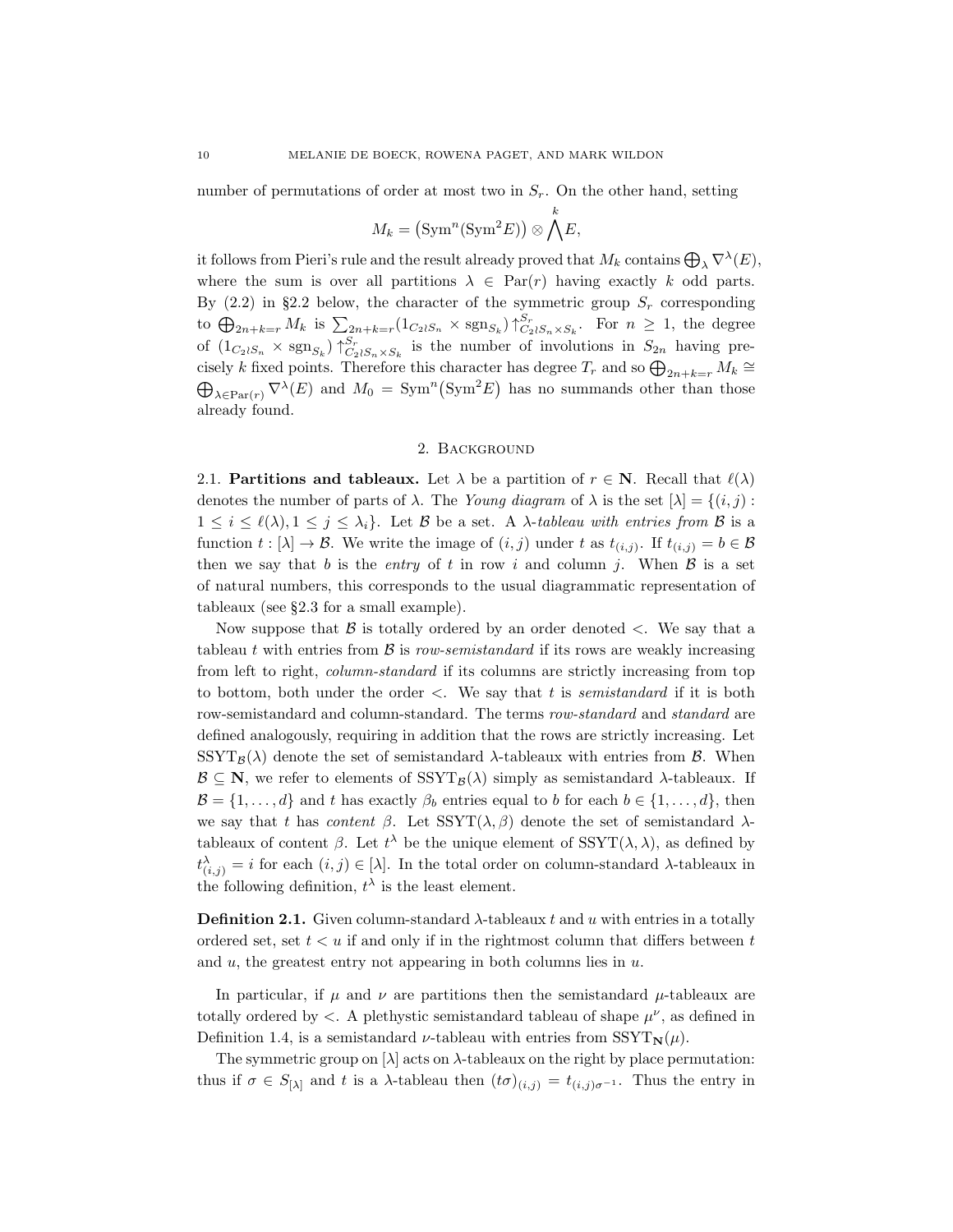position  $(i, j)$  of t is found in position  $(i, j)$ σ of tσ. Let CPP( $\lambda$ ) denote the Young subgroup of  $S_{[\lambda]}$  having as its orbits the columns of  $[\lambda]$ .

2.2. Schur functions and plethysm. Let  $\Lambda$  be the ring of symmetric functions as defined in [28, §7]. Let  $\lambda \in \text{Par}(r)$ . Given a  $\lambda$ -tableau t of content  $\beta$ , let  $x^t$ denote the monomial  $x_1^{\beta_1} \dots x_{\ell(\beta)}^{\beta_{\ell(\beta)}}$  $\ell(\beta)$ . The *Schur function*  $s_{\lambda} \in \Lambda$  is defined by  $s_{\lambda} =$  $\sum_{t \in \text{SSYT}_{\mathbf{N}}(\lambda)} x^t$ . By [28, Theorem 7.10.2],  $s_{\lambda}$  is a symmetric function. Thus

(2.1) 
$$
s_{\lambda} = \sum_{\kappa \in \text{Par}(r)} |\text{SSYT}(\lambda, \kappa)| \text{ mon}_{\kappa}
$$

where  $\text{mon}_{\kappa} = x_1^{\kappa_1} \dots x_{\ell(\kappa)}^{\kappa_{\ell(\kappa)}} + \dots$  denotes the monomial symmetric function corresponding to  $\kappa$ . For example,  $s_{(2)} = x_1^2 + x_2^2 + \cdots + x_1 x_2 + x_1 x_3 + x_2 x_3 + \cdots =$  $\text{mon}_{(2)} + \text{mon}_{(1,1)}$ .

Given  $f(x_1, x_2, ...) \in \Lambda$ , the plethysm  $f \circ s_\lambda$  may be defined by substituting the monomials  $x^t$ , where t ranges over all semistandard  $\lambda$ -tableaux with entries from N, for the variables  $x_1, x_2, \ldots$  of f. The general definition of  $f \circ g$  is given in [28, Ch. 7, Appendix 2], [22, Ch. 1, Appendix A] or [21]. For example, the combinatorial analogue of the case  $n = 2$  of  $(1.8)$  is

$$
s_{(2)} \circ s_{(2)} = s_{(2)}(x_1^2, x_1 x_2, \ldots) = \text{mon}_{(4)} + \text{mon}_{(3,1)} + 2 \text{ mon}_{(2,2)} = s_{(4)} + s_{(2,2)}.
$$

The coefficient of  $mon_{(2,2)}$  is 2 since  $x_1^2x_2^2$  may be obtained as both  $(x_1^2)(x_2^2)$  and  $(x_1x_2)^2$  when multiplying out  $s_{(2)}(x_1^2, x_1x_2,...)$ .

There is an involutory ring homomorphism  $\omega : \Lambda \to \Lambda$  defined by  $\omega(s_\lambda) = s_{\lambda'}$ . We call  $\omega$  the *sign twist*. Its effect on plethysms is as follows.

**Lemma 2.2.** Let  $\mu$  and  $\nu$  be partitions. If  $\mu$  is a partition of m then

$$
\omega(s_{\nu} \circ s_{\mu}) = \begin{cases} s_{\nu} \circ s_{\mu'} & \text{if } m \text{ is even} \\ s_{\nu'} \circ s_{\mu'} & \text{if } m \text{ is odd.} \end{cases}
$$

*Proof.* See [22, Ch. I, Equation (2.7)].

In Examples 1.6 and 1.10 we used the characteristic isometry, which sends the irreducible character  $\chi^{\lambda}$  of  $S_r$  to the Schur function  $s_{\lambda}$  where  $\lambda \in \text{Par}(r)$ . By [28, A2.8] or [22, Ch. 1, Appendix A, (6.2)], if  $\mu \in \text{Par}(m)$  and  $\nu \in \text{Par}(n)$  then under this isometry,

(2.2) 
$$
((\chi^{\mu})^{\widetilde{\times n}} \operatorname{Inf}_{S_n}^{S_m \wr S_n} \chi^{\nu}) \uparrow_{S_m \wr S_n}^{S_{mn}} \mapsto s_{\nu} \circ s_{\mu}
$$

where  $(\chi^{\mu})^{\times n}$  is the character of the irreducible representation of  $S_m \wr S_n$  defined in [18, (4.3.8)] and  $\text{Inf}_{S_n}^{S_m \wr S_n}$  is the inflation map. Thus all the main theorems have immediate translations into results on characters of symmetric groups. We shall not use the characteristic isometry any further below.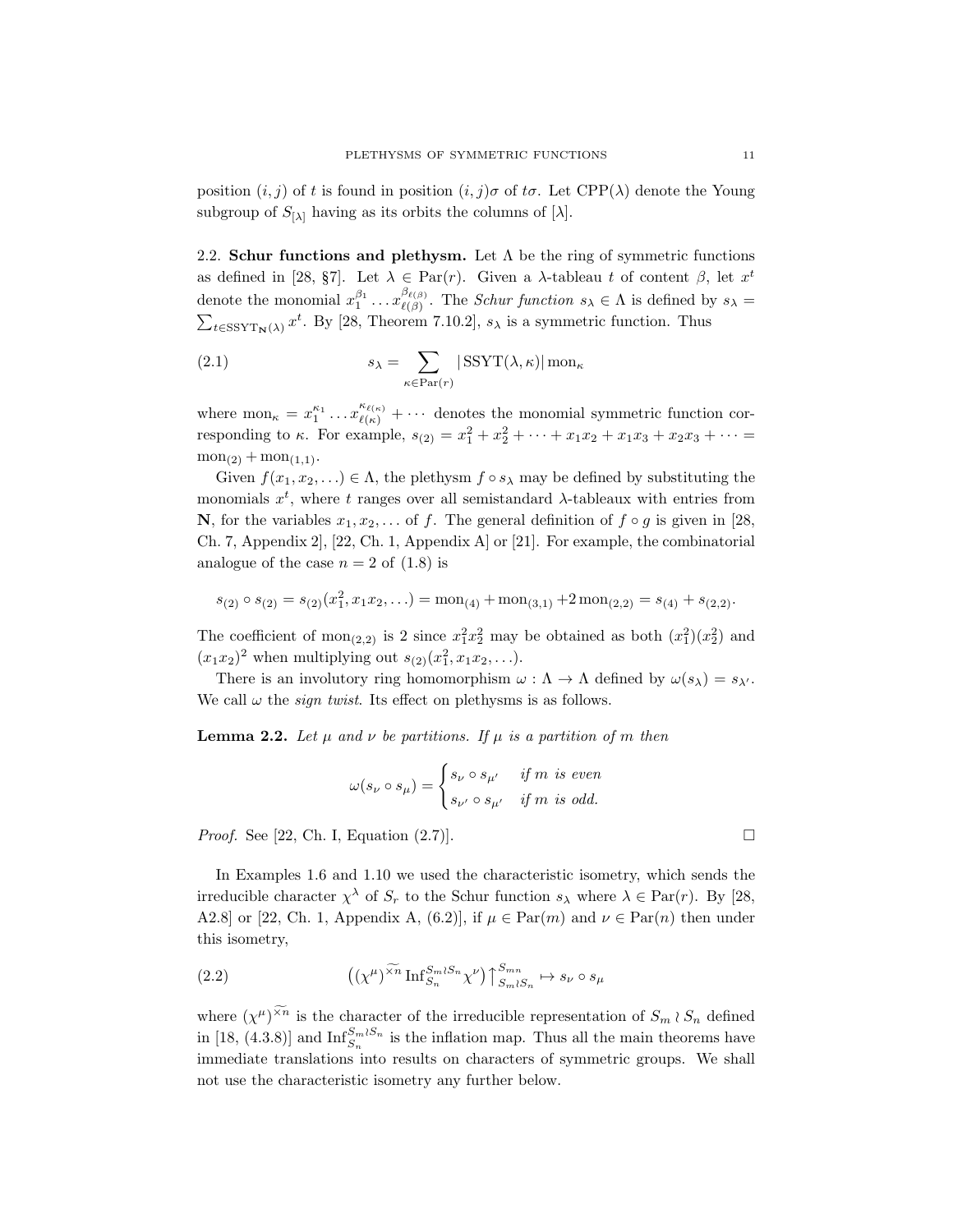2.3. Polynomial representations of  $GL_d(K)$ . In the following three subsections we construct the Schur functors  $\nabla^{\lambda}$  used in the proofs of the main theorems. We end with Remark 2.16 which explains the connection with an earlier construction due to James [19, Ch. 26]. Let K be a commutative ring, let  $\beta$  be a totally ordered set as in §2.1, and let V be a free K-module with basis  $\{v_b : b \in \mathcal{B}\}\$ . Except in the proof of Lemma 2.4, the case  $K = \mathbf{C}$  suffices. The set  $\mathcal{B}$  is either  $\{1, \ldots, d\}$ or, when we compose Schur functors, the set of semistandard tableaux with entries from  $\{1, \ldots, d\}$ , with the order from Definition 2.1.

Fix  $\lambda \in \text{Par}(r)$ . Recall that  $\text{CPP}(\lambda)$  is defined after Definition 2.1.

**Definition 2.3.** Let  $\text{Sym}^{\lambda} V = \bigotimes_{i=1}^{\ell(\lambda)} \text{Sym}^{\lambda_i} V$ . Given a  $\lambda$ -tableau t with entries from B, the GL-tabloid corresponding to t is the element  $f(t) \in \text{Sym}^{\lambda} V$  defined by

$$
f(t) = \bigotimes_{i=1}^{\ell(\lambda)} \prod_{j=1}^{\lambda_i} v_{t_{(i,j)}} \in \text{Sym}^{\lambda} V.
$$

The GL-*polytabloid* corresponding to t is

$$
F(t) = \sum_{\sigma \in \text{CPP}(\lambda)} f(t\sigma) \operatorname{sgn}(\sigma) \in \text{Sym}^{\lambda} V.
$$

We define  $\nabla^{\lambda}(V)$  to be the K-submodule of Sym<sup> $\lambda$ </sup>V spanned by the GL-polytabloids  $F(t)$  for t a  $\lambda$ -tableau with entries from  $\beta$ .

Since  $f(t) = f(t')$  if and only if the rows of t and t' are equal as multisets,

(2.3)  $\{f(t): t \text{ a row-semistandard } \lambda\text{-tableau with entries from } \mathcal{B}\}\$ 

is a basis of Sym<sup> $\lambda$ </sup>(V). It is also useful to note that if  $\sigma \in \text{CPP}(\lambda)$  then

(2.4) 
$$
F(t\sigma) = F(t) \operatorname{sgn}(\sigma).
$$

In particular,  $F(t) = 0$  if t has a column with a repeated entry, and so  $\nabla^{\lambda}(V) = 0$ if  $\ell(\lambda) > \dim V$ , as used in Example 1.7. A potential trap is that  $F(t)$  depends on the tableau t, not just on the GL-tabloid  $f(t)$ . For example, if  $\mathcal{B} = \{1, 2, 3\}$  and

$$
t = \boxed{\frac{1}{2} \ \frac{3}{1}}, \quad t' = \boxed{\frac{1}{1} \ \frac{3}{2}}
$$

then  $f(t) = f(t')$  but  $F(t') = 0$  whereas  $F(t) = v_1v_3 \otimes v_2v_1 - v_2v_3 \otimes v_1^2 - v_1^2 \otimes v_2v_3 +$  $v_2v_1 \otimes v_1v_3 \neq 0$ . It is clear that  $\nabla^{\lambda}(V)$  is functorial in V, so  $\nabla^{\lambda}$  is a endofunctor of the category of free K-modules of finite rank.

Postponing the action of the general linear group for the moment, we find an explicit basis for  $\nabla^{\lambda}(V)$ , introducing two results that are critical to the proofs of the main theorems. The following lemma is the analogue for GL-polytabloids of part of the proof of Theorem 8.4 in [19]. There are some subtle differences between the proofs because of our use of place permutations.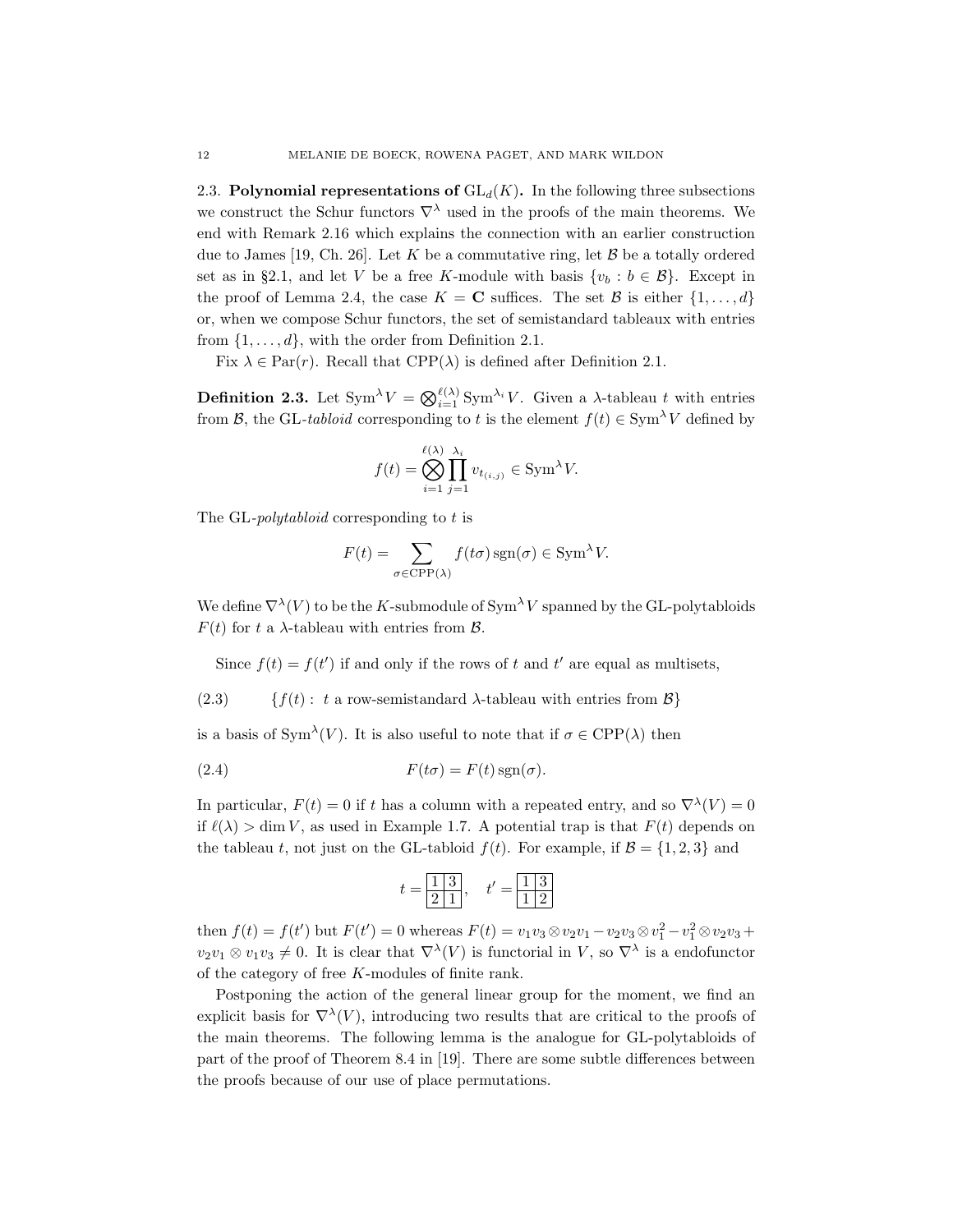**Lemma 2.4.** Let  $1 \leq j < j' \leq \lambda_1$  and let  $1 \leq i \leq \lambda'_{j'}$ . Define subsets of  $[\lambda]$  by  $A_{\lambda}(i,j) = \{(i,j), \ldots, (\lambda'_j, j)\}$  and  $B_{\lambda}(i,j') = \{(1,j'), \ldots, (i,j')\}$ . If t is a  $\lambda$ -tableau then

$$
\sum_{\tau} F(t\tau) \operatorname{sgn}(\tau) = 0
$$

where the sum is over all  $\tau \in S_{A_{\lambda}(i,j) \cup B_{\lambda}(i,j')}$ .

*Proof.* Let A and B denote  $A_{\lambda}(i, j)$  and  $B_{\lambda}(i, j')$ , respectively. By definition, the left-hand side is  $\sum_{\tau \in S_{A \cup B}} \sum_{\sigma \in \text{CPP}(\lambda)} f((t\tau)\sigma) \text{sgn}(\tau) \text{sgn}(\sigma)$ . Therefore it suffices to show that  $\sum_{\tau \in S_{A\cup B}} f((t\tau)\sigma) \operatorname{sgn}(\tau) = 0$  for each  $\sigma \in \text{CPP}(\lambda)$ . Since  $|A \cup B| =$  $\lambda'_j + 1$ , there exist boxes  $(h, j)\sigma \in A\sigma$  and  $(h', j')\sigma \in B\sigma$  such that  $(h, j)\sigma$  and  $(h', j')\sigma$  are in the same row of [ $\lambda$ ]. Let  $\delta = ((h, j)\sigma, (h', j')\sigma) \in S_{A\sigma \cup B\sigma}$  be the transposition swapping these boxes. Let  $\vartheta_1, \ldots, \vartheta_\ell$  be representatives for the left cosets of  $\langle \delta \rangle$  in  $S_{A\sigma \cup B\sigma}$ . Thus  $S_{A\sigma \cup B\sigma} = \bigcup_{c=1}^{\ell} \vartheta_c \langle \delta \rangle$  and

$$
\sum_{\tau \in S_{A \cup B}} f((t\tau)\sigma) \operatorname{sgn}(\tau) = \sum_{\tau \in S_{A \cup B}} f((t\sigma)(\sigma^{-1}\tau\sigma)) \operatorname{sgn}(\tau)
$$

$$
= \sum_{\tau^* \in S_{A\sigma \cup B\sigma}} f(t\sigma\tau^*) \operatorname{sgn}(\tau^*)
$$

$$
= \sum_{c=1}^{\ell} (f(t\sigma\vartheta_c) - f(t\sigma\vartheta_c\delta)) \operatorname{sgn}(\vartheta_c)
$$

$$
= 0
$$

where the final equality holds because  $\delta$  swaps two boxes in the same row of  $[\lambda]$ , and so the tableaux  $t\sigma\vartheta_c$  and  $(t\sigma\vartheta_c)\delta$  have equal rows.

If  $\tau \in S_{A_{\lambda}(i,j)} \times S_{B_{\lambda}(i,j')}$  then, by (2.4),  $F(t\tau) \text{sgn}(\tau) = F(t)$ . Let  $\phi_1, \ldots, \phi_{\ell}$  be representatives for the left cosets of  $S_{A_\lambda(i,j)} \times S_{B_\lambda(i,j')}$  in  $S_C$ , where  $C = A_\lambda(i,j) \cup$  $B_{\lambda}(i, j')$ , chosen so that  $\phi_1 = id$ . Thus  $S_C = \bigcup_{c=1}^{\ell} \phi_c(S_{A_{\lambda}(i,j)} \times S_{B_{\lambda}(i,j')})$ . By (2.4),  $F(t\phi_c\tau) = F(t\phi_c) \text{sgn}(\tau)$  for each c and each  $\tau \in S_{A_\lambda(i,j)} \times S_{B_\lambda(i,j')}$ . Therefore Lemma 2.4 implies that

$$
|A_{\lambda}(i,j)|! |B_{\lambda}(i,j')|! \sum_{c=1}^{\ell} F(t\phi_c) \operatorname{sgn}(\phi_c) = 0.
$$

When  $K = \mathbb{Z}$  we may cancel the factorials since  $\nabla^{\lambda}(V)$  is a submodule of the free **Z**-module Sym<sup> $\lambda$ </sup>(V). Thus the relation

(2.5) 
$$
F(t) = -\sum_{c=2}^{\ell} F(t\phi_c) \operatorname{sgn}(\phi_c).
$$

holds over an arbitrary commutative ring  $K$ . We call  $(2.5)$  a *snake relation*, because of the shape formed by the boxes in  $A_{\lambda}(i, j) \cup B_{\lambda}(i, j')$  when  $j' = j + 1$ . It is critical to the proofs of Theorem 1.1, 1.2 and 1.5.

It is convenient to choose the coset representatives  $\phi_1, \ldots, \phi_\ell$  so that each  $\phi_c$  is a product of transpositions swapping boxes in  $A_{\lambda}(i, j)$  and  $B_{\lambda}(i, j)$ , preserving the relative vertical order of boxes in each set.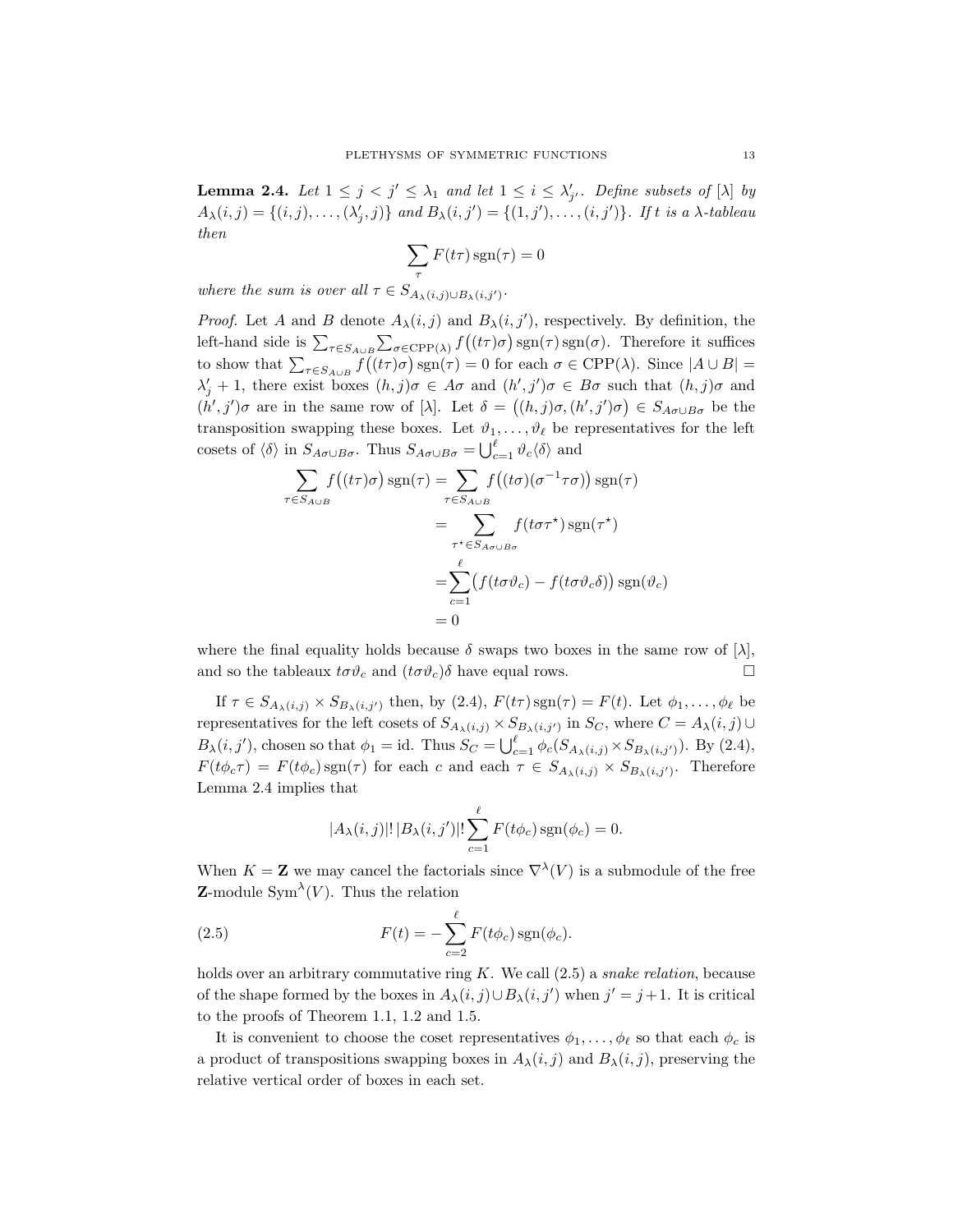**Example 2.5.** Let  $\lambda = (2, 2, 1)$ . The snake relation for  $A_{\lambda}(2, 1) = \{(2, 1), (3, 1)\}\$ and  $B_\lambda(2, 2) = \{(1, 2), (2, 2)\}\$ and a  $\lambda$ -tableau t has five summands on its right-hand side. Depending on  $t$ , some of these summands may vanish. For example

$$
F\left(\frac{\boxed{1\ 1}}{\boxed{3\ 2}}\right) = F\left(\frac{\boxed{1\ 1}}{\boxed{2\ 3}}\right) + F\left(\frac{\boxed{1\ 1}}{\boxed{3\ 4}}\right)
$$

because, taking coset representatives as suggested above, the tableaux obtained by the transpositions  $(1, 2) \leftrightarrow (2, 1)$  and  $(1, 2) \leftrightarrow (3, 1)$ , and the double transposition  $(1, 2) \leftrightarrow (2, 1), (2, 2) \leftrightarrow (3, 1)$  have a repeated 1 in their first column. By (2.4), applying the transposition  $(2, 1) \leftrightarrow (3, 1)$  to the second summand switches its sign and expresses the left-hand side as a linear combination of semistandard GL-polytabloids.

**Corollary 2.6.** If t is a  $\lambda$ -tableau with entries from B then  $F(t)$  may be expressed as a K-linear combination of GL-polytabloids  $F(s)$  for semistandard  $\lambda$ -tableaux s by applying finitely many snake relations.

*Proof.* By  $(2.4)$ , we may assume that t is column-standard. If t is not standard then there exist  $(i, j), (i, j + 1) \in [\lambda]$  such that  $t_{(i, j)} > t_{(i, j+1)}$ . Let  $A, B \subseteq [\lambda]$ be as in Lemma 2.4, taking  $j' = j + 1$ . By (2.5),  $F(t) = -\sum_{c=2}^{\ell} F(t\phi_c) \text{sgn}(\phi_c)$ where each  $\phi_c$  swaps certain boxes in A with certain boxes, necessarily having smaller entries, in B. Thus  $t < t\phi_c$  for each  $\phi_c$ , where  $\epsilon$  refers to the order in Definition 2.1. The result now follows by induction.  $\Box$ 

We say that  $F(t)$  is *straightened* by snake relations. A related result to  $(2.5)$ gives some control over the  $F(s)$  that may appear in the straightening of  $F(t)$ ; it is needed in the proof of Theorem 1.2. To state it, we require two further orders.

Define a *composition* of  $n \in \mathbb{N}_0$  of length  $\ell$  to be an element  $\beta \in \mathbb{N}_0^{\ell}$  such that  $\sum_{i=1}^{\ell} \beta_i = n$ . We set  $\ell(\beta) = \ell$ . We extend the dominance order from partitions to compositions in the obvious way, by setting  $\beta \geq \gamma$  if  $\beta_1 + \cdots + \beta_i \geq \gamma_1 + \cdots + \gamma_i$  for all  $i \in \mathbb{N}$ . (As usual, if i exceeds the number of parts of  $\beta$  or  $\gamma$  then the corresponding part is taken to be 0.)

**Definition 2.7.** Given a row-semistandard tableau t with entries from  $\{1, \ldots, d\}$ , and  $b \in \{1, ..., d\}$ , let  $t^{\leq b}$  be the composition  $\gamma$  defined by  $\gamma_i = |\{j : 1 \leq j \leq j\}|$  $\lambda_i, t_{(i,j)} \leq b$ . If u is a row-semistandard tableau with entries also from  $\{1, \ldots, d\}$ and of the same shape as t, we say that t dominates u, and write  $t \geq u$  if  $t^{\leq b} \geq u^{\leq b}$  for all  $b \in \{1, \ldots, d\}$ . We extend this order to tableaux with entries from an arbitrary totally ordered set B by the unique order-preserving bijection between  $\{1, \ldots, |\mathcal{B}|\}$ and B.

**Definition 2.8.** Given a tableau t with entries from N, let  $\bar{t}$  be the row-semistandard tableau obtained by sorting the rows of t into non-decreasing order.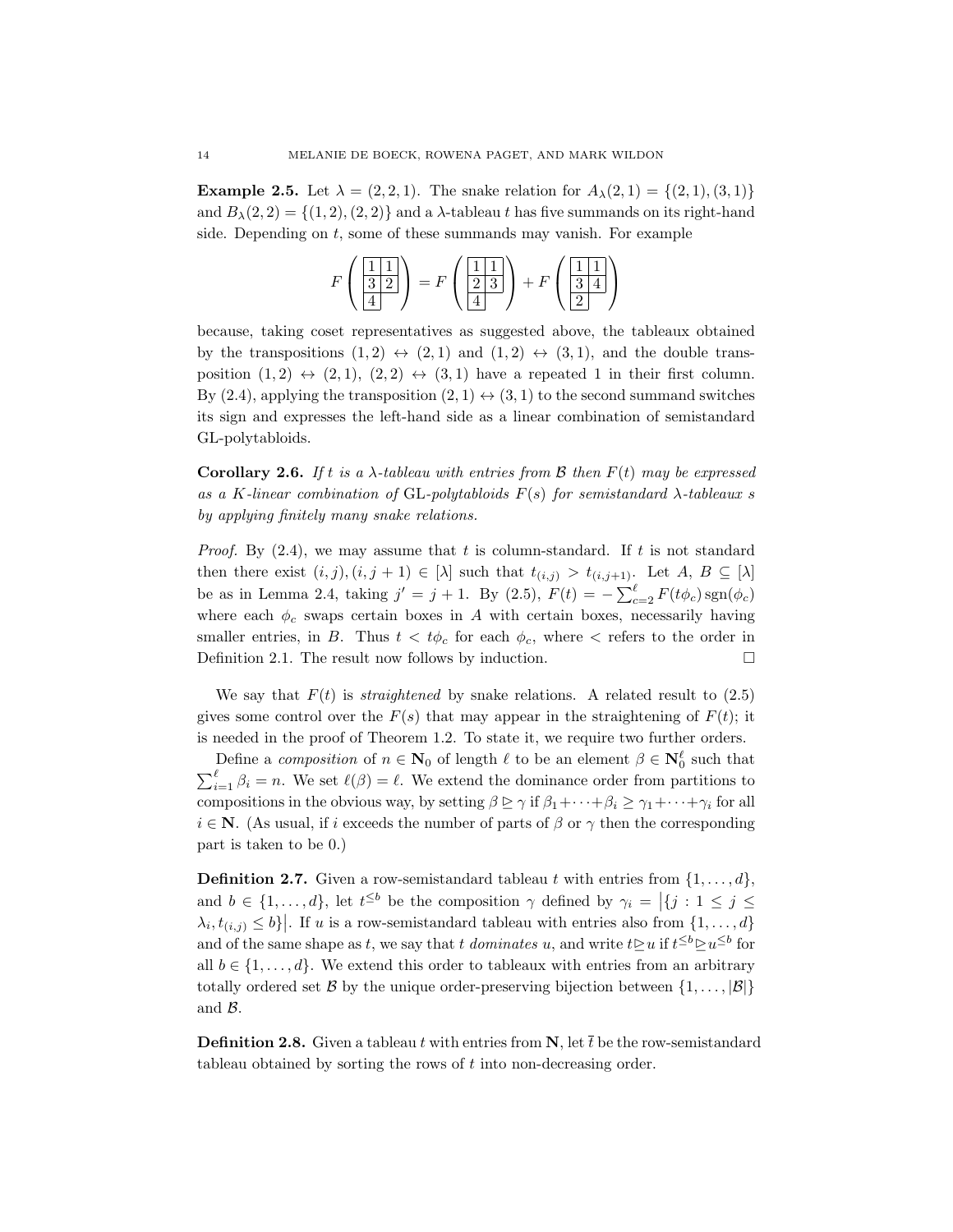**Proposition 2.9.** Let t be a column-standard  $\lambda$ -tableau with entries from  $\{1, \ldots, d\}$ . Then  $\bar{t}$  is semistandard and

$$
F(t) = F(\bar{t}) + w
$$

where w is an integral linear combination of  $GL$ -polytabloids  $F(s)$  for semistandard  $\lambda$ -tableaux s such that  $\overline{t} \triangleright s$ .

Proof. We reduce to the analogous result for tableaux with distinct entries proved in [30, Proposition 4.1]. Let t have content  $\beta$ . Let  $t_{\star}$  be the tableau obtained from t by replacing each of the  $\beta_b$  entries of t equal to b with a symbol  $b^{(1)}, \ldots, b^{(\beta_b)}$ , for each  $b \in \{1, ..., d\}$ . We say that  $b^{(i)}$  has number b and exponent i. We order symbols lexicographically, by number then exponent, so  $b^{(i)} < c^{(j)}$  if and only if  $b < c$  or  $b = c$  and  $i < j$ . Thus  $t_{\star}$  has distinct entries and is column-standard. By Proposition 4.1 of [30],  $\overline{t_{\star}}$  is standard. Let  $V_{\star}$  be the free K-module with basis vectors  $v_{b^{(i)}}$  in bijection with symbols. Again by [30], now working in  $\nabla^{\lambda}(V_{\star})$ , we have  $F(t_{\star}) = F(\overline{t_{\star}}) + w$  where w is an integral linear combination of GL-polytabloids  $F(s)$  for standard  $\lambda$ -tableaux s (each having symbol entries). The proposition now follows from functoriality: the quotient map  $V_{\star} \to V$  sending  $v_{b^{(i)}}$  to  $v_b$  for each symbol  $b^{(i)}$  corresponds to replacing each symbol with its number.

Corollary 2.6 also does most of the work to prove a well-known basis theorem for  $\nabla^{\lambda}(V)$ . We include the details since the following lemma is also needed in the proof of Theorem 1.2. As a notational convenience, we extend the dominance order  $\triangleright$  on row-semistandard tableaux to GL-tabloids by setting  $f(t) \geq f(u)$  if and only if  $\bar{t} \geq \bar{u}$ .

Lemma 2.10. Let t be a column-standard  $\lambda$ -tableau with entries from  $\beta$ . Let  $F(t) = f(t) + w$  where  $w \in \text{Sym}^{\lambda}(V)$ . If u is a row-semistandard  $\lambda$ -tableau such that  $f(u)$  appears with non-zero coefficient when w is written in the canonical basis (2.3) of  $\text{Sym}^{\lambda}(V)$ , then  $f(t) \triangleright f(u)$ .

*Proof.* By definition  $F(t) = \sum_{\tau \in \text{CPP}} f(t\tau) \operatorname{sgn}(\tau)$ . From the identity permutation we get the summand  $f(t)$ . Suppose that  $\tau$  is not the identity permutation. Then there exist boxes  $(i, j)$  and  $(i', j) \in [\lambda]$  such that  $i < i'$  and  $(i, j)\tau = (k, j)$  and  $(i', j)\tau = (k', j)$  with  $k > k'$ . We say that such boxes form a *column inversion* of  $\tau$ . Let  $\delta = ((i, j), (i', j))$ . Let  $c = t_{(i,j)}$  and let  $c' = t_{(i',j)}$ . Note that since t is column standard,  $c < c'$ . It is easily seen that if  $c \leq b < c'$  then the Young diagrams of  $\bar{t}^{\leq b}$ and  $\bar{t}\delta^{\leq b}$  differ by a single box, moved down from row i (the row of c in t) to row i' (the row of c' in t). For all other b we have  $\bar{t}^{\leq b} = t\bar{\delta}^{\leq b}$ . Hence  $\bar{t}\delta \leq \bar{t}$ . By induction on the number of column inversions, we have  $\overline{t} \tau \leq \overline{t} \delta$ . Hence  $\overline{t} \tau \leq \overline{t}$ . Therefore  $f(t) \triangleright f(t\tau)$ , as required.

We note this proof is essentially the same as that of Lemma 8.3 in [19], modified to use place permutations. It is also possible to reduce to this result by distinguishing equal entries of t by formal symbols, as in the proof of Proposition 2.9.

**Proposition 2.11.** The set  $\{F(s) : s \in \text{SSYT}_{\mathcal{B}}(\lambda)\}\$ is a K-basis for  $\nabla^{\lambda}(V)$ .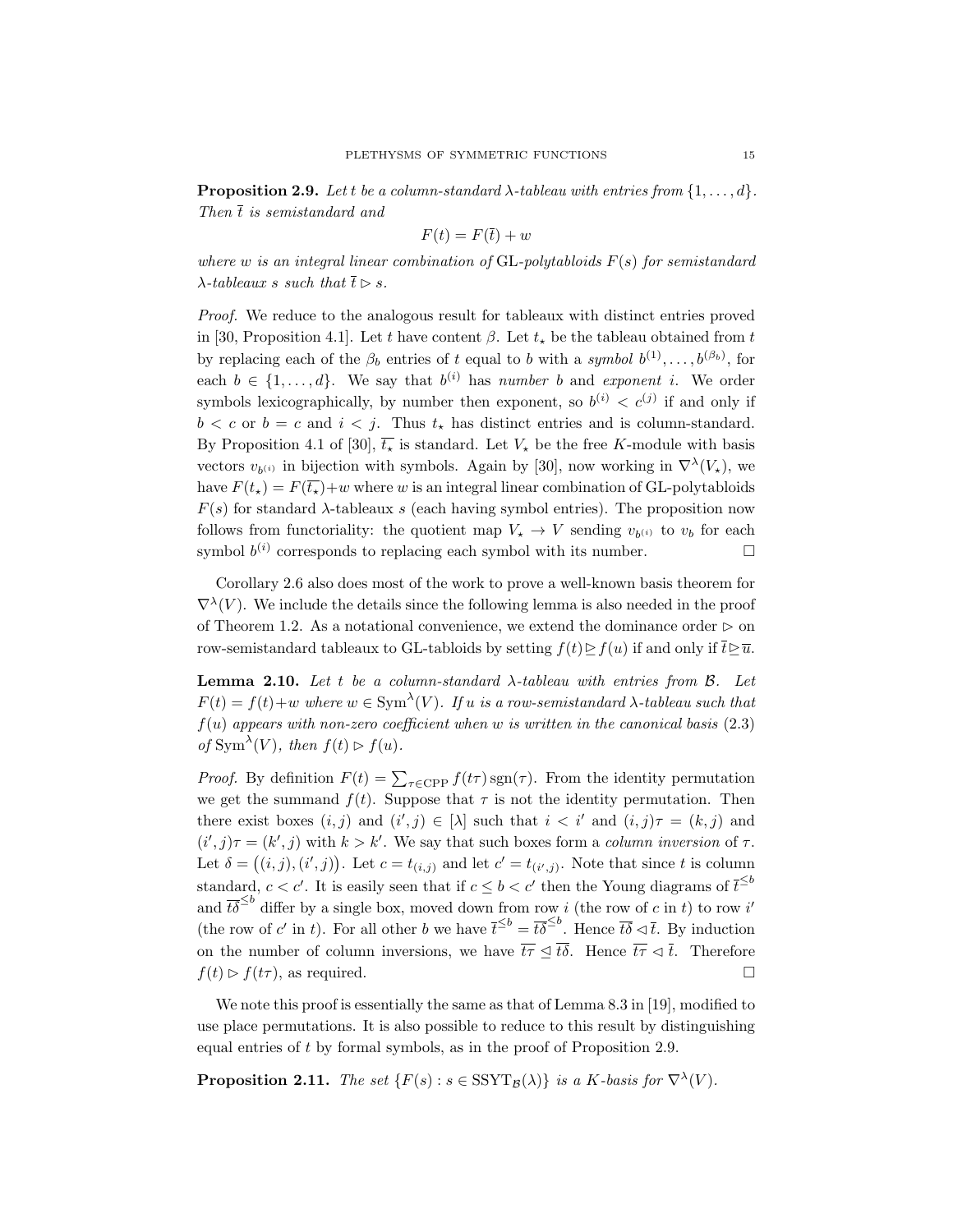*Proof.* By Corollary 2.6,  $\nabla^{\lambda}(V)$  is spanned by  $\{F(s) : s \in \text{SSYT}_{\mathcal{B}}(\lambda)\}\)$ . Let  $v =$  $\sum_{s \in \text{SSYT}_{\mathcal{B}}(\lambda)} \alpha_s F(s)$  where not every coefficient is zero. Take s maximal in the dominance order on semistandard  $\lambda$ -tableaux such that  $\alpha_s \neq 0$ . By Lemma 2.10, the coefficient of  $f(s)$  in  $F(s)$  is 1. Again by this lemma, if s' is a semistandard λ-tableau other than s such that  $\alpha_{s'} \neq 0$ , then  $f(s') \geq f(t')$  for every  $f(t')$  appearing in  $F(s')$ . Hence, by maximality of s, we have  $f(t') \not\subseteq f(s)$ . Therefore the coefficient of  $f(s)$  in v is  $\alpha_s$ , and so  $v \neq 0$ .

2.4. Action of  $GL(E)$ . We now suppose that K is an infinite field and that E is a d-dimensional K-vector space. Suppose that V is a polynomial  $GL(E)$ -module with basis, as in the previous section,  $\{v_b : b \in \mathcal{B}\}\$ . Let  $t \in \text{SSYT}_{\mathcal{B}}(\lambda)$ . The action of  $g \in GL(E)$  on  $F(t) \in \nabla^{\lambda}(V)$ , where t is a  $\lambda$ -tableau with entries from  $\mathcal{B}$ , is determined by the multilinear construction in Definition 2.3. The following method is convenient in calculations: formally replace each entry b in t with  $qv_b$ , expressed as a K-linear combination of  $\{v_b : b \in \mathcal{B}\}\$ , and then expand multilinearly. For example, suppose that  $E$  is 3-dimensional and  $V$  is the natural representation  $E$ , so we take  $\mathcal{B} = \{1, 2, 3\}$ . Thinking of  $GL(E)$  as  $3 \times 3$  invertible matrices, let

$$
g = \begin{pmatrix} \alpha & 0 & 0 \\ \delta & \beta & 0 \\ \varepsilon & 0 & \gamma \end{pmatrix} \in GL(E).
$$

Then in its action on  $\nabla^{(2,2)}(V)$  we have

$$
gF\left(\frac{1}{3}\frac{2}{1}\right) = F\left(\frac{\alpha v_1 + \delta v_2 + \varepsilon v_3}{\gamma v_3} \quad \frac{\beta v_2}{\alpha v_1 + \delta v_2 + \varepsilon v_3}\right)
$$

$$
= \alpha^2 \beta \gamma F\left(\frac{1}{3}\frac{2}{1}\right) + \alpha \beta \gamma \delta F\left(\frac{2}{3}\frac{2}{1}\right) + \alpha \beta \gamma \varepsilon F\left(\frac{1}{3}\frac{2}{3}\right) + \beta \gamma \delta \varepsilon F\left(\frac{2}{3}\frac{2}{3}\right)
$$

where the first line should be interpreted entirely formally. One may then use snake relations to express the right-hand side in the standard basis of  $\nabla^{(2,2)}(V)$ .

In this example, V had polynomial degree 1. In general, if the  $GL(E)$ -module V has degree p, then, identifying  $GL(E)$  with  $GL_d(\mathbf{C})$ , the coefficients in  $gF(t)$  have degree pr in the matrix coefficients of  $g \in GL_d(\mathbb{C})$ . Thus if  $|\lambda| = r$  then  $\nabla^{\lambda}$ :  $GL(E)$ -mod<sub>n</sub>  $\rightarrow GL(E)$ -mod<sub>nr</sub> is an endofunctor of  $GL(E)$ -mod. (This was seen for the decomposition of  $\text{Sym}^n(\text{Sym}^2 E)$  in Example 1.7.) For a further example, if dim  $E = 2$ ,  $V = \text{Sym}^2 E$ ,  $\lambda = (2, 1)$  and  $v_1 = e_1^2$ ,  $v_2 = e_1 e_2$ ,  $v_3 = e_2^2$  then working in  $\nabla^{(2,1)}(\text{Sym}^2(E))$  we have

$$
\begin{pmatrix}\n\alpha & \beta \\
\gamma & \delta\n\end{pmatrix} F\left(\frac{1}{2}\right) = F\left(\frac{\alpha^2 v_1 + 2\alpha \gamma v_2 + \gamma^2 v_3}{\alpha \gamma v_1 + (\alpha \delta + \beta \gamma) v_2 + \beta \delta v_3} \frac{\beta^2 v_1 + 2\beta \delta v_2 + \delta^2 v_3}{\beta^2 v_1 + 2\beta \delta v_2 + \beta \delta v_3}\right)
$$
\n
$$
= \alpha^2 \beta^2 (\alpha \delta + \beta \gamma) F\left(\frac{1}{2}\right) + 2\alpha^2 \beta \delta (\alpha \delta + \beta \gamma) F\left(\frac{1}{2}\right)
$$
\n
$$
+ \alpha^2 \delta^2 (\alpha \delta + \beta \gamma) F\left(\frac{1}{2}\right) + \cdots,
$$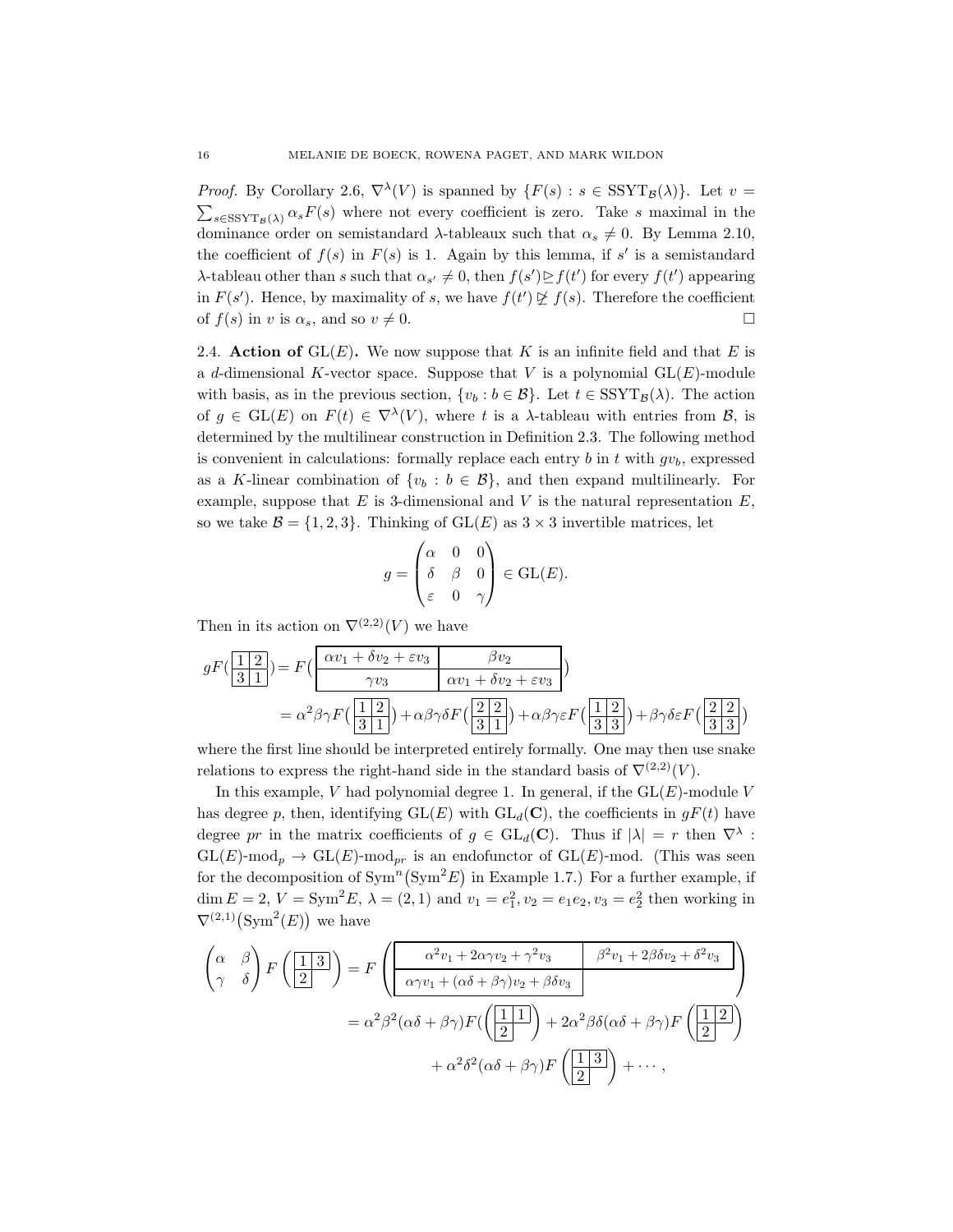where the coefficients have degree 6.

2.5. Action of  $g(E)$  and highest-weight vectors. As in the previous subsection, let K be an infinite field and let E be a d-dimensional K-vector space. Fix a basis  $e_1, \ldots, e_d$  of E, and use it to identify  $GL(E)$  with  $GL_d(K)$ . Recall that if V is a polynomial representation of  $GL(E)$  and  $\beta$  is a composition with  $\ell(\beta) = d$ then a non-zero vector  $v \in V$  is a weight vector of weight  $\beta$  if

(2.6) gv = g β<sup>1</sup> <sup>11</sup> . . . g β<sup>d</sup> dd v

for all diagonal matrices  $g \in GL_d(K)$ . Let  $V_\beta$  be the subspace of V of weight vectors of weight  $\beta$ , together with 0. The *formal character* of a polynomial representation V of  $GL(E)$  is the polynomial

$$
\Phi_V(x_1,\ldots,x_d)=\sum_\beta \dim(V_\beta)x_1^{\beta_1}\ldots x_d^{\beta_d}
$$

where the sum is over all compositions  $\beta$  such that  $\ell(\beta) = d$ .

#### Lemma 2.12.

- (i) If  $s \in \text{SSYT}(\lambda, \beta)$  then  $F(s) \in \nabla^{\lambda}(E)$  has weight  $\beta$ .
- (ii) The formal character of  $\nabla^{\lambda}(E)$  is  $s_{\lambda}(x_1,\ldots,x_d)$ .

*Proof.* If  $g \in GL(E)$  is a diagonal matrix then  $gf(s) = g_{11}^{\beta_1} \dots g_{dd}^{\beta_d} f(s)$ . Since all the λ-tableaux appearing in  $F(s)$  have the same content as s, it follows that  $F(s)$  has weight  $\beta$ , proving (i). Part (ii) follows from (i), Proposition 2.11 and the definition of Schur functions (see  $(2.1)$  in §2.2).

In the proofs of the main theorems, it is easiest to consider  $\nabla^{\lambda}(E)$  as a module for the Lie algebra  $\mathsf{g}(\mathsf{E})$  of  $\mathrm{GL}(E)$ . Let  $\beta$  be a composition of n with  $\ell(\beta) = d$ . Recall that if V is a gl(E)-module then  $v \in V$  is a weight vector of weight  $\beta$  if

$$
X \cdot v = (\beta_1 X_{11} + \dots + \beta_d X_{dd})v
$$

for all diagonal matrices  $X \in \mathsf{gl}(E)$ . If this equation holds for all diagonal  $X \in \mathsf{b}$ , and  $X \cdot v = 0$  whenever X is strictly upper-triangular, then we say that v is a highest-weight vector of weight  $\beta$ . Let b be the Borel subalgebra of  $g(f)$  of uppertriangular matrices. For  $c \in \{2, \ldots, d\}$ , let  $X^{(c)} \in \mathbf{b}$  be the strictly upper-triangular matrix having 1 in position  $(c - 1, c)$  and 0 in all other positions. Since the Lie subalgebra of **b** of strictly upper-triangular matrices is generated by  $X^{(2)}, \ldots, X^{(c)}$ , we have the following lemma.

**Lemma 2.13.** Let V be a  $g(E)$ -module. The vector  $v \in V$  is a highest-weight vector of weight  $\beta$  if and only if  $X \cdot v = (\beta_1 X_{11} + \cdots + \beta_d X_{dd})v$  for all diagonal matrices  $X \in \mathsf{gl}(E)$  and  $X^{(c)} \cdot v = 0$  for each  $c \in \{2, \ldots, d\}$ .

Using Lemma 2.13 we establish the remaining basic properties of  $\nabla^{\lambda}(E)$ . (Thus we take V to be the natural representation E of  $GL(E)$ , and work in the basis  $e_1, \ldots, e_d$ .) The main novel feature is the use of Proposition 2.9 to prove (v) and (vi).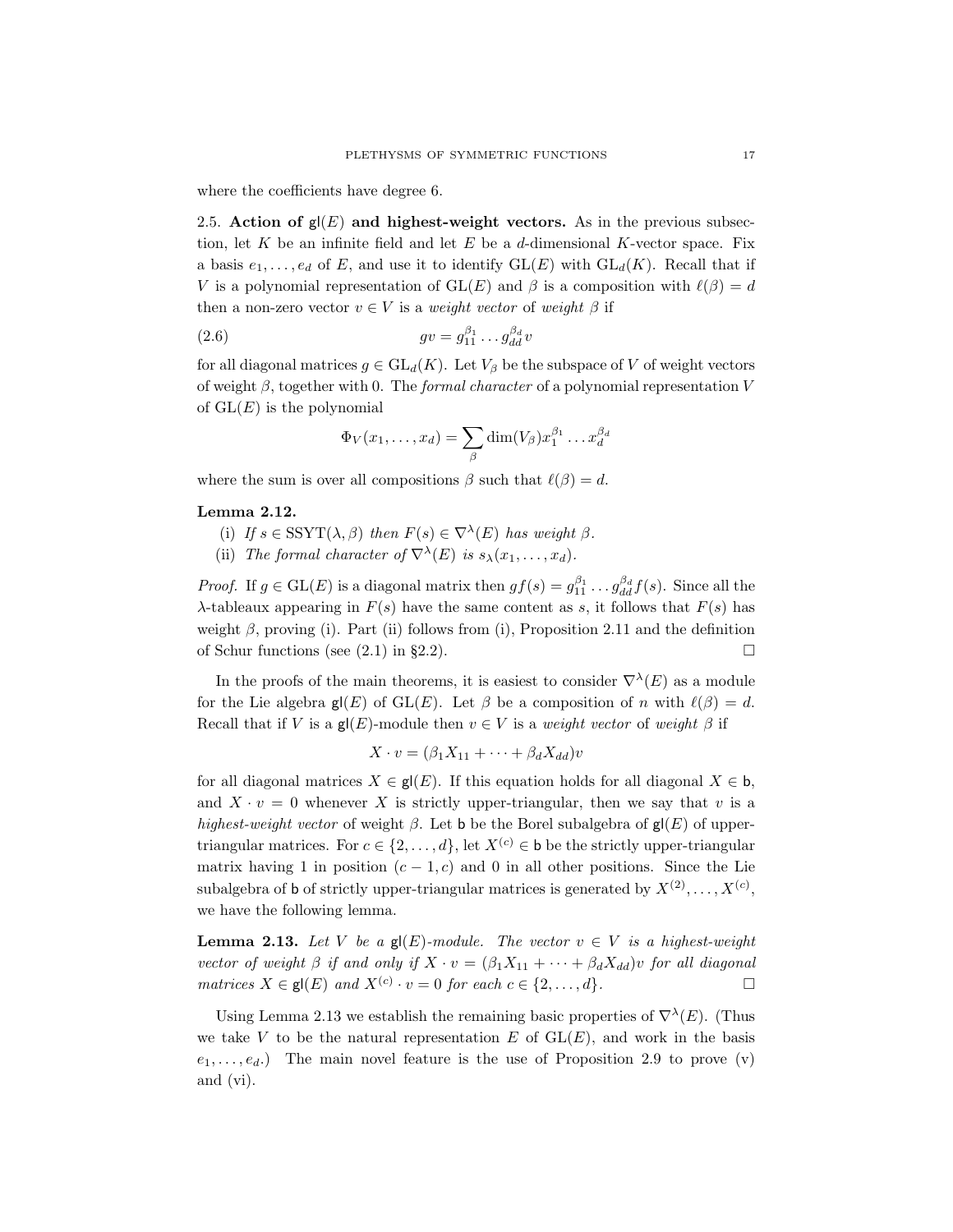Recall that if V and W are  $\mathsf{g}(\mathsf{E})$ -modules then the action of  $\mathsf{g}(\mathsf{E})$  on  $V \otimes W$ and Sym<sup>r</sup>V is defined by linear extension of  $x \cdot (v \otimes w) = (x \cdot v) \otimes w + v \otimes (x \cdot w)$  and  $x \cdot (v_{i_1} \ldots v_{i_r}) = (x \cdot v_{i_1})v_{i_2} \ldots v_{i_r} + \cdots + v_{i_1}v_{i_2} \ldots v_{i_{r-1}}(x \cdot v_{i_r}).$  The  $\lambda$ -tableau  $t^{\lambda}$ in (iv) was defined in §2.1 by  $t_{(i,j)} = i$  for each  $(i, j) \in [\lambda]$ .

**Proposition 2.14.** Let  $s \in \text{SSYT}_{\{1,\ldots,d\}}(\lambda)$  and let  $c \in \{2,\ldots,d\}.$ 

(i) If s has content  $\beta$  then  $F(s)$  is a weight vector of weight  $\beta$  for the action of  $gl(E)$ .

(ii)  $X^{(c)} \cdot F(s) = \sum_t F(t)$  where the sum is over all tableaux t obtained from s by changing a single entry from c to  $c - 1$ .

(iii) If every c in s has a c – 1 immediately above it then  $X^{(c)} \cdot F(s) = 0$ .

(iv)  $F(t^{\lambda})$  is a highest-weight vector of weight  $\lambda$ .

(v) Suppose that s has a c not having a  $c - 1$  immediately above it. Find the highest row of s containing such an entry, and let t be the tableau obtained by changing the leftmost c in this row to  $c-1$ . Then t is semistandard and  $X^{(c)}$ .  $F(s) = \varepsilon F(t) + y$  where  $\varepsilon \in \mathbb{N}$  and y is an integral linear combination of  $F(u)$  for semistandard  $\lambda$ -tableaux u such that  $t \triangleright u$ .

(vi) If K has characteristic zero and  $v \in \nabla^{\lambda}(E)$  is such that  $X^{(c)} \cdot v = 0$  for all  $c \in \{2, \ldots, d\}$  then v is a multiple of  $F(t^{\lambda})$ .

(vii) If  $K = \mathbf{C}$  then  $\nabla^{\lambda}(E)$  is irreducible.

*Proof.* Part (i) follows easily from the rules for the action of  $g(E)$  and the definition of  $f(t)$  as a tensor product of symmetric powers, in analogy with Lemma 2.12(i). Since  $X^{(c)} \cdot e_c = e_{c-1}$  and  $X^{(c)} \cdot e_b = 0$  if  $b \neq c$ , we also have

$$
X^{(c)} \cdot f(s) = X^{(c)} \cdot \bigotimes_{i=1}^{\ell(\lambda)} \prod_{j=1}^{\lambda_i} e_{s_{(i,j)}} = \sum_{t} \bigotimes_{i=1}^{\ell(\lambda)} \prod_{j=1}^{\lambda_i} e_{t_{(i,j)}} = \sum_{t} f(t).
$$

where the sums are over all tableaux  $t$  obtained from  $s$  by changing a single entry from c to  $c-1$ . This proves the analogue of (ii) for GL-tabloids, and (ii) now follows from the definition of  $F(s)$ . By (2.4),  $F(t) = 0$  whenever t has a repeated entry in a column, so (iii) follows from (ii). Now (iv) follows from the definition of  $t^{\lambda}$ in §2.1, (i), (iii) and Lemma 2.13.

For  $(v)$ , let row a be the row of s containing the chosen entry c. By choice of  $a$ , the tableau t is semistandard. By (ii),  $X^{(c)} \cdot F(s) = F(t) + \sum_{t'} F(t')$  where the sum is over all tableaux  $t'$  obtained from s by changing a different c to a  $c - 1$ . If this c has a  $c - 1$  above it then  $F(t') = 0$ . If not, and this c is in row a, then by Proposition 2.9,  $F(t') = F(t) + z$  where z is an integral linear combination of  $F(u)$  for semistandard  $\lambda$ -tableaux u such that  $t \geq u$ . In the remaining case c is in a lower row than row a, and t' is column standard with  $t \triangleright t'$ . Therefore, by Proposition 2.9,

$$
X^{(c)} \cdot F(s) = \varepsilon F(t) + y
$$

where  $\varepsilon$  is the number of entries c in row a of t not having  $c-1$  immediately above them, and  $y$  is as required.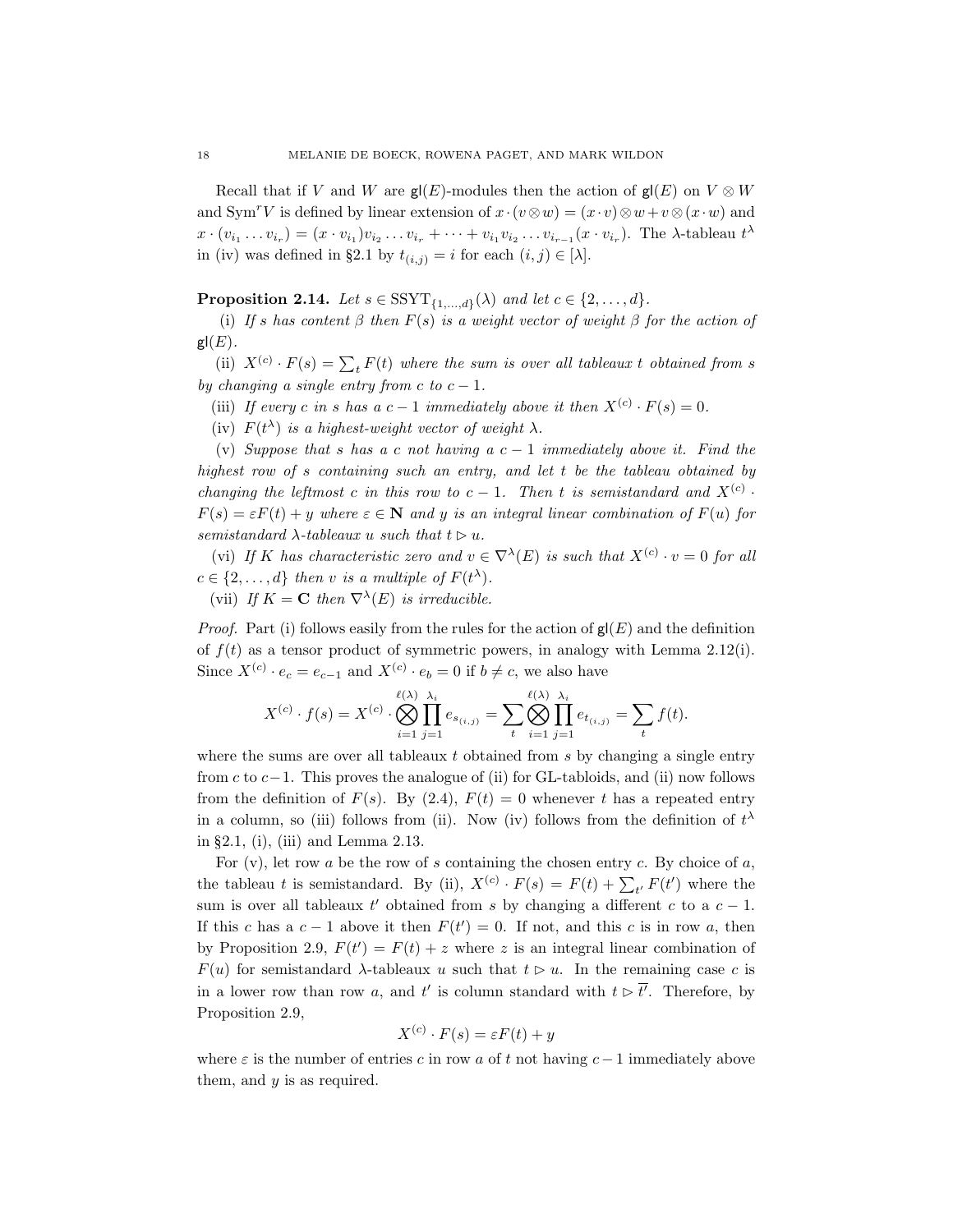For (vi), let  $v = \sum_{s \in \mathcal{S}} \gamma_s F(s)$  where  $\mathcal{S} \subseteq \text{SSYT}_{\{1,\ldots,d\}}(\lambda)$  and  $\gamma_s \neq 0$  for each  $s \in$ S. Suppose that v is not a multiple of  $F(t^{\lambda})$ . Choose a minimal such that some  $s \in \mathcal{S}$  has an entry c in row a with  $c > a$ . Choose c minimal with this property and suppose that s has  $\varepsilon$  such entries c, where  $\varepsilon$  is maximal. Thus rows  $a - 1$  and a of s have the form

$$
\begin{array}{ccccccccc}\na^- & \dots & a^- & a^- & \dots & a^- & a^- & \dots & a^- \\
a & \dots & a & \underbrace{\bullet & \dots & c}_{\varepsilon} & \dots & \end{array}
$$

where  $a^-$  denotes  $a - 1$ . Replacing any c in row a of s with  $c - 1$  gives a columnstandard tableau; moreover, replacing the leftmost such c gives a semistandard  $\lambda$ -tableau. Let t be this tableau. Applying (v) to the summands of  $X^{(c)} \cdot v$  we see that

$$
X^{(c)} \cdot F(s) = \varepsilon F(t) + y
$$

where y is is an integral linear combination of  $F(u)$  for semistandard  $\lambda$ -tableaux such that  $t \triangleright u$ . Now suppose that  $\gamma_{s'} \neq 0$ . Let t' be obtained from s' by changing a single c to  $c-1$ ; we may suppose this c has no  $c-1$  above it, and so t' is columnstandard. Then, comparing  $\overline{t}^{\leq c}$  and  $t^{\leq c}$  on row a, our choice of s implies that  $\overline{t'} \not\trianglerighteq t$ . Therefore, by Proposition 2.9, the coefficient of  $F(t)$  in  $F(\overline{t'})$  is zero. Hence the coefficient of  $F(t)$  in  $X^{(c)} \cdot v$  is  $\varepsilon \gamma_s$ . Since K has characteristic zero, this is a contradiction.

Finally, by Proposition 14.13 of [13], the  $\mathsf{gl}(E)$ -submodule V of  $\nabla^{\lambda}(E)$  generated by  $F(t^{\lambda})$  is irreducible. If V is a proper submodule of  $\nabla^{\lambda}(E)$  then, by Weyl's Theorem (see [16,  $\S 6.3$ ] or [11, Appendix B]), V has a complementary submodule. By Proposition 14.13 of [13] this complement contains a highest-weight vector, contradicting (vi). Hence  $\nabla^{\lambda}(E)$  is irreducible.

We end with a result summarizing the remaining properties we need of polynomial  $GL(E)$ -modules.

**Proposition 2.15.** Let V be a polynomial  $GL(E)$ -module of degree r.

(i) V contains a highest-weight vector.

(ii) If  $v \in V$  is a highest-weight vector of weight  $\lambda$  then v generates a submodule of V isomorphic to  $\nabla^{\lambda}(E)$ .

(iii) V is isomorphic to a direct sum of certain  $\nabla^{\lambda}(E)$  for  $\lambda \in \text{Par}(r)$ .

(iv) Let  $\Phi_V$  be the formal character of V. If  $\lambda \in \text{Par}(r)$  has at most dim E parts then  $\langle \Phi_V , s_\lambda \rangle = [V : \nabla^\lambda(E)].$ 

Proof. Parts (i) and (ii) follow from Proposition 14.13 of [13] and Proposition 2.14(vii); (iii) then follows from Weyl's Theorem (see  $[16, §6.3]$  or  $[11, Appen$ dix  $B$ ). By (iii) it suffices to prove (iv) when V is irreducible, in which case it is immediate from the orthogonality of Schur functions and Lemma 2.12.  $\Box$ 

Remark 2.16. Our definition of GL-tabloids and GL-polytabloids is in deliberate analogy with the definitions of tabloids and polytabloids in [19, (3.9), (4.3)]. In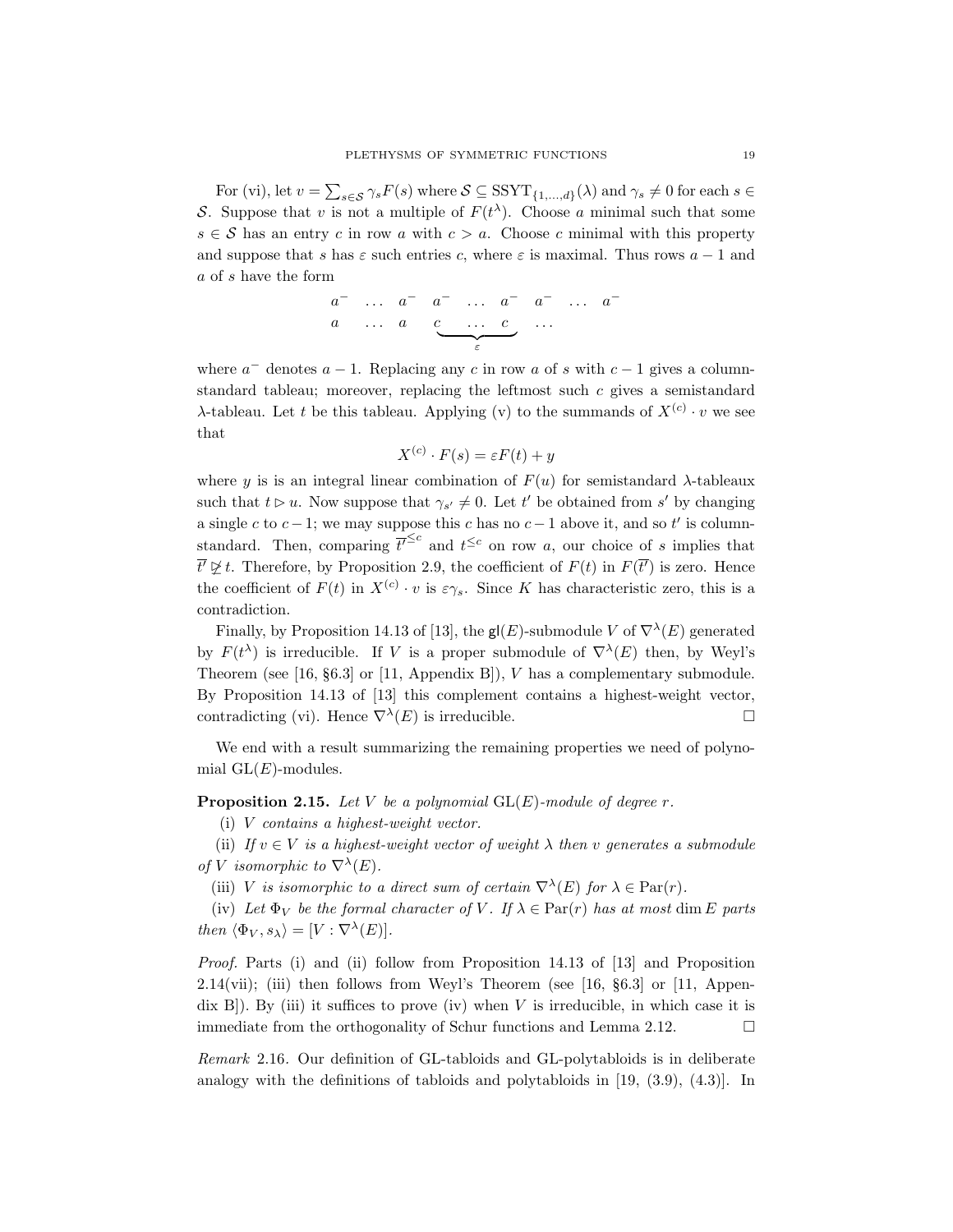[19, Ch. 26], James uses his results on symmetric groups to construct a polynomial representation  $W^{\lambda}$  of  $GL(E)$ , defined over an arbitrary field K.

Let  $\mathcal{G}_{\otimes}$  : S<sub>r</sub>-mod  $\rightarrow$  GL(E)-mod<sub>r</sub> be the inverse Schur functor sending a S<sub>r</sub>module U to  $E^{\otimes r} \otimes_{KS_r} U$ . (Here  $E^{\otimes r}$  is regarded as a right  $KS_r$ -module by place permutation on tensors.) James' module  $W^{\lambda}$  may be defined as the image of  $\mathcal{G}_{\otimes}(S^{\lambda})$ under the canonical map  $\mathcal{G}_{\otimes} S^{\lambda} \to \mathcal{G}_{\otimes} M^{\lambda}$  induced by the inclusion  $S^{\lambda} \to M^{\lambda}$  of the Specht module  $S^{\lambda}$  into the Young permutation module  $M^{\lambda}$ . It follows from the definition of GL-polytabloids and the isomorphism  $\mathcal{G}_{\otimes}(M^{\lambda}) \cong \bigotimes_{i=1}^{\ell(\lambda)} \text{Sym}^{\lambda_i}E$ that  $W^{\lambda} \cong \nabla^{\lambda}(E)$ . By working throughout in  $\bigotimes_{i=1}^{\ell(\lambda)} \text{Sym}^{\lambda_i}E$  we avoid the nasty technicality that, in general,  $\mathcal{G}_{\otimes}(S^{\lambda}) \ncong W^{\lambda}$ . For example, since  $S^{(2)} \cong S^{(1,1)} \cong$  $M^{(2)} \cong K$  when K has characteristic 2, and  $\mathcal{G}_{\otimes}(K) = (E^{\otimes 2})_{\otimes KS_2}K \cong \text{Sym}^2 E$ , we have  $\mathcal{G}_{\otimes}(S^{(2)}) \cong \mathcal{G}_{\otimes}(S^{(1,1)}) \cong \text{Sym}^2 E \cong W^{(2)}$ . But  $W^{(2)} \ncong W^{(1,1)} \cong \bigwedge^2 E$ .

For more recent work on inverse Schur functions we refer the reader to [15] and [23]. A related homological remark, which explains our notation, is that  $\nabla^{\lambda}(E)$ is a co-standard module in the sense of quasi-hereditary algebras: see [10].

3. A MODEL FOR  $\nabla^{\nu}(\nabla^{\mu}(E))$ 

Fix  $\mu \in \text{Par}(m)$  and  $\nu \in \text{Par}(n)$ . Let E be a complex vector space with basis  $e_1, \ldots, e_d$ . Throughout this section let  $\mathcal{B} = \text{SSYT}_{\{1,\ldots,d\}}(\mu)$  ordered by the total order < in Definition 2.1.

**Lemma 3.1.** The  $GL(E)$ -module  $\nabla^{\nu}(\nabla^{\mu}(E))$  has as a canonical basis the set

$$
\big\{F(S): S \in \text{SSYT}_{\mathcal{B}}(\nu)\big\}.
$$

of plethystic semistandard tableaux of shape  $\mu^{\nu}$  whose  $\mu$ -tableau entries each have entries from  $\{1, \ldots, d\}$ .

*Proof.* By Proposition 2.11, applied with  $V = E$  and  $\mathcal{B} = \{1, \ldots, d\}, \nabla^{\mu}(E)$  has  ${F(t): t \in \text{SSYT}_{\{1,\ldots,d\}}(\mu)}$  as a basis. The lemma now follows from another application of Proposition 2.11, this time with  $V = \nabla^{\mu}(E)$  and  $\mathcal{B} = \text{SSYT}_{\{1,\dots,d\}}(\mu)$ .  $\Box$ 

As a notational guide, we use upper case letters to denote  $\nu$ -tableaux whose entries are  $\mu$ -tableaux and upper case indices I and J to refer to their rows and columns.

By Definition 2.3,

(3.1) 
$$
F(S) = \sum_{\tau \in \text{CPP}(\nu)} f(S\tau) \operatorname{sgn}(\tau).
$$

Since a  $\mu$ -tableau entry  $s = S_{(I,J)\tau^{-1}} \in \mathcal{B}$  corresponds to the basis vector  $F(s)$  of  $\nabla^{\mu}(E)$ , we have

$$
f(S\tau) = \bigotimes_{I=1}^{\ell(\nu)} \prod_{J=1}^{\nu_I} F(S_{(I,J)\tau^{-1}}).
$$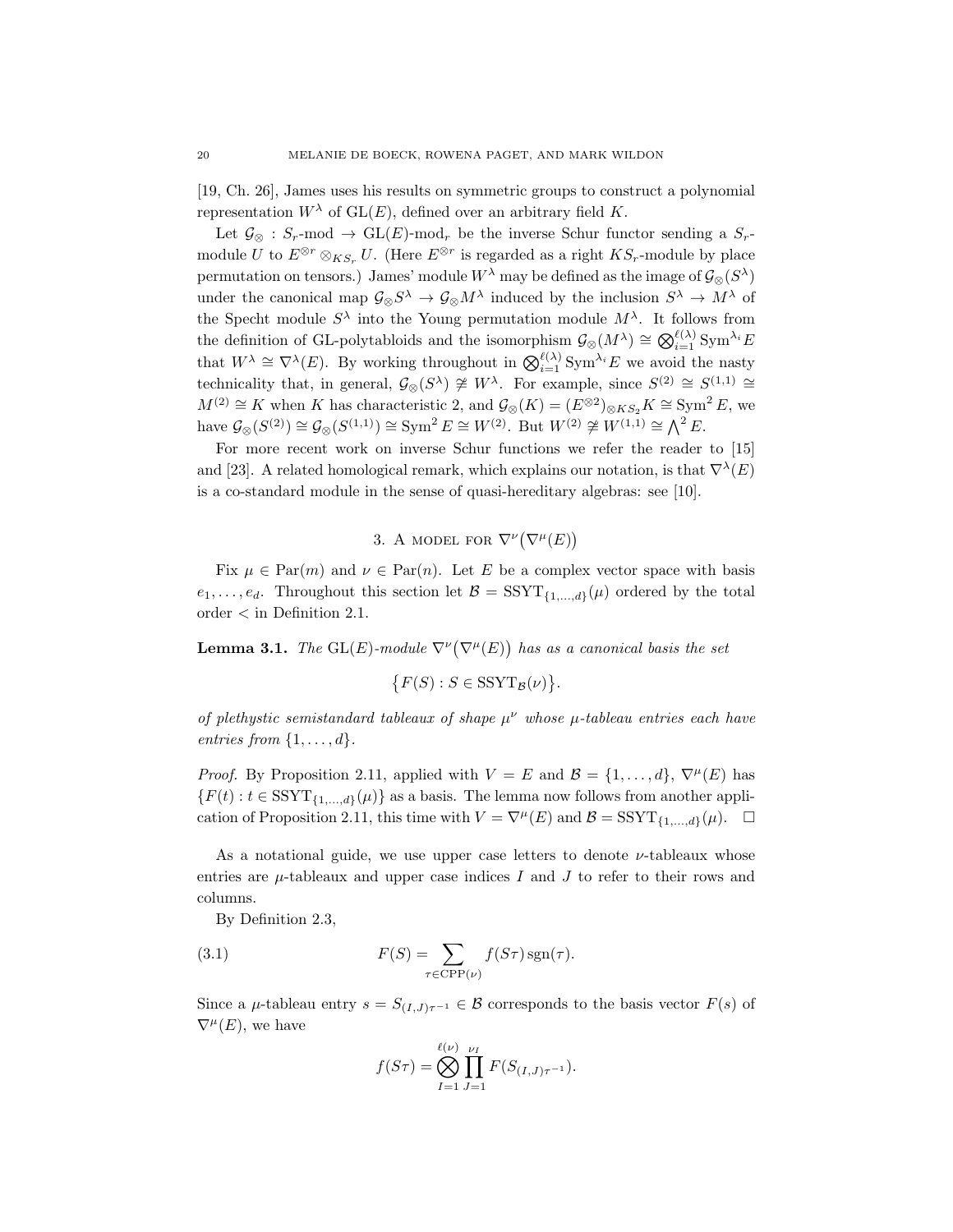In turn,

$$
F(S_{(I,J)\tau^{-1}}) = \sum_{\sigma \in \text{CPP}(\mu)} f(s\sigma) \operatorname{sgn}(\sigma) = \sum_{\sigma \in \text{CPP}(\mu)} \bigotimes_{i=1}^{\ell(\mu)} \prod_{j=1}^{\mu_i} e_{s_{(i,j)\sigma^{-1}}} \operatorname{sgn}(\sigma).
$$

Thus  $F(S) \in \bigotimes_{I=1}^{\ell(\nu)} \text{Sym}^{\nu_I}(\bigotimes_{i=1}^{\ell(\mu)} \text{Sym}^{\mu_i}(E)).$  It will be convenient to define the weight of a tableau  $S \in \text{SSYT}_{\mathcal{B}}(\nu)$ , denoted wt(S), to be the sum of the contents of its  $\mu$ -tableau entries.

For example, take  $\mathcal{B} = \text{SSYT}_{\{1,2,3\}}((2,1))$ . If  $\nu = (2,2)$  and  $\mu = (2,1)$  and



then  $wt(T) = (7, 4, 1)$  and

$$
F(S) = F\left(\frac{1}{2}\right) F\left(\frac{1}{2}\right) \otimes F\left(\frac{1}{3}\right) F\left(\frac{1}{2}\right) - F\left(\frac{1}{3}\right) F\left(\frac{1}{2}\right) \otimes F\left(\frac{1}{2}\right) F\left(\frac{1}{2}\right) \right)
$$

$$
- F\left(\frac{1}{2}\right) F\left(\frac{1}{2}\right) \otimes F\left(\frac{1}{3}\right) F\left(\frac{1}{2}\right) + F\left(\frac{1}{3}\right) F\left(\frac{1}{2}\right) \otimes F\left(\frac{1}{2}\right) F\left(\frac{1}{2}\right) \right)
$$

$$
= F\left(\frac{1}{2}\right) F\left(\frac{1}{2}\right) \otimes F\left(\frac{1}{3}\right) F\left(\frac{1}{2}\right) + F\left(\frac{1}{3}\right) F\left(\frac{1}{2}\right) \otimes F\left(\frac{1}{2}\right) F\left(\frac{1}{2}\right) \right).
$$
  
where  $F\left(\frac{1}{2}\right) = e_1^2 \otimes e_2 - e_2 e_1 \otimes e_1$ , and so on.

**Proposition 3.2.** Let  $S \in \text{SSYT}_{\mathcal{B}}(\nu)$ .

(i) If  $\text{wt}(S) = \beta$  then  $F(S) \in \nabla^{\nu}(\nabla^{\mu}(E))$  is a weight vector of weight  $\beta$ .

(ii)  $X^{(c)} \cdot F(S) = \sum_T F(T)$  where the sum is over all v-tableaux T obtained from S by changing a single c to  $c - 1$  in a single  $\mu$ -tableau entry.

*Proof.* Apply Proposition 2.14(i) and (ii) to (3.1).

In particular, the canonical basis defined in Lemma 3.1 for  $\nabla^{\nu}(\nabla^{\mu}(E))$  consists of weight vectors.

**Proposition 3.3.** The formal character of  $\nabla^{\nu}(\nabla^{\mu}(E))$  is  $(s_{\nu} \circ s_{\mu})(x_1, \ldots, x_d)$ .

*Proof.* By the definition of Schur functions in  $(2.1)$  and the definition of plethysm given shortly afterwards,  $(s_{\nu} \circ s_{\mu})(x_1, \ldots, x_d)$  is obtained by evaluating  $s_{\nu}$  at the monomials  $x^t$  for  $t \in \mathcal{B}$ . Thus

$$
(s_{\nu} \circ s_{\mu})(x_1, \dots, x_d) = \sum_{S \in \text{SSYT}_{\mathcal{B}}(\nu)} x^{\text{wt}(S)}.
$$

It follows that if  $\beta$  is a composition of mn with  $\ell(\beta) = d$  then the coefficient  $x^{\beta}$ in  $s_{\nu} \circ s_{\mu}$  is the number of  $S \in \text{SSYT}_{\mathcal{B}}(\nu)$  of weight  $\beta$ . By Lemma (3.1) and Proposition 3.2(i), this is the dimension of the  $\beta$ -weight space in  $\nabla^{\nu}(\nabla^{\mu}(E))$ .  $\Box$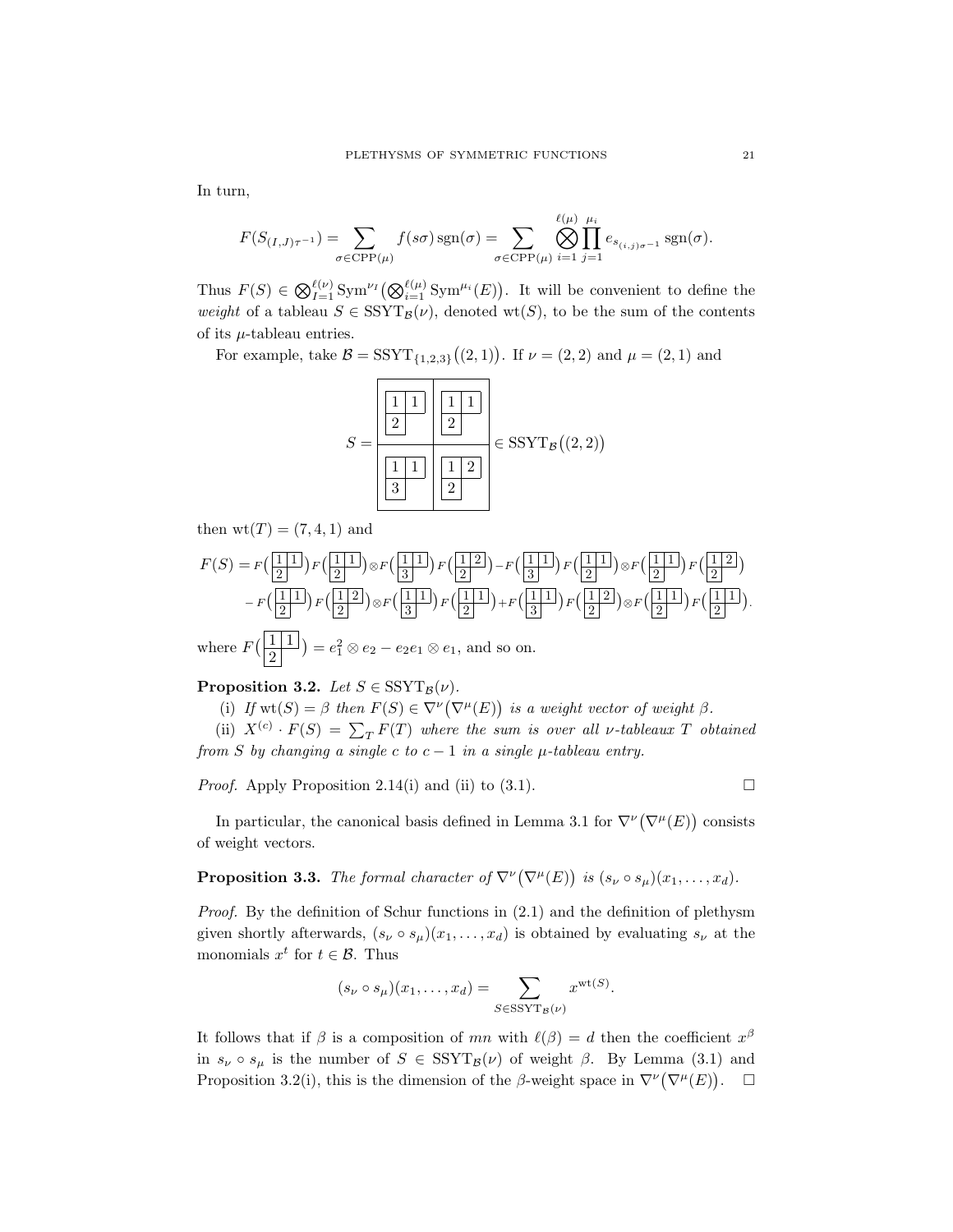#### 4. Proof of Theorem 1.1

We use the model for  $\nabla^{\nu}(\nabla^{\mu}(E))$  in §3, taking dim  $E = d$  where  $d \geq mn$ . It will be convenient to number the rows of  $[(r) \sqcup \mu]$  from 0, so that

$$
[(r) \sqcup \mu] = \{(0, j) : 1 \le j \le r\} \cup [\mu].
$$

Given a  $\mu$ -tableau t with entries from  $\{1, \ldots, d\}$ , let  $\tilde{t}$  be the  $(r) \sqcup \mu$ -tableau with entries from  $\{1, \ldots, d, d+1\}$  defined by

$$
\widetilde{t}_{(i,j)} = \begin{cases} t_{(i,j)} + 1 & \text{if } i \ge 1 \\ 1 & \text{if } i = 0. \end{cases}
$$

Thus  $\tilde{t}$  is obtained from t by increasing each entry by 1 and then inserting a new row of 1s of length  $r$  at the top.

The following technical lemma shows that each snake relation satisfied by  $F(t)$ gives a very similar relation satisfied by  $F(\tilde{t})$ . We use this to show in the proof of Proposition 4.3 that  $F(\tilde{t})$  can be straightened in essentially the same way as  $F(t)$ .

**Lemma 4.1.** Let t be a  $\mu$ -tableau with entries from  $\{1, \ldots, d\}$ . Let  $(i, j) \in [\mu]$  with  $j < \mu_1$ . Let  $F(t) = -\sum_{c=2}^{\ell} F(t\phi_c) \text{sgn}(\phi_c)$  be a snake relation as in (2.5), with  $j' = j + 1$ . Then

$$
F(\widetilde{t}) = -\sum_{c=2}^{\ell} F(\widetilde{t\phi_c}) \operatorname{sgn}(\phi_c).
$$

*Proof.* Let  $A = A_{\mu}(i, j)$  and  $B = B_{\mu}(i, j + 1)$  be as in (2.5). Let  $B^{+} = B \cup \{(0, j + 1)\}$ 1)}. (Recall that the rows of  $[(r) \sqcup \mu]$ ) are numbered from 0.) Let  $C^+ = A \cup B^+$ . By hypothesis,  $\phi_2, \ldots, \phi_\ell$  are representatives for the proper left cosets of  $S_A \times S_B$ in  $S_{A\cup B}$ . The permutations in  $\phi_c(S_A \times S_{B^+})$  fixing  $(0, j + 1)$  are precisely the elements of  $\phi_c(S_A \times S_B)$ . Therefore the cosets  $\phi_c(S_A \times S_{B^+})$  for  $2 \leq c \leq \ell$  are disjoint. Let  $\phi_1 = id$  and choose further coset representatives  $\phi_{\ell+1}, \ldots, \phi_{\ell^+}$  such that  $\phi_1, \ldots, \phi_{\ell^+}$  is a full set of representatives for the left cosets of  $S_A \times S_{B^+}$  in  $S_{C^+}$ . By (2.5) we have

(4.1) 
$$
F(\widetilde{t}) = -\sum_{c=2}^{\ell^+} F(\widetilde{t} \phi_c) \operatorname{sgn}(\phi_c).
$$

Suppose that  $c > \ell$ . Then  $(0, j + 1)\phi_c \in A$ , and since  $\tilde{t}_{(0,j)} = 1$  and  $\tilde{t}_{(0,j+1)} = 1$ , it follows that  $t\phi_c$  has two entries equal to 1 in column j. Therefore  $F(t\phi_c) = 0$ by  $(2.4)$ . We may therefore replace the upper limit in the sum in  $(4.1)$  with  $\ell$ . After making this change,  $(4.1)$  is precisely the relation we require.

Recall from §3 that  $\mathcal{B} = \text{SSYT}_{\{1,\ldots,d\}}(\mu)$  is ordered by the total order  $\lt$  in Definition 2.1. Let  $\mathcal{B}^+$  = SSYT<sub>{1,...,d,d+1}</sub>((r)  $\Box \mu$ ). Given  $S \in \mathrm{SSYT}_{\mathcal{B}}(\nu)$ , let  $\widetilde{S}$  be the *v*-tableau defined by replacing each  $\mu$ -tableau entry s of S with  $\tilde{s}$ . For s,  $t \in \mathcal{B}$ we have  $s < t$  if and only if  $\widetilde{s} < \widetilde{t}$ . Hence  $S \in \mathrm{SSYT}_{R^+}(\nu)$ .

Let  $E^+ = E \oplus \langle e_{d+1} \rangle$  be a  $(d+1)$ -dimensional complex vector space. Recall that  $V_{\lambda}$  denotes the  $\lambda$ -weight space of a gl(E)-module V.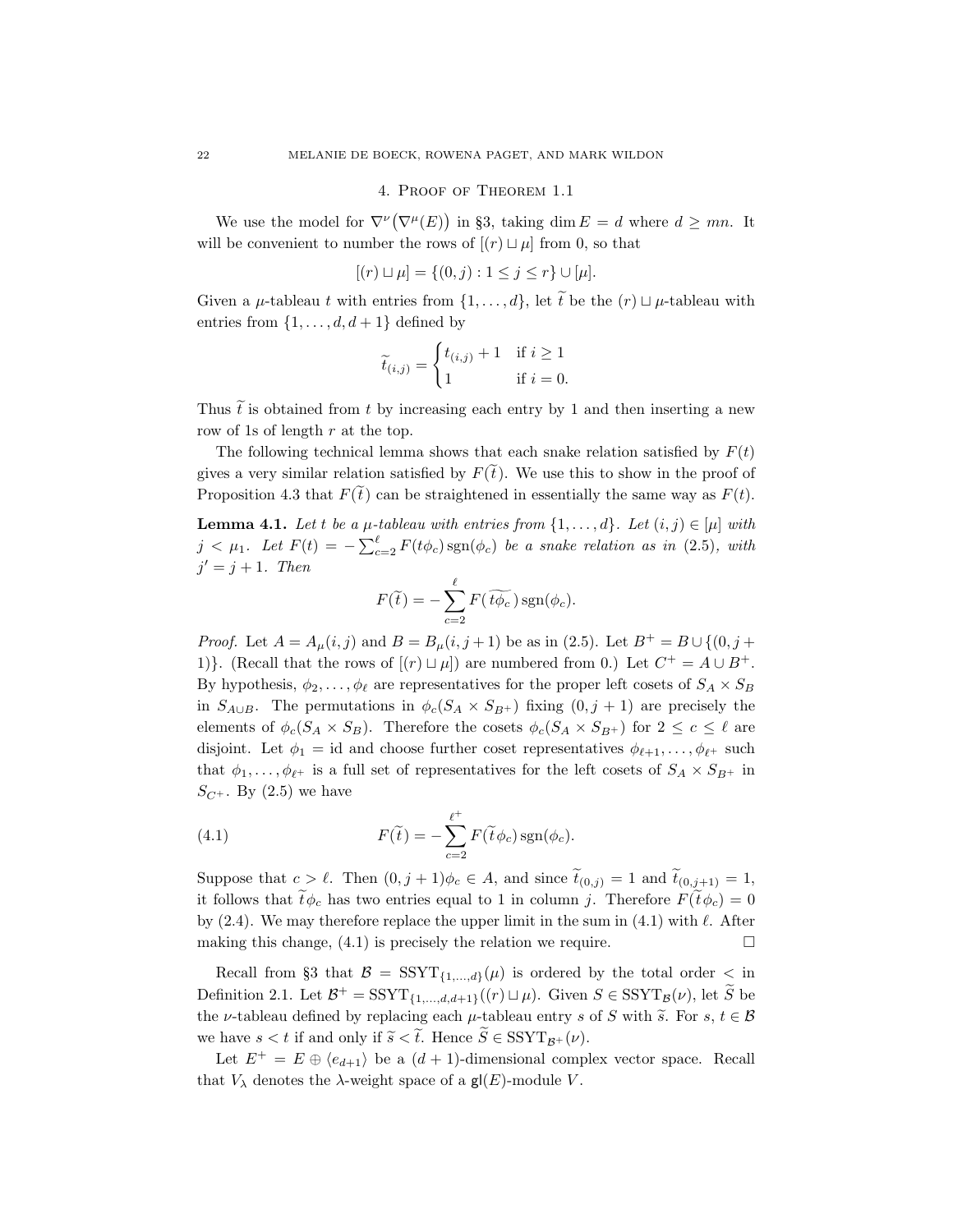$$
\nabla^{\nu} (\nabla^{\mu} (E))_{\lambda} \to \nabla^{\nu} (\nabla^{(r) \sqcup \mu} (E^{+}))_{(nr) \sqcup \lambda}.
$$

*Proof.* Suppose that  $v \in \nabla^{\nu}(\nabla^{(r)} \cup \mu(E^+))$  is a weight vector of weight  $(nr) \cup \lambda$ . Let  $T \in \text{SSYT}_{\mathcal{B}^+}(\nu)$  and suppose that the coefficient of  $F(T)$  in v is non-zero. By Proposition 3.2(i), there are nr entries equal to 1 in the  $\mu$ -tableau entries of T. Since (r) is the largest part of  $((r) \sqcup \mu)$ , each  $T_{(g,h)}$  for  $(g,h) \in [\nu]$  has at most r entries equal to 1. Therefore each  $T_{(g,h)}$  has exactly r entries equal to 1, necessarily lying in its longest row. Hence  $T = \tilde{S}$  for a unique  $S \in \text{SSYT}_{\mathcal{B}}(\nu)$ , and so the map is surjective. Since it sends basis elements to basis elements, it is injective. is surjective. Since it sends basis elements to basis elements, it is injective.

Let  $\widetilde{v} \in \nabla^{\nu} (\nabla^{(r) \sqcup \mu} (E^+))_{(nr) \sqcup \lambda}$  denote the image of  $v \in \nabla^{\nu} (\nabla^{\mu} (E))_{\lambda}$  under the map in the previous lemma.

**Proposition 4.3.** The map  $v \mapsto \tilde{v}$  restricts to a bijection between highest-weight vectors in  $\nabla^{\nu}(\nabla^{\mu}(E))$  of weight  $\lambda$  and highest-weight vectors in  $\nabla^{\nu}(\nabla^{(r)\sqcup\mu}(E^+))$ of weight  $(nr) \sqcup \lambda$ .

Proof. Let

$$
v = \sum_{S \in \text{SSYT}_{\mathcal{B}}(\nu)} \alpha_S F(S) \in \nabla^{\nu} (\nabla^{\mu} (E))_{\lambda}.
$$

By definition,

$$
\widetilde{v}=\sum_{S\in \mathrm{SSYT}_{\mathcal{B}}(\nu)}\alpha_S F(\widetilde{S})\in \nabla^{\nu}\big(\nabla^{(r)\sqcup\mu}(E^+)\big)_{\lambda+(nr)}.
$$

Let  $S \in \text{SSYT}_{\mathcal{B}}(\nu)$ . Since changing any 2 to 1 in a  $((r) \sqcup \mu)$ -tableau entry  $\tilde{s}$  of  $\widetilde{S}$  gives a  $((r) \sqcup \mu)$ -tableau with two 1s in the same column, Proposition 3.2(ii) implies that  $X^{(2)} \cdot F(S) = 0$ . Now let  $c \in \{2, ..., d\}$ . Again by Proposition 3.2(ii),  $X^{(c)} \cdot F(S) = \sum_T F(T)$  where the sum is over all  $T \in \text{SSYT}_{\mathcal{B}}(\nu)$  obtained from S by changing a single c to  $c-1$ . Moreover,  $X^{(c+1)} \cdot F(S) = \sum_T F(T)$  with the same conditions on the sum.

Suppose that  $v$  is a highest-weight vector. By the previous paragraph and  $(3.1)$ , each summand  $F(T)$  appearing in  $X^{(c)} \cdot F(S)$  (respectively, each  $F(T)$  appearing in  $X^{(c+1)} \cdot F(S)$ ) is a sum of tensor products of symmetric products of  $F(u)$  (respectively  $F(\tilde{u})$  for certain  $\mu$ -tableaux u (respectively  $((r) \sqcup \mu)$ -tableaux  $\tilde{u}$ ), at most one of which, say t (respectively  $\tilde{t}$ ), is non-semistandard. By Corollary 2.6, we may straighten  $F(t)$  to a linear combination of  $F(s)$  for  $s \in \text{SSYT}_{\{1,\ldots,d\}}(\mu)$  by a sequence of snake relations (2.5) swapping boxes between adjacent columns. By multilinearity, this expresses  $F(T)$  as a linear combination of  $F(S)$  for  $S \in \text{SSYT}_{\mathcal{B}}(\nu)$ . Recall that the rows of  $[(r) \sqcup \mu]$  are labelled from 0. By Lemma 4.1 if we apply exactly the same sequence of relations to straighten  $F(\tilde{t})$ , we express  $F(\tilde{T})$  as a linear combination of  $F(S)$  for  $S \in \text{SSYT}_{\mathcal{B}}(\nu)$  with the same coefficients. Hence  $X^{(c)} \cdot v = 0$  implies  $X^{(c+1)} \cdot \widetilde{v} = 0$ . By Lemma 2.13,  $\widetilde{v}$  is a highest-weight vector.

Conversely, if  $\tilde{v}$  is a highest-weight vector then running this argument in reverse<br>ows that  $X^{(c)} \cdot v = 0$  for  $c \in \{2, ..., d\}$ , and so v is a highest-weight vector.  $\square$ shows that  $X^{(c)} \cdot v = 0$  for  $c \in \{2, ..., d\}$ , and so v is a highest-weight vector.  $\Box$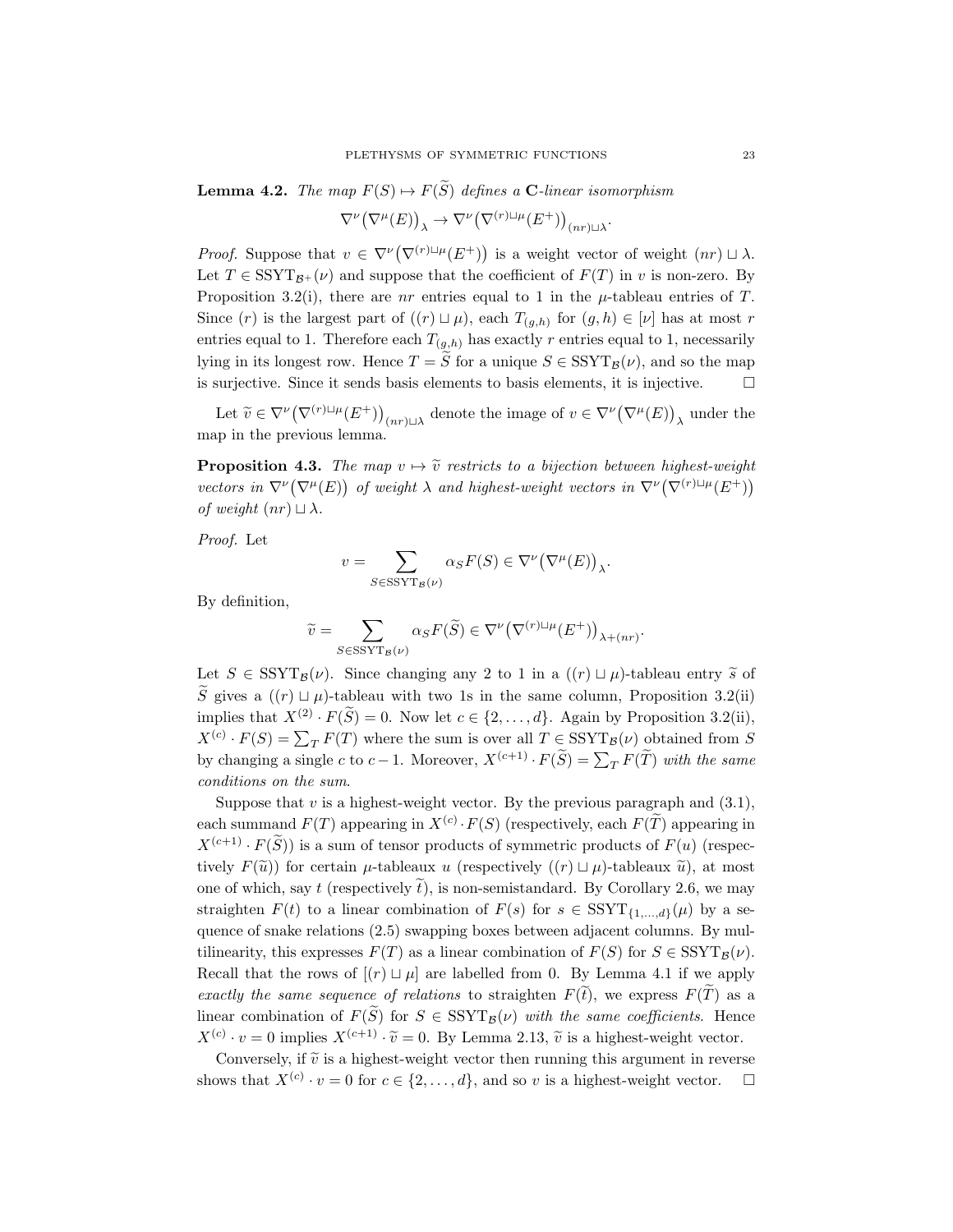By Proposition 4.3 and Proposition 2.15 we have

$$
[\nabla^{\nu}(\nabla^{\mu}E) : \nabla^{\lambda}E] = [\nabla^{\nu}(\nabla^{(r)\sqcup\mu})(E) : \nabla^{(nr)\sqcup\lambda}(E)].
$$

Theorem 1.1 now follows using (1.7).

Remark 4.4. We remark that since any plethystic semistandard tableau of shape  $\mu^{\nu}$ has at most  $n\mu_1$  integer entries of 1, if  $\lambda_1 > n\mu_1$  then both sides of the equation in Theorem 1.1 are zero.

Remark 4.5. In [20, Lemma 3.2] a proof of the special case  $\mu = (1^m)$  and  $r = 1$  is indicated. In our notation, the authors consider  $\nabla^{\nu}(\Lambda^{m+1}(E))$  as a submodule of  $(\bigwedge^{m+1}(E))^{\otimes n}$  and observe that each tensor summand in a highest-weight vector v of weight  $(n) \sqcup \lambda$  is of the form  $(e_1 \wedge \cdots) \otimes \cdots \otimes (e_1 \wedge \cdots)$ . They define a map into  $(\bigwedge^m(E))^{\otimes n}$  by removing  $e_1$  from each tensor factor of v and reducing the indices. This is essentially the inverse map to ours, in this special case.

#### 5. Proof of Theorem 1.2

We adapt the strategy used to prove Theorem 1.1, again working in the model  $\nabla^{\nu}(\nabla^{\mu}(E))$  from §3, now taking dim  $E = d$  where  $d \geq r$  and  $d \geq \ell(\mu)$ .

If  $r \ge \ell(\mu)$  then set  $e = 1$ . Otherwise let  $e = \mu_{r+1} + 1$ . To relate  $[\mu]$  and  $[\mu + (1^r)]$ we use the following notation. Let  $[i, 0] = (i, e)$  for  $1 \le i \le r$  and for  $(i, j) \in [\mu]$ , let

$$
[i,j] = \begin{cases} (i,j) & \text{if } j < e \\ (i,j+1) & \text{if } j \ge e. \end{cases}
$$

As illustrated in Example 5.1, we have

$$
[\mu + (1^r)] = \{ [i, 0] : 1 \le i \le r \} \cup \{ [i, j] : (i, j) \in [\mu] \}.
$$

Given a  $\mu$ -tableau t with entries from  $\{1, \ldots, d\}$ , let  $t^*$  be the  $(\mu + (1^r))$ -tableau defined by  $t_{[i,0]}^{\star} = i$  for  $1 \leq i \leq r$  and  $t_{[i,j]}^{\star} = t_{(i,j)}$  if  $j > 0$ . Thus  $t^{\star}$  is obtained from t by inserting a new column  $e$  with entries 1, ...,  $r$ , moving the existing column e and other later numbered columns one position right.

**Example 5.1.** If  $r = 2$  and  $\mu = (4, 2, 1)$  then  $e = 2$ ; the labels for the boxes in  $[(4, 2, 1)]$  and  $[(4, 2, 1) + (1, 1)]$  are



Two pairs of a  $\mu$ -tableau t and the corresponding  $(\mu + (1^r))$ -tableau t<sup>\*</sup> are

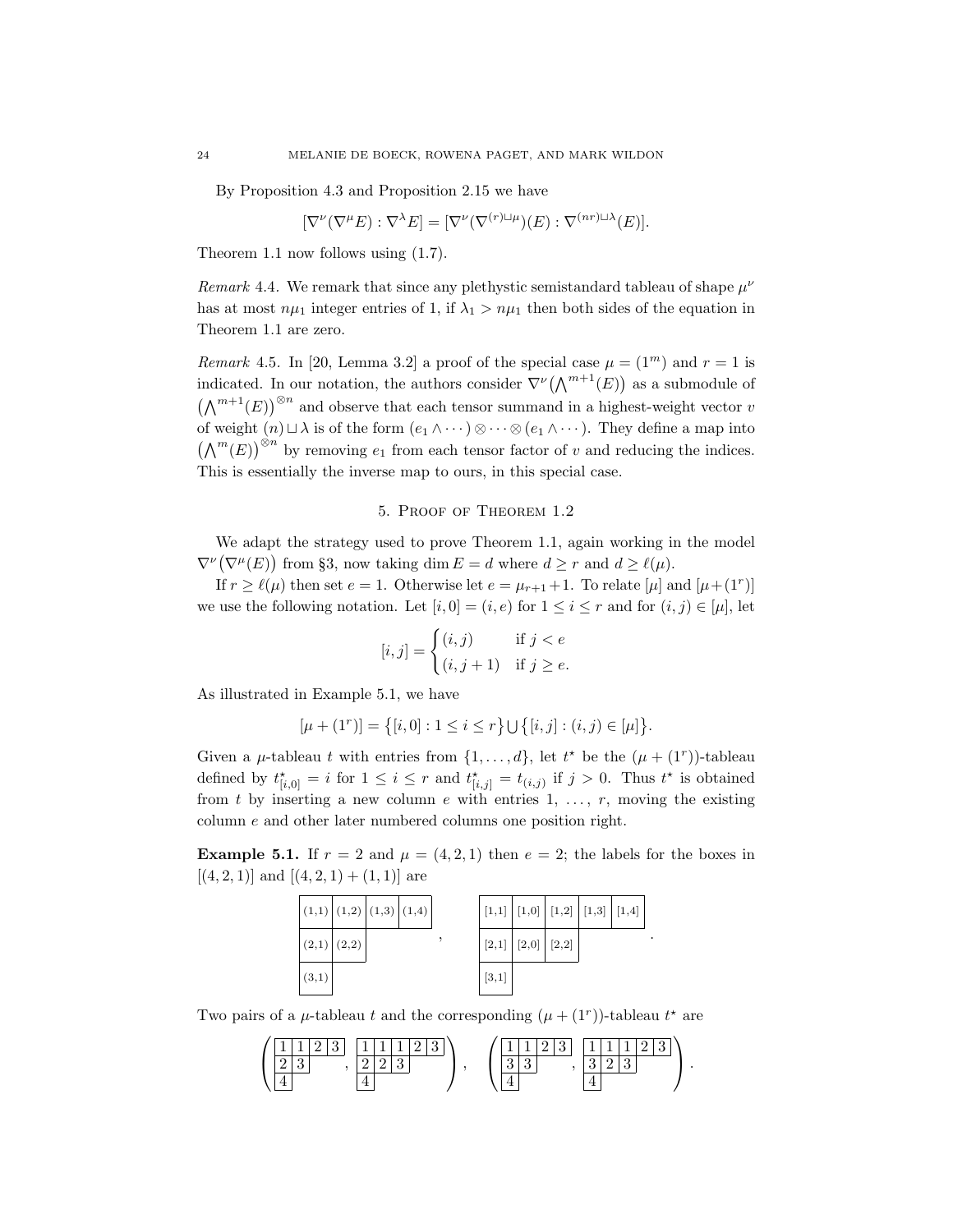Given  $\phi \in S_{\lbrack \mu \rbrack}$ , let  $\phi^* \in S_{\lbrack \mu \rbrack + (1^r)}$  be defined by  $[i,0] \phi^* = [i,0]$  for  $1 \leq i \leq r$  and  $[i, j] \phi^* = [i', j'] \iff (i, j) \phi = (i', j')$ . In analogy with Lemma 4.1, we now show that  $F(t^*)$  satisfies the appropriate conjugate of each snake relation (see (2.5) after Lemma 2.4) satisfied by  $F(t)$ .

**Lemma 5.2.** Let t be a  $\mu$ -tableau with entries from  $\{1, \ldots, d\}$ . Let  $(i, j) \in [\mu]$  with  $j < \mu_1$ . Let  $F(t) = -\sum_{c=2}^{\ell} F(t\phi_c) \text{sgn}(\phi_c)$  be a snake relation as in (2.5), with  $j' = j + 1$ . Then

$$
F(t^*) = -\sum_{c=2}^{\ell} F(t^* \phi_c^*) \operatorname{sgn}(\phi_c^*).
$$

*Proof.* The claimed relation is an instance of  $(2.5)$  for  $t^*$ , with respect to the boxes [*i*, *j*] and [*i*, *j* + 1]  $\in$  [ $\mu$ ] + (1<sup>r</sup>).  $\Box$ 

Remark 5.3. If  $e = 1$  the added column in  $t^*$  is at the far left with entries  $1, \ldots, r$ , and Lemma 5.2 may be compared with Lemma 4.1 in which we add a row at the top with entries all equal to 1: an intuitive statement of Lemmas 4.1 and 5.2 is that these additions preserve snake relations. If instead  $e > 1$  and  $j = e - 1$  then [i, j] and [i, j + 1] lie in the non-adjacent columns  $e-1$  and  $e+1$  of [ $\mu$ ] + (1<sup>r</sup>); this is the only case where we need the freedom in (2.5) to take  $j' \neq j + 1$ .

Recall from §3 that  $\mathcal{B} = \text{SSYT}_{\{1,\ldots,d\}}(\mu)$ . Let  $\mathcal{C}^*$  be the set of column-standard  $(\mu+(1^r))$ -tableaux with entries from  $\{1,\ldots,d\}$  and let  $\mathcal{B}^+=\mathrm{SSYT}_{\{1,\ldots,d\}}(\mu+(1^r)).$ Thus  $\mathcal{B}^+\subseteq \mathcal{C}^*$ . Both  $\mathcal B$  and  $\mathcal{C}^*$  are ordered by the total order  $\lt$  in Definition 2.1. Given  $T \in \mathrm{SSYT}_\mathcal{B}(\nu)$ , let  $T^\star$  be the  $\nu$ -tableau defined by replacing each  $\mu$ -tableau entry s of T with  $s^*$ . For  $s, t \in \mathcal{B}$  we have  $s < t$  if and only if  $s^* < t^*$ , since the inserted column is the same in  $s^*$  and  $t^*$ . Hence  $T^* \in \text{SSYT}_{\mathcal{C}^*}(\nu)$  and  $F(T^*) \in$  $\nabla^{\nu}(\nabla^{\mu+(1^{r})}(E))$ . By the case  $N=1$  of the following definition,  $T^{\star} \in \mathrm{SSYT}_{\mathcal{B}^+}(\nu)$ if and only if  $T^*$  is r-saturated.

**Definition 5.4.** Recall that if  $r \geq \ell(\mu)$  then  $e = 1$  and otherwise  $e = \mu_{r+1} + 1$ . Let  $N \in \mathbb{N}_0$  and let U be a *ν*-tableau whose entries are certain  $\mu + N(1^r)$ -tableaux. We say that U is r-saturated if whenever u is a  $\mu + N(1^r)$ -tableau entry of U, we have  $u_{(i,j)} = i$  for  $1 \leq i \leq r$  and  $1 \leq j \leq e$ .

Equivalently, U is r-saturated if the first e columns of each  $\mu + N(1^r)$ -tableau entry of U each begin  $1, \ldots, r$  when read from top to bottom. For example, when  $r = 2$  and  $\mu = (4, 2, 1)$  we saw in Example 5.1 that  $e = 2$ . Taking  $N = 1$ , of the two  $((4,2,1)+(1^2))$ -tableaux  $t^*$  shown, only the first could be an entry of a 2-saturated tableau, since for the second  $t_{(2,1)}^* = 3$ .

Given  $v \in \nabla^{\nu}(\nabla^{\mu}(E))$  let  $v^* \in \nabla^{\nu}(\nabla^{\mu+(1^{r})})$  denote the image of v under the **C**linear map defined on the canonical basis in Lemma 3.1 of  $\nabla^{\nu}(\nabla^{\mu}(E))$  by  $F(T) \mapsto$  $F(T^*)$  for each  $T \in \text{SSYT}_{\mathcal{B}}(\nu)$ .

**Example 5.5.** Let  $r = 2$  and let  $\mu = (2, 1, 1)$  so  $e = 2$ . Let  $d = 4$ , so  $\mathcal{B} =$  $SSYT_{\{1,2,3,4\}}((2,1,1))$ . Take  $\nu = (2)$ . A calculation, either in MAGMA or by hand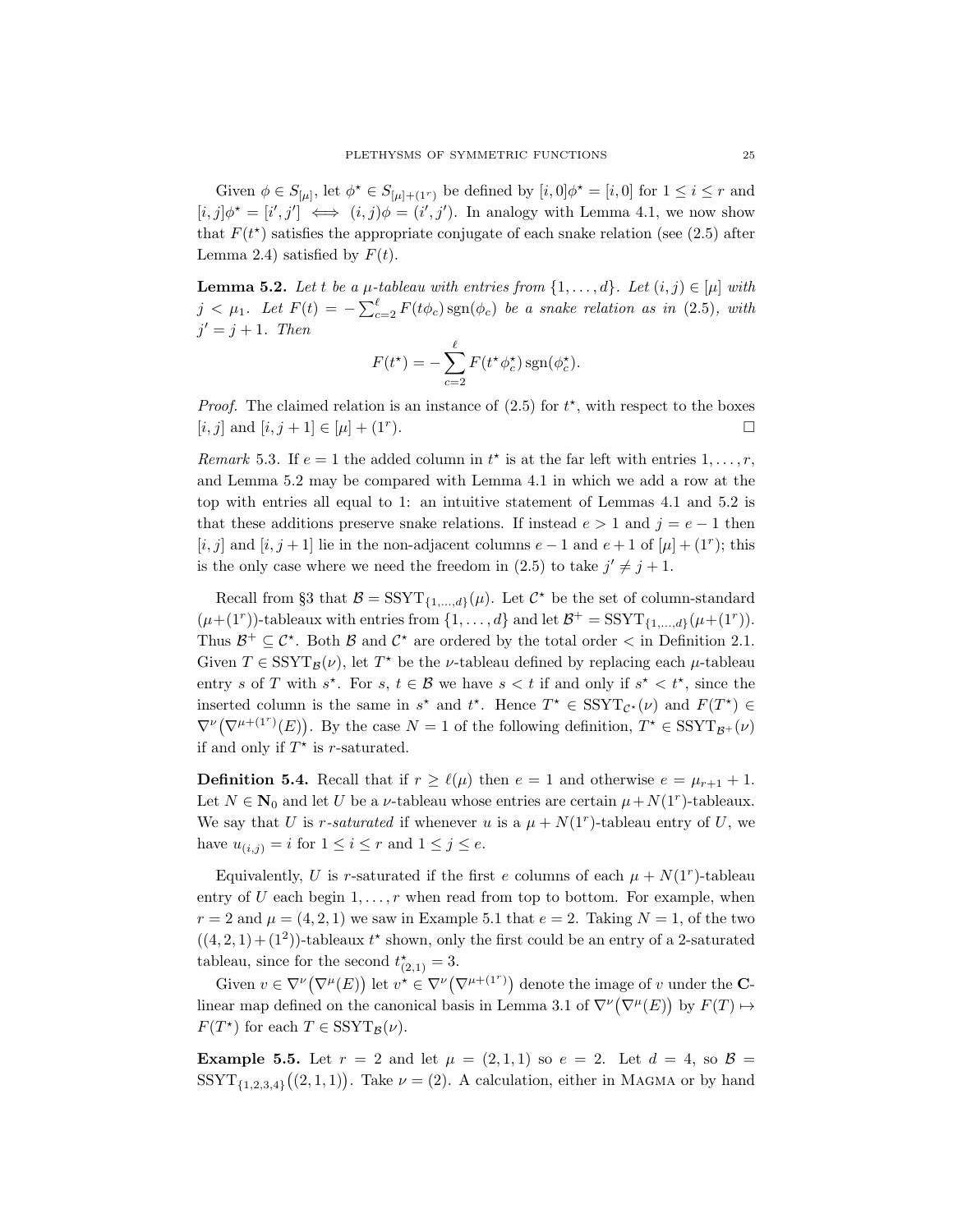using the domino tableau rule in [6, Theorem 4.1], gives  $\langle s_{(2)} \circ s_{(2,1,1)}, s_{(3,2,2,1)} \rangle = 1$ and so the space of highest-weight vectors of weight  $(3, 2, 2, 1)$  in  $Sym^2(\nabla^{(2,1,1)}(E))$ is 1-dimensional. Computing the images of the  $F(s)$  for  $s \in \mathcal{B}$  under the generators  $X^{(2)}$ ,  $X^{(3)}$ ,  $X^{(4)}$  of the Borel subalgebra b of upper-triangular matrices in  $\mathsf{gl}_4(\mathbf{C})$ using Proposition 2.14(ii) one finds that if  $T_{(1)}$ ,  $T_{(2)}$ ,  $T_{(3)}$ ,  $T_{(4)}$  are the four tableaux in  $\text{SSYT}_{\mathcal{B}}((2))$  shown below



then, by Lemma 2.13,

$$
v = F(T_{(1)}) - F(T_{(2)}) - F(T_{(3)}) + F(T_{(4)}) \in \text{Sym}^2(\nabla^{(2,1,1)}(E)).
$$

is a highest-weight vector of weight  $(3, 2, 2, 1)$ . For example, by Proposition 2.14(ii), we have  $X^{(2)} \cdot F(T^{(2)}) = 0$ ,  $X^{(2)} \cdot F(T^{(4)}) = 0$  and

$$
X^{(2)} \cdot F(T^{(1)}) = F\left(\frac{1}{2} \frac{1}{3}\right) F\left(\frac{1}{3} \frac{1}{4}\right) = X^{(2)} \cdot F(T_{(3)});
$$

since  $T_{(1)}$  and  $T_{(3)}$  appear with opposite signs in v, this implies  $X^{(2)} \cdot v = 0$ . Essentially the same calculation shows that

$$
v^* = F(T^*_{(1)}) - F(T^*_{(2)}) - F(T^*_{(3)}) + F(T^*_{(4)}) \in \text{Sym}^2(\nabla^{(2,1,1)+(1,1)}(E))
$$

is a highest-weight vector of weight  $(3, 2, 2, 1) + 2(1, 1)$ . The tableaux  $T_{(1)}^{\star}$  and  $T_{(3)}^{\star}$ are not 2-saturated; they lie in  $SSYT_{\mathcal{C}^*}((2))$  but not in  $SSYT_{\mathcal{B}^+}((2))$ . For example

$$
F(T_{(1)}^{*}) = F\left(\frac{\boxed{1111}}{3}\right) F\left(\frac{\boxed{112}}{3}\right)
$$
  
=  $F\left(\frac{\boxed{1111}}{3}\right) F\left(\frac{\boxed{112}}{3}\right) - F\left(\frac{\boxed{1111}}{3}\right) F\left(\frac{\boxed{1112}}{3}\right) F\left(\frac{\boxed{111}}{3}\right)$ 

expressed in the canonical basis of  $Sym^2(\nabla^{(3,2,1)}(E))$ . We leave it as an exercise to show that if  $U_{(1)}$ ,  $U_{(2)}$ ,  $U_{(3)}$ ,  $U_{(4)}$  are the four tableaux in SSYT<sub>C<sup>\*</sub></sup>((2)) shown</sub> below



then

$$
w = F(U_{(1)}) - F(U_{(2)}) - F(U_{(3)}) + F(U_{(4)}) - F(T_{(2)}^{\star}) + F(T_{(4)}^{\star})
$$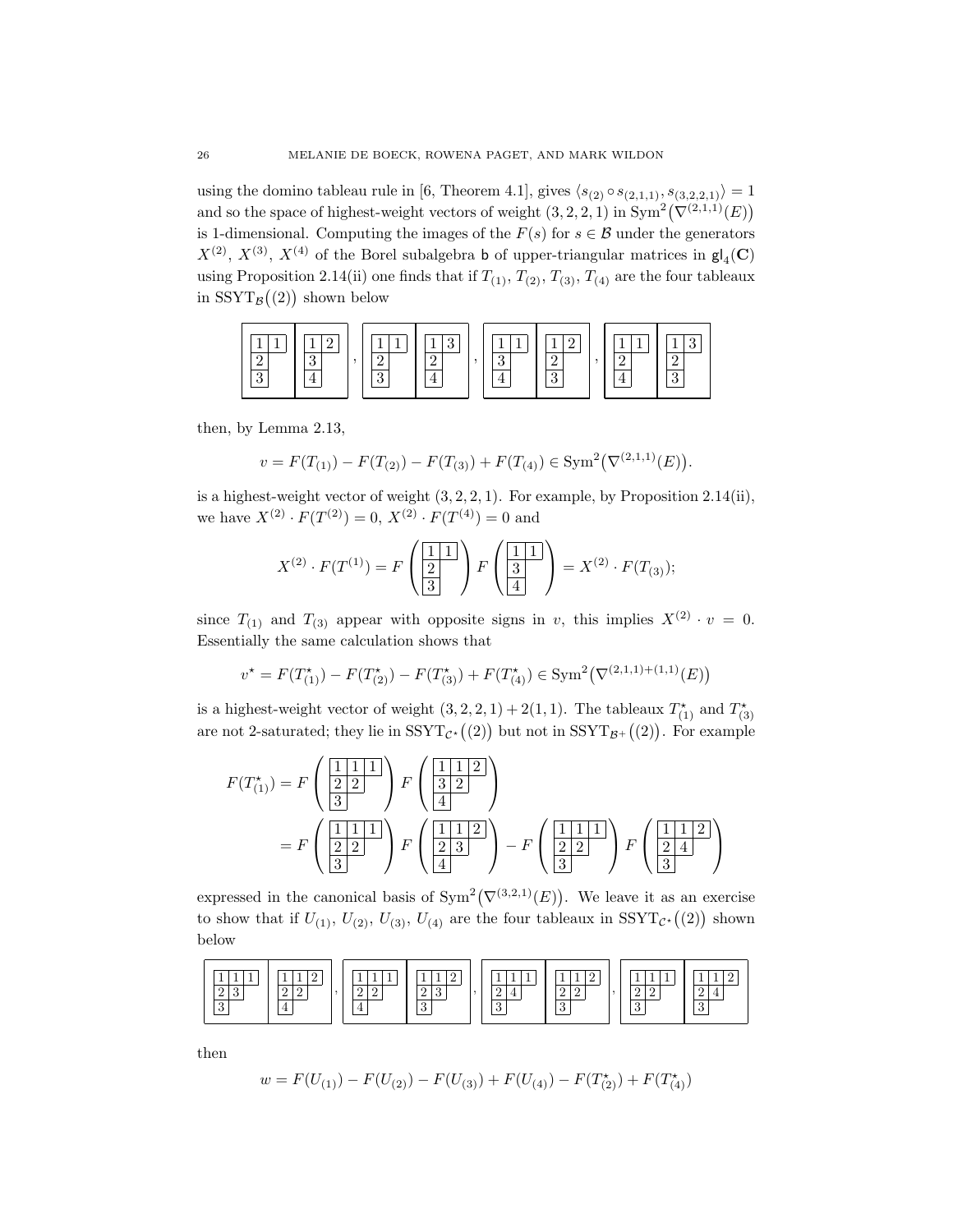is a highest-weight vector in  $Sym^2(\nabla^{(2,1,1)+(1,1)}(E))$  of weight  $(3,2,2,1)+2(1,1),$ linearly independent of  $v^*$ . By Theorem 1.2, the multiplicity

$$
[\text{Sym}^2(\nabla^{(2,1,1)+N(1,1)}(E)) : \nabla^{(3,2,2,1)+N(2,2)}(E)]
$$

is constant for  $N \geq 1$ . A further domino tableau calculation shows that  $\langle s_{(2)} \circ$  $s_{(3,2,1)}, s_{(5,4,2,1)}$  = 2. Therefore, repeating the column addition once more, we obtain vectors  $v^*$  and  $w^*$  spanning the subspace of  $Sym^2(\nabla^{(2,1,1)+2(1,1)}(E))$  of highest-weight vectors of weight  $(3, 2, 2, 1) + 2(2, 2)$ ; further additions give a spanning set for the subspace of  $Sym^2(\nabla^{(2,1,1)+N(1,1)}(E))$  of highest-weight vectors of weight  $(3, 2, 2, 1) + N(2, 2)$  for each  $N \ge 2$ .

**Lemma 5.6.** The map  $v \mapsto v^*$  defines a C-linear injection

$$
\nabla^{\nu}\big(\nabla^{\mu}(E)\big)_{\lambda}\rightarrow \nabla^{\nu}\big(\nabla^{\mu+(1^{r})}(E)\big)_{\lambda+n(1^{r})}.
$$

*Proof.* Let  $T \in \text{SSYT}_{\mathcal{B}}(\nu)$ . Since  $wt(T^*) = wt(T) + n(1^r)$ , Proposition 3.2(i) implies that  $F(T^*) \in \nabla^{\nu} (\nabla^{\mu+(1^r)}(E))_{\lambda+n(1^r)}$ . By definition

(5.1) 
$$
F(T^*) = \sum_{\tau \in \text{CPP}(\nu)} \bigotimes_{I=1}^{\ell(\nu)} \prod_{J=1}^{\nu_I} F(T^*_{(I,J)\tau^{-1}}) \, \text{sgn}(\tau).
$$

The row-standardization  $\bar{t}$  of a tableau t was defined in Definition 2.8. Applying this operation to each entry of  $T^*$ , we define  $S(T^*) \in \text{SSYT}_{\mathcal{B}^+}(\nu)$  by  $S(T^*)_{(I,J)} = \overline{T^*_{(I,J)}}$ . By Proposition 2.9,

$$
F(T^{\star}_{(I,J)\tau^{-1}}) = F(S(T^{\star})_{(I,J)\tau^{-1}}) + u_{(I,J)\tau^{-1}}
$$

where  $u_{(I,J)\tau^{-1}} \in \nabla^{\mu+(1^{\tau})}(E)$  is a linear combination of GL-polytabloids  $F(s)$  for  $s \in \mathcal{B}^+$  such that  $\overline{T^*_{(I,J)\tau^{-1}}} \triangleright s$ . Define  $V \in \nabla^{\nu}(\nabla^{\mu+(1^r)}(E))$  by

$$
F(T^*) = F(S(T^*)) + W;
$$

by the previous sentence, the vector  $W$  is a linear combination of basis elements of  $\text{Sym}^{\nu}(\nabla^{\mu+(1^r)}(E))$  each of the form

$$
\bigotimes_{I=1}^{\ell(\nu)}\prod_{J=1}^{\nu_I}F(u_{(I,J)}),
$$

where the tableaux  $u_{(I,J)} \in \mathcal{B}^+$  can be relabelled by a permutation  $\tau$  so that  $S(T^{\star})_{(I,J)} \geq u_{(I,J)\tau}$  for each  $(I,J) \in [\nu]$ , with at least one of these dominance relations strict. It follows that the coefficient of  $f(S(T^*))$  in  $F(T^*)$  comes entirely from  $F(S(T^*))$ . By Lemma 2.10, this coefficient is 1.

Each  $\mu + (1^r)$ -tableau entry of  $S(T^*)$  is of the form  $\overline{t^*}$  where  $t \in \mathcal{B}$ . Given  $s = \overline{t^*}$  one may reconstruct t as follows: choose, for each  $i \in \{1, \ldots, r\}$ , a box  $(i, j_i)$ containing  $i$  in row  $i$  of  $s$ ; now erase the entry in this box, and move each entry to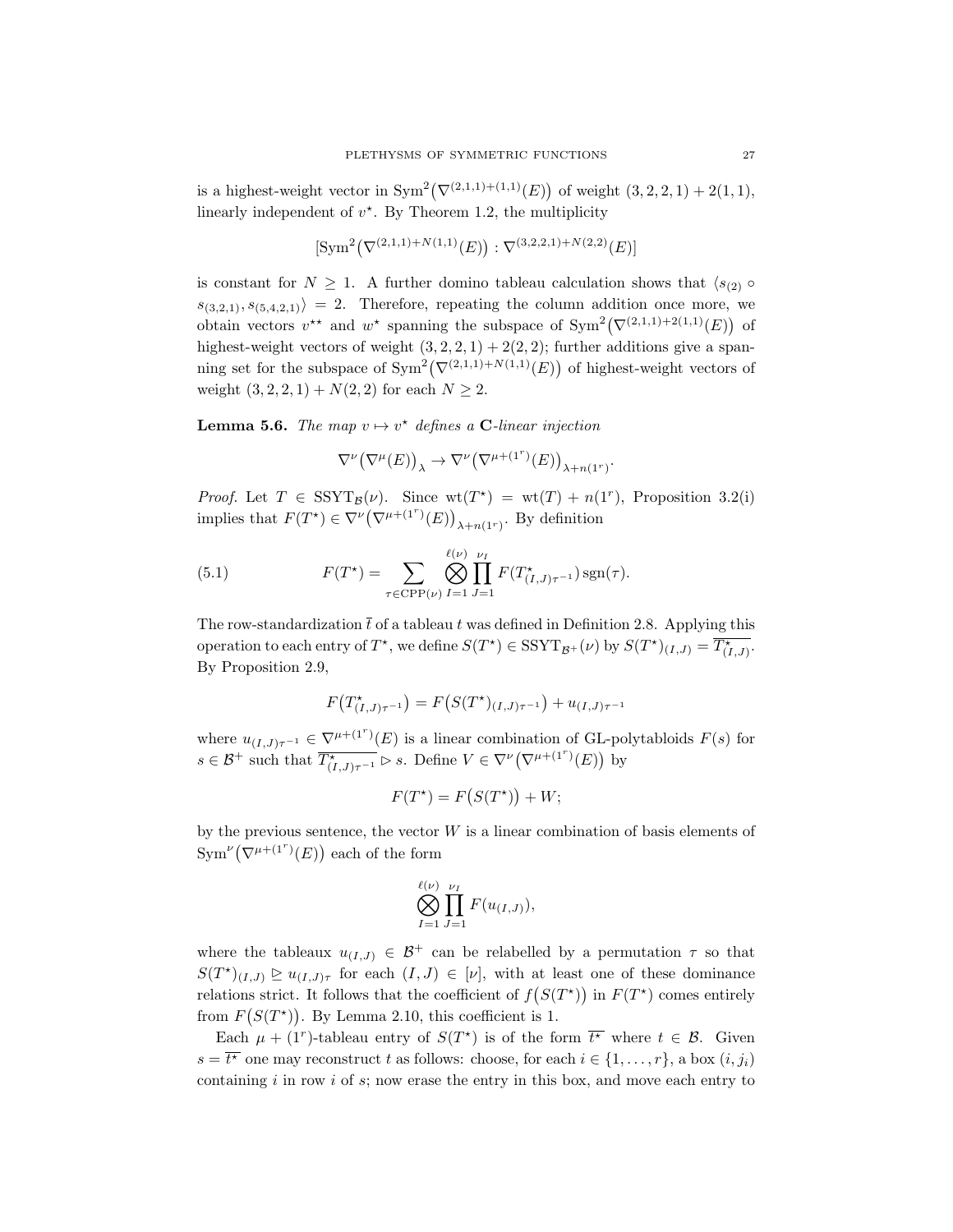the right of the now empty box one place to the left; finally delete the box at the end of row i. More formally,

$$
t_{(i,h)} = \begin{cases} s_{(i,h+1)} & \text{if } i \in \{1,\dots,r\} \text{ and } h \geq j_i \\ s_{(i,h)} & \text{otherwise.} \end{cases}
$$

Therefore the map  $T \mapsto S(T^*)$  is injective.

Let

$$
v = \sum_{T \in \text{SSYT}_{\mathcal{B}}(\nu)} \alpha_T F(T^*)
$$

where not every coefficient is zero. Choose T so that  $S(T^*)$  is a maximal element of  $\{S(T^*) : \alpha_T \neq 0\}$  in the dominance order. By the previous two paragraphs, the coefficient of  $f(S(T^*))$  in v is  $\alpha_T$ . Hence the map  $F(T) \mapsto F(T^*)$  is injective.  $\Box$ 

**Proposition 5.7.** The map  $v \mapsto v^*$  restricts to an injective C-linear map from the highest-weight vectors in  $\nabla^{\nu}(\nabla^{\mu}(E))$  of weight  $\lambda$  to the highest-weight vectors in  $\nabla^{\nu}(\nabla^{\mu+(1^r)}(E))$  of weight  $\lambda + (n^r)$ . Moreover if every  $U \in \mathrm{SSYT}_{\mathcal{B}^+}(\nu)$  of weight  $\lambda + (n^r)$  is r-saturated then the map is bijective.

Proof. The first part follows by combining Proposition 3.2(ii), Lemma 5.2 and Lemma 5.6, in the same way as Proposition 4.3. If the final hypothesis holds then every  $U \in \text{SSYT}_{\mathcal{B}^+}(\nu)$  is of the form  $T^*$  for some  $T \in \text{SSYT}_{\mathcal{B}}(\nu)$  and so, by Lemma 3.1 and Proposition 3.2(i), the map  $F(T) \rightarrow F(T^*)$  defines a linear isomorphism  $\nabla^{\nu}(\nabla^{\mu}(E))_{\lambda} \to \nabla^{\nu}(\nabla^{\mu+(1^{r})}(E))_{\lambda+(n^{r})}$ . Therefore in this case the restricted map is bijective on highest-weight vectors.

We need the following sufficient condition for r-saturation.

**Lemma 5.8.** Let  $\mathcal{B}^{+M} = \text{SSYT}_{\{1,\ldots,d\}}(\mu+M(1^r))$ . Every element of  $\text{SSYT}_{\mathcal{B}^{+M}}(\nu)$ of weight  $\lambda$  is r-saturated if

$$
M > n(\mu_1 + \dots + \mu_{r-1}) + (n-1)\mu_r + \mu_{r+1} - (\lambda_1 + \dots + \lambda_r).
$$

*Proof.* Let u be a  $\mu + M(1^r)$ -tableau entry of  $U \in \text{SSYT}_{\mathcal{B}^{+M}}(\nu)$ . The entries of u in  $\{1, \ldots, r\}$  lie in its first r rows. Therefore u has at most  $\mu_1 + \cdots + \mu_r + Mr$ such entries. If U is not saturated then it has a  $\mu + M(1^r)$ -tableau entry t such that  $t_{(r,e)} > r$ . This t has at most  $\mu_1 + \cdots + \mu_{r-1} + M(r-1) + (e-1)$  entries in  $\{1, \ldots, r\}$ . Since  $e = \mu_{r+1} + 1$ , this shows that U has at most  $(n-1)(\mu_1 + \cdots + \mu_r)$  $\mu_r + Mr) + (\mu_1 + \cdots + \mu_{r-1} + M(r-1) + \mu_{r+1})$  entries in  $\{1, \ldots, r\}$ . The number of such entries is  $\lambda_1 + \cdots + \lambda_r + Mnr$ . Therefore

$$
n(\mu_1 + \dots + \mu_{r-1} + Mr) + (n-1)\mu_r + \mu_{r+1} - M \ge \lambda_1 + \dots + \lambda_r + Mnr.
$$

Rearranging, this implies the lemma.  $\square$ 

Proof of Theorem 1.2. By Proposition 5.7 and Proposition 2.15 we have

$$
[\nabla^{\nu}(\nabla^{\mu}(E)) : \nabla^{\lambda}(E)] \leq [\nabla^{\nu}(\nabla^{\mu+(1^{r})}(E)) : \nabla^{\lambda+n(1^{r})}(E)].
$$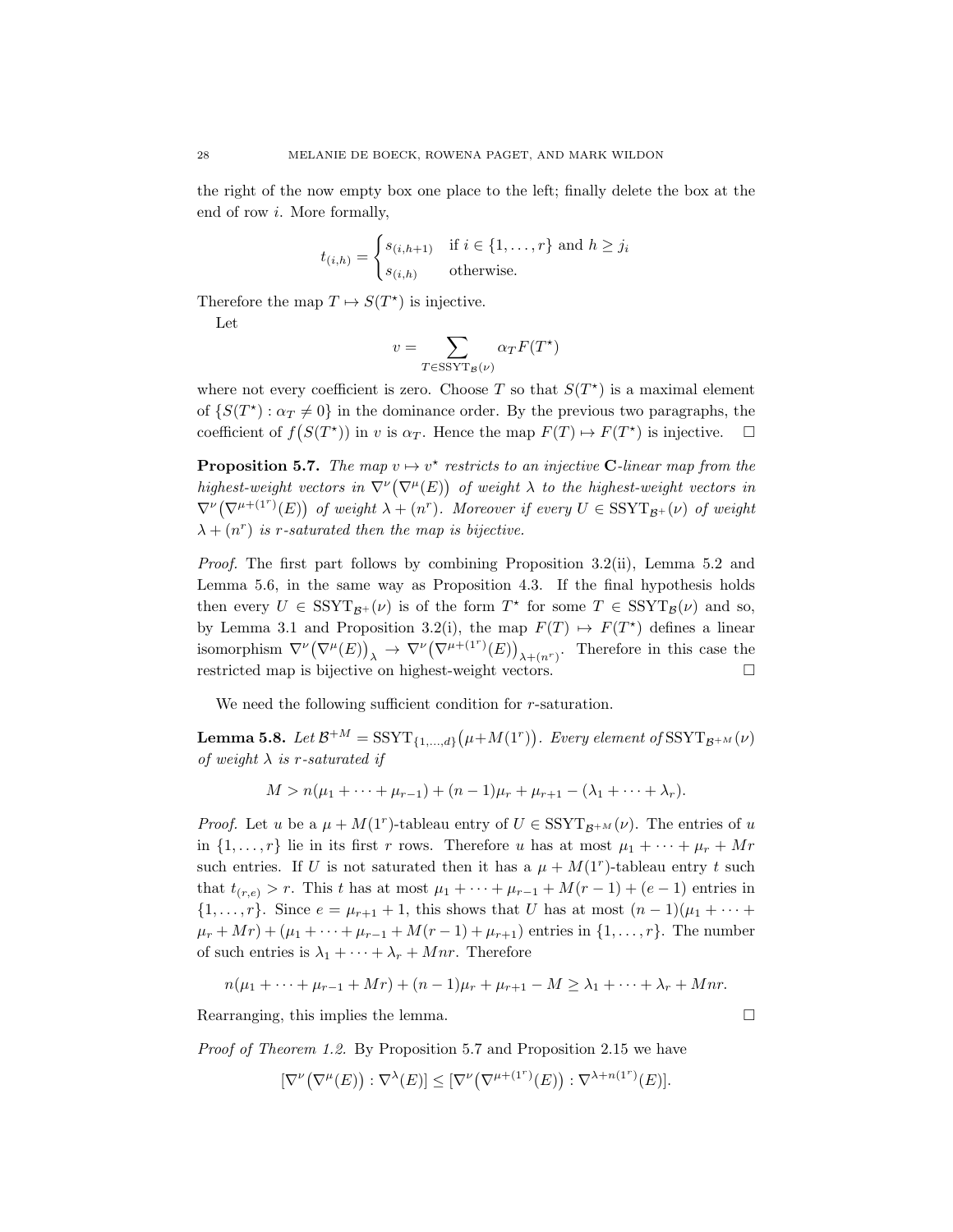The first part of Theorem 1.2 now follows from (1.7). Now suppose that  $N \in \mathbb{N}_0$ and  $N \ge n(\mu_1 + \cdots + \mu_{r-1}) + (n-1)\mu_r + \mu_{r+1} - (\lambda_1 + \cdots + \lambda_r)$ . By Lemma 5.8, taking  $M = N + 1$ , every element of SSYT<sub> $\mathcal{B}^{+(N+1)}(\nu)$  is r-saturated. Therefore, by</sub> Proposition 5.7, the map  $v \mapsto v^*$  from highest-weight vectors in  $\nabla^{\nu}(\nabla^{\mu+N(1^r)}(E))$ to highest-weight vectors in  $\nabla^{\nu}(\nabla^{\mu+(N+1)(1^r)}(E))$  is a bijection. The stability result now follows from Proposition 2.15.

Example 5.9. Example 5.5 shows that the stability bound in Theorem 1.2 may be sharp. We give an example of the opposite case. Fix  $n \in \mathbb{N}$ . It is known (see for example [26, §8.5]) that  $\bigwedge^n(\mathrm{Sym}^2 E)$  is multiplicity-free. Moreover, the partitions  $\lambda$ such that  $[\bigwedge^n(\text{Sym}^2 E) : \nabla^{\lambda}(E)] = 1$  are all incomparable under the dominance order, and correspond, by Theorem 1.5, to the maximal weights of the plethystic semistandard tableaux of shape  $(2)^{(1^n)}$ . For example,  $\bigwedge^3(\text{Sym}^2 E) = \nabla^{(4,1,1)}(E) \oplus$  $\nabla^{(3,3)}(E)$ , corresponding to the plethystic tableau whose single column has (2)tableau entries

$$
\left\{ \boxed{1\,1}, \boxed{1\,2}, \boxed{1\,3} \right\}, \ \left\{ \boxed{1\,1}, \boxed{1\,2}, \boxed{2\,2} \right\},
$$

respectively. More generally, for each  $\ell \in \mathbb{N}$ , provided that  $\dim E \geq \ell, \bigwedge^{(\ell+1)}(\text{Sym}^2 E)$ has  $\nabla^{((\ell+1)^\ell)}(E)$  as an irreducible constituent, corresponding to the plethystic semistandard tableau of shape  $(2)^{(1^n)}$  where  $n = \binom{\ell+1}{2}$ , defined using all 2-multisubsets of  $\{1, \ldots, \ell\}$ .

Let  $\lambda$  be a partition of 2n such that  $[\Lambda^n(\text{Sym}^2 E) : \nabla^{\lambda}(E)] = 1$ . Let

$$
\left\{ \boxed{a_1|b_1},\ldots,\boxed{a_n|b_n} \right\}
$$

be the entries in the corresponding plethystic semistandard tableau of shape  $(2)^{(1^n)}$ . Let  $N \in \mathbb{N}_0$ . Then the unique plethystic semistandard tableau of shape  $(2+N)^{(1^n)}$ and weight  $\lambda + (nN)$  has  $(2+N)$ -tableau entries  $\{u_1, \ldots, u_n\}$  where for each i,

$$
u_i = \boxed{1} \quad \cdots \quad \boxed{1} \quad a_i \quad b_i
$$

Hence, by Theorem 1.5,  $[\bigwedge^n(\text{Sym}^{2+N} E) : \nabla^{\lambda+(n) (E)}] = 1$  for all  $N \in \mathbb{N}_0$ . This stability follows from Theorem 1.2 for  $N \geq 2(n-1) - \lambda_1$ . In the case  $[\bigwedge^{(\ell+1)} \text{Sym}^{2+N}(E) : \nabla^{((\ell+1)^{\ell})+(nN)}(E)] = 1$  this bound becomes  $N \geq 2(\binom{\ell+1}{2} - \ell)$ 1) –  $(\ell + 1) = \ell^2 - 3$ ; clearly this can be arbitrarily large.

We end with a combinatorial upper bound for the stable multiplicity. Example 5.9 shows that the bound is sharp in infinitely many cases.

**Proposition 5.10.** Let L be the greater of  $n(\mu_1 + \cdots + \mu_{r-1}) + (n-1)\mu_r + \mu_{r+1}$  $(\lambda_1 + \cdots + \lambda_r)$  and 0. Then

$$
\left[\nabla^{\nu}\left(\nabla^{\mu+N(1^r)}(E)\right) : \nabla^{\lambda+N(n^r)}(E)\right] \le \left|\{T \in \text{SSYT}_{\mathcal{B}^{+L}}(\nu) : \text{wt}(T) = \lambda + L(n^r)\}\right|
$$

for all  $N \in \mathbb{N}_0$  with  $N \geq L$ .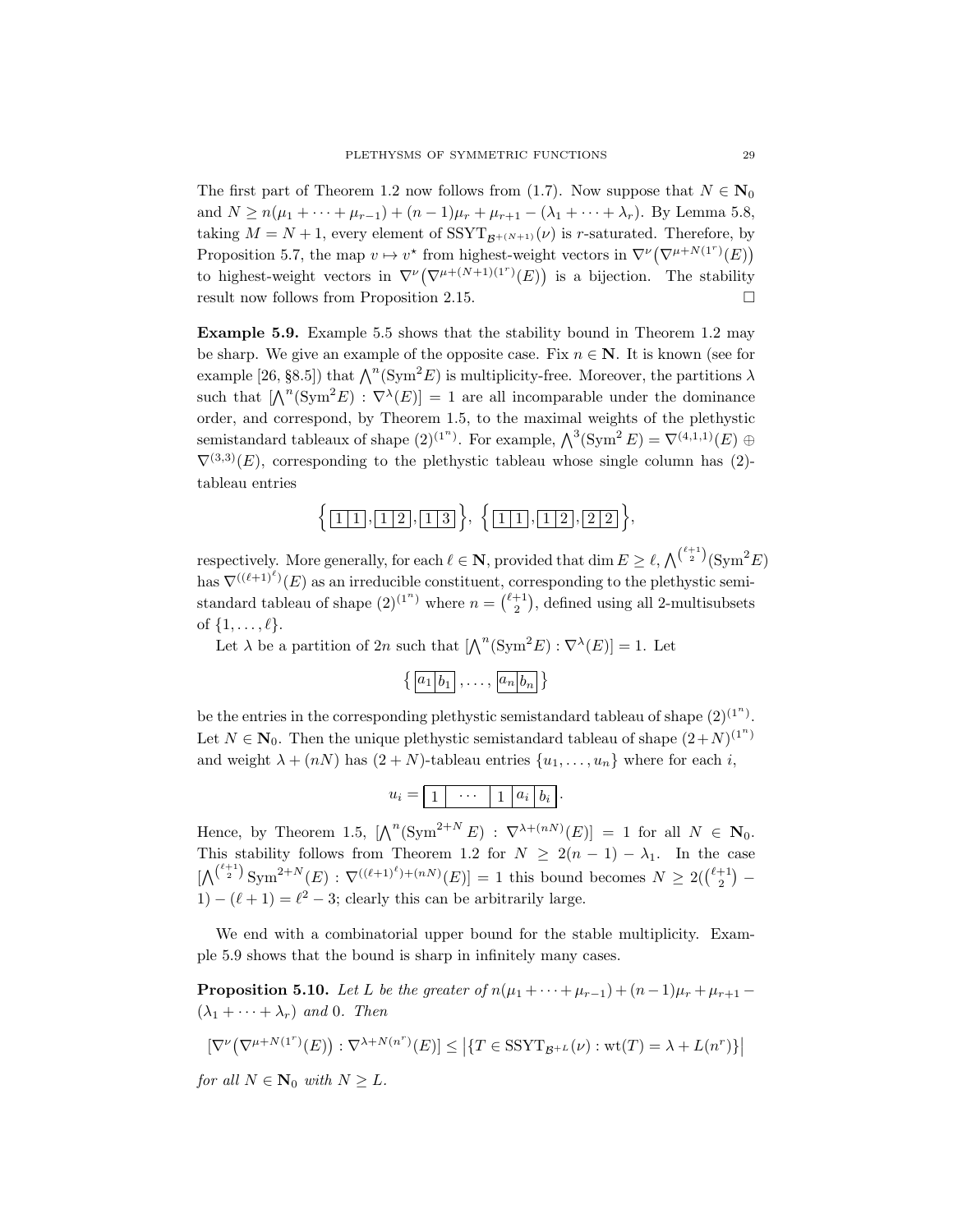*Proof.* The bound holds when  $N = L$  since the right-hand side is

$$
\dim \nabla^{\nu} \big(\nabla^{\mu+L(1^r)}(E)\big)_{\lambda+L(r^n)}
$$

and by Proposition 2.15 this is an upper bound for the left-hand side. By Theorem 1.2 the bound holds for all  $N \geq L$ .

#### 6. Proof of Theorem 1.3

It is equivalent to show that if  $n^* \in \mathbb{N}_0$ ,  $\lambda^* \in \text{Par}(mn^*)$  and  $\text{Sym}^{n^*}(\nabla^{\mu}(E))$  has  $\nabla^{\lambda^*}(E)$  as an irreducible constituent then

$$
[\operatorname{Sym}^{n+n^{\star}}(\nabla^{\mu}(E)) : \nabla^{\lambda+\lambda^{\star}}(E)] \geq [\operatorname{Sym}^{n}(\nabla^{\mu}(E)) : \nabla^{\lambda}(E)].
$$

Let  $c = \left[\text{Sym}^n(\nabla^{\mu}(E)) : \nabla^{\lambda}(E)\right]$ . Choose linearly independent highest-weight vectors  $v_1, \ldots, v_c \in \text{Sym}^n(\nabla^{\mu}(E))$  each of weight  $\lambda$ . By the hypothesis and Proposition 2.15, there is a highest-weight vector  $w \in \text{Sym}^{n^*}(\nabla^{\mu}(E))$  of weight  $\lambda^*$ . Multiplying highest-weight vectors in the polynomial algebra  $\bigoplus_{r=0}^{\infty} \text{Sym}^r(\nabla^{\lambda}(E)),$ we see that  $v_1w, \ldots, v_cw$  are c linearly independent highest-weight vectors each in  $\text{Sym}^{n+n^*}(\nabla^{\mu}(E))$  and each of weight  $\lambda + \lambda^*$ . The theorem follows.

#### 7. Proof of Theorem 1.5

Let  $d = \ell(\lambda)$  and let  $E = \langle e_1, \ldots, e_d \rangle$  be a d-dimensional complex vector space. Let  $\mathcal{B} = \text{SSYT}_{1, \dots, d}(\mu)$ . By Definition 1.4 the plethystic semistandard tableaux of shape  $\mu^{\nu}$  whose  $\mu$ -tableau entries have entries from  $\{1,\ldots,d\}$  are precisely the elements of  $SSYT_{\mathcal{B}}(\nu)$ . By Lemma 3.1,  $\nabla^{\nu}(\nabla^{\mu}(E))$  has  $\{F(S): S \in SSYT_{\mathcal{B}}(\nu)\}\$ as a canonical basis. By Proposition 3.2, if  $S \in \text{SSYT}_{\mathcal{B}}(\nu)$  has weight  $\lambda$  then  $F(S) \in \nabla^{\nu}(\nabla^{\mu}(E))$  is a weight vector of weight  $\lambda$ .

We use this canonical basis to prove the following two results; the second is illustrated in Example 7.4 below.

**Lemma 7.1.** If  $[\nabla^{\nu}(\nabla^{\mu}(E)) : \nabla^{\lambda}(E)] \geq 1$  then there exists a plethystic semistandard tableau  $T \in \text{SSYT}_{\mathcal{B}}(\nu)$  such that  $wt(T) = \lambda$ .

Proof. Let  $v \in \nabla^{\nu}(\nabla^{\mu}(E))$  be a highest-weight vector of weight  $\lambda$ . Let  $v =$  $\sum_{S \in \text{SSYT}_{\mathcal{B}}(\nu)} c_S F(S)$  be the expression of v in the canonical basis given by Lemma 3.1 of  $\nabla^{\nu}(\nabla^{\mu}(E))$ . By Proposition 3.2(i), each S such that  $c_S \neq 0$  has weight  $\lambda$ . Take T to be any such S.  $\Box$ 

**Proposition 7.2.** Suppose that  $\lambda$  is maximal in the dominance order on partitions such that there exists a plethystic semistandard tableau  $T \in \text{SSYT}_\mathcal{B}(\nu)$  of weight  $\lambda$ . Then  $F(T) \in \nabla^{\nu}(\nabla^{\mu}(E))$  is a highest-weight vector of weight  $\lambda$ .

*Proof.* By Proposition 3.2(i),  $F(T)$  is a weight vector of weight  $\lambda$ . Suppose, for a contradiction, that  $F(T)$  is not highest-weight. Then there exists  $c \in \{2, \ldots, d\}$ such that  $X^{(c)} \cdot F(T) \neq 0$ . By Proposition 3.2(ii),  $X^{(c)} \cdot F(T) = \sum F(U)$ , where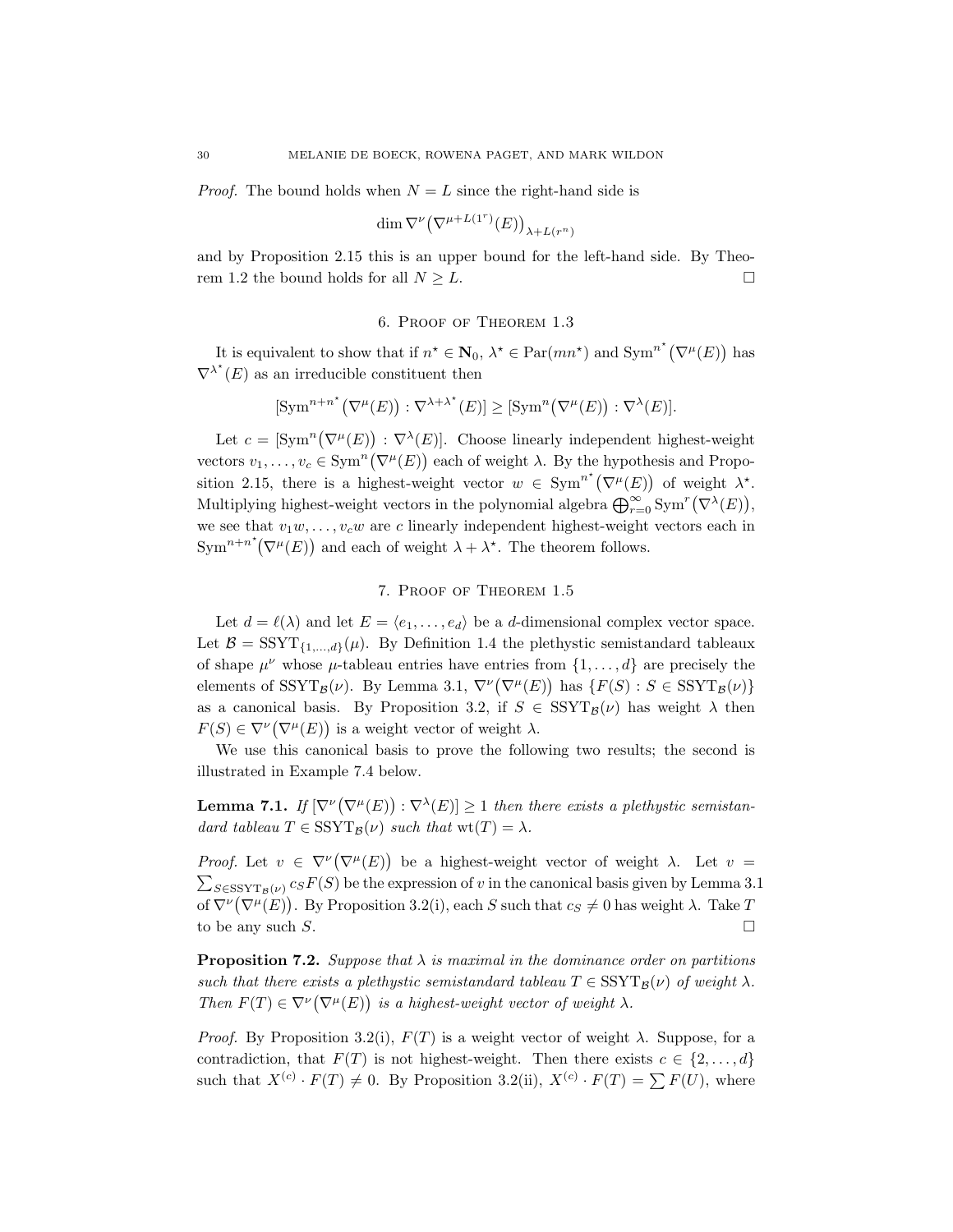each U is obtained from T by changing a single c to  $c-1$  in a  $\mu$ -tableau entry of T. Thus each U has weight  $\lambda^*$  where

$$
\lambda_b^* = \begin{cases}\n\lambda_b + 1 & \text{if } b = c - 1 \\
\lambda_b - 1 & \text{if } b = c \\
\lambda_b & \text{otherwise.} \n\end{cases}
$$

Let

$$
X^{(c)} \cdot F(T) = \sum_{S \in \text{SSYT}_{\mathcal{B}}(\nu)} c_S F(S)
$$

be the expression of  $\sum F(U)$  in the canonical basis of  $\nabla^{\nu}(\nabla^{\mu}(E))$ . Choose S such that  $c_S \neq 0$ . Then  $\text{wt}(S) = \lambda^* \triangleright \lambda = \text{wt}(T)$ . This contradicts the maximality of  $\lambda$ .

We are now ready to prove Theorem 1.5.

*Proof of Theorem 1.5.* By Lemma 7.1, if  $[\nabla^{\mu}(\nabla^{\mu}(E)) : \nabla^{\lambda}(E)] \geq 1$  then there is a plethystic semistandard tableau  $T \in \text{SSYT}_{\mathcal{B}}(\nu)$  of weight  $\lambda$ . Conversely, by Proposition 7.2, if  $\lambda$  is maximal in the dominance order such that there is a plethystic semistandard tableau  $T \in \text{SSYT}_{\mathcal{B}}(\nu)$  then  $F(T)$  is a highest-weight vector, and so  $[\nabla^{\mu}(\nabla^{\mu}(E)) : \nabla^{\lambda}(E)] \geq 1$ . Therefore the maximal partitions  $\lambda$  in the dominance order such that  $[\nabla^{\nu}(\nabla^{\mu}(E)) : \nabla^{\lambda}(E)] \geq 1$  are precisely the maximal weights of the elements of  $SSYT_{\mathcal{B}}(\nu)$ . This proves the first part of the theorem. Now suppose that  $\lambda$  is maximal in the dominance order such that  $\nabla^{\lambda}(E)$  appears in  $\nabla^{\nu}(\nabla^{\mu}(E)).$ Let  $S_{(1)}, \ldots, S_{(r)}$  be the plethystic semistandard tableaux of shape  $\mu^{\nu}$  and weight  $\lambda$ . By the canonical basis in Lemma 3.1 and Proposition 3.2(i),  $F(S_{(1)}), \ldots, F(S_{(r)})$ form a basis for the weight space  $\nabla^{\nu}(\nabla^{\mu}(E))_{\lambda}$ . By Proposition 7.2 these vectors are highest-weight. Therefore

$$
r = [\nabla^{\nu}(\nabla^{\mu}(E)) : \nabla^{\lambda}(E)]
$$

as required.

As a corollary we obtain the result mentioned in the introduction that is surprisingly non-trivial to prove entirely combinatorially.

Corollary 7.3. If T is a plethystic semistandard tableau of maximal weight then  $wt(T)$  is a partition.

Proof. Since the weight of a highest-weight vector is a partition, this is immediate from Proposition 7.2.

By Proposition 1.9, if T is a plethystic semistandard tableau of shape  $\mu^{(1^n)}$  and maximal weight then the set of  $\mu$ -tableau entries of T is closed, in the sense of Definition 1.8. The converse does not hold: we show this in the following example, which makes constructive the proof of Proposition 7.2.

$$
\sqcup\!\!\sqcup
$$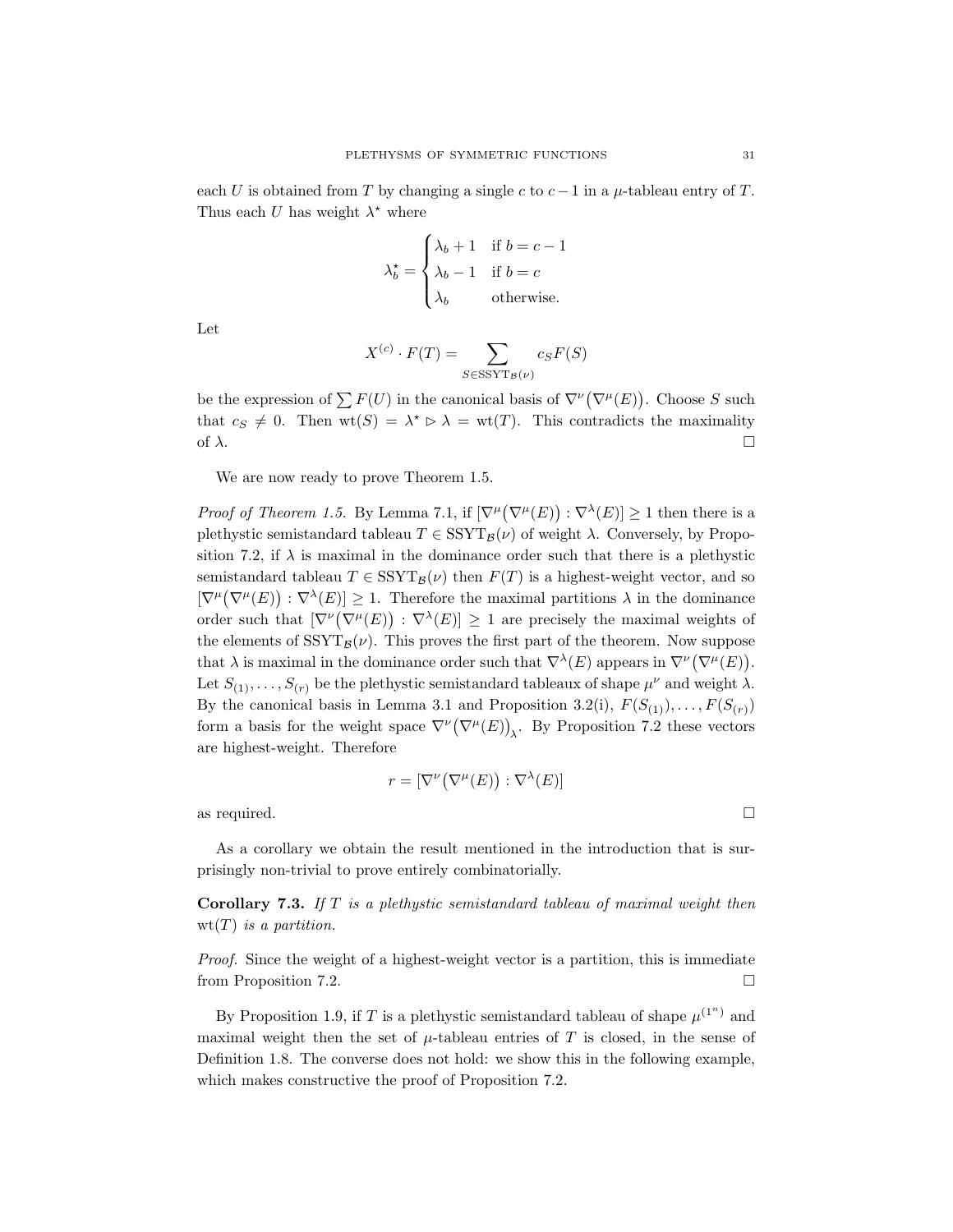**Example 7.4.** For ease of notation we shall identify  $\nabla^{(1^n)}(\nabla^{\mu}(E))$  with  $\bigwedge^n(\nabla^{\mu}(E))$ via the map sending  $F(T)$ , where T is a plethystic semistandard tableau with  $\mu$ tableau entries  $t_1, \ldots, t_n$  read from top to bottom, to  $F(t_1) \wedge \cdots \wedge F(t_n)$ .

Let T be the plethystic semistandard tableau of shape  $(2, 2)^{(1^{11})}$  and weight  $(17, 11, 8, 8)$  whose  $(2, 2)$ -tableau entries, read from top to bottom are



Observe that the set  $\mathcal T$  of these  $(2, 2)$ -tableaux is closed. By Proposition 3.2(ii),  $X^{(4)} \tcdot F(T)$  has eight summands, each obtained by changing an entry of 4 in the final six  $(2, 2)$ -tableaux above to 3. In all but two cases, the new  $(2, 2)$ -tableau obtained is semistandard, and so present in the closed set  $\mathcal{T}$ ; under our agreed identification, the summand is of the form  $\cdots \wedge F(s) \wedge \cdots \wedge F(s) \wedge \cdots$ , and so vanishes. Let u and u' denote the final two  $(2, 2)$ -tableau shown above. The corresponding summands of  $X^{(4)} \cdot F(T)$  are  $F(U)$  and  $F(U')$  where U and U' are the plethystic semistandard tableaux of shape  $(2, 2)^{(1)}$  with sets of entries

$$
\mathcal{T} \setminus \{u\} \cup \left\{ \frac{1}{4} \frac{1}{3} \right\}
$$
 and  $\mathcal{T} \setminus \{u'\} \cup \left\{ \frac{1}{4} \frac{2}{3} \right\}$ ,

respectively. By the snake relation defined in (2.5) with  $A = \{(2,1)\}\$  and  $B =$  $\{(1, 2), (2, 2)\}\$ we have, working in  $\nabla^{(2, 2)}(E)$ ,

$$
F\left(\frac{11}{413}\right) = F\left(\frac{11}{34}\right) + F\left(\frac{11}{13}\right) = F\left(\frac{11}{34}\right)
$$

$$
F\left(\frac{11}{413}\right) = F\left(\frac{11}{34}\right) + F\left(\frac{11}{213}\right) = F\left(\frac{11}{34}\right) - F\left(\frac{11}{21}\right).
$$

Therefore  $F(U) = 0$  and  $F(U') = -F(T')$  where T' is the plethystic semistandard tableau of shape  $(2,2)^{(11)}$  whose entries are the same as T, except for the final entry u', which is replaced with  $\frac{1}{2} \cdot \frac{3}{4}$ ; since this new  $(2, 2)$ -tableau is greater in the total order than all the tableaux in  $\mathcal{T}$ , no reordering within the column is necessary in order to make T' semistandard. Therefore  $X^{(4)} \cdot F(T) \neq 0$ , and so  $F(T)$  is not a highest-weight vector. As expected from the proof of Proposition 7.2, we have obtained a plethystic semistandard tableau  $T'$  of more dominant weight, namely,  $(17, 11, 9, 7)$ , by expressing  $X^{(4)} \cdot F(T)$  in the canonical basis of  $\nabla^{(1^{11})}(\nabla^{(2,2)}(E)).$ We leave it to the reader to show that  $F(T')$  is a highest-weight vector, and correspondingly,  $T'$  has maximal weight for its shape.

Our final example shows that the converse of Proposition 7.2 is false.

**Example 7.5.** Let T be the plethystic semistandard tableau of shape  $(2,1)^{(1^4)}$ with entries

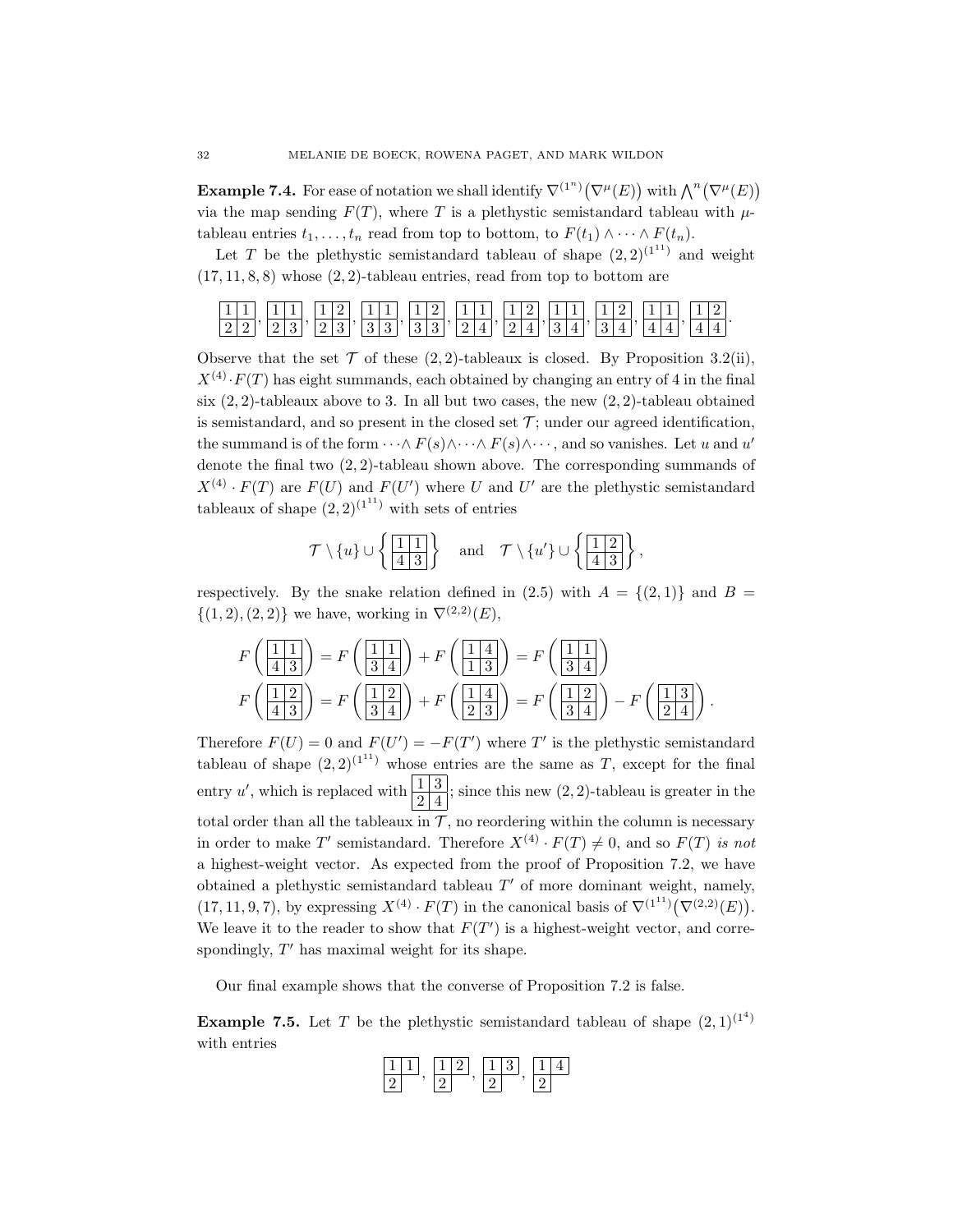read from top to bottom. Then  $F(T) \in \bigwedge^4 (\nabla^{(2,1)}(E))$  is a highest-weight vector of weight  $(5, 5, 1, 1)$  and so  $\langle s_{(14)} \circ s_{(2,1)}, s_{(5,5,1,1)} \rangle \geq 1$ . However T is not of maximal weight for its shape since  $(6, 4, 2) \ge (5, 5, 1, 1)$  and the plethystic semistandard tableau U of shape  $(2,1)^{(1^4)}$  with entries

read from top to bottom has weight  $(6, 4, 2)$ . It is easily seen that U has maximal weight in the dominance order, and so  $F(U)$  is a highest-weight vector. In fact there are two plethystic semistandard tableau of shape  $(2,1)^{(1^4)}$  and weight  $(6,4,2)$ , the second is obtained from  $U$  by swapping the 2 and 3 in the final  $(2, 1)$ -tableau entry above. Thus, by Theorem 1.5,  $\langle s_{(14)} \circ s_{(2,1)}, s_{(6,4,2)} \rangle = 2$ ; this is one of the smallest examples where the multiplicity of a maximal constituent is more than 1.

#### **ACKNOWLEDGEMENTS**

We thank the anonymous referee for a very careful reading of an earlier version of this paper and helpful comments and corrections.

#### **REFERENCES**

- 1. Silvana Abeasis, The GL(V)-invariant ideals in  $S(S^2V)$ , Rend. Mat. (6) 13 (1980), no. 2, 235–262.
- 2. Edward A. Bender and Donald E. Knuth, Enumeration of plane partitions, J. Combinatorial Theory Ser. A 13 (1972), 40–54.
- 3. Giandomenico Boffi, On some plethysms, Adv. Math. 89 (1991), no. 2, 107–126.
- 4. Michel Brion, Stable properties of plethysm: on two conjectures of Foulkes, Manuscripta Math. 80 (1993), no. 4, 347–371.
- 5. Winfried Bruns, Aldo Conca, and Matteo Varbaro, Relations between the minors of a generic matrix, Adv. Math. 244 (2013), 171–206.
- 6. C. Carré and B. Leclerc, Splitting the square of a schur function into its symmetric and antisymmetric parts, J. Alg. Comb. 4 (1995), 201–231.
- 7. Eun J. Choi, Young H. Kim, Hyoung J. Ko, and Seoung J. Won,  $GL_n-decomposition$  of the Schur complex  $S_r(\bigwedge^2 \phi)$ , Bull. Korean Math. Soc. 40 (2003), no. 1, 29–51.
- 8. Melanie de Boeck, A study of Foulkes modules using semistandard homomorphisms, arXiv:1409.0734 (2014), 10 pages.
- 9. Suzie Dent, Incidence structure of partitions, Ph.D. thesis, UEA, 1997.
- 10. Vlastimil Dlab and Claus Michael Ringel, The module theoretical approach to quasi-hereditary algebras, Representations of algebras and related topics (Kyoto, 1990), London Math. Soc. Lecture Note Ser., vol. 168, Cambridge Univ. Press, Cambridge, 1992, pp. 200–224.
- 11. Karin Erdmann and Mark J. Wildon, Introduction to Lie algebras, Springer Undergraduate Mathematics Series, Springer-Verlag London, Ltd., London, 2006.
- 12. H. O. Foulkes, Concomitants of the quintic and sextic up to degree four in the coefficients of the ground form, J. London Math. Soc.  $25$  (1950), 205–209.
- 13. William Fulton and Joe Harris, Representation theory, a first course, Graduate Texts in Mathematics, vol. 129, Springer, 1991.
- 14. J. A. Green, Polynomial representations of  $gl_n$ , with an appendix on Schensted correspondence and Littelman paths by K. Erdmann and M. Schocker, 2nd ed., Lecture Notes in Mathematics, vol. 830, Springer, 2007.